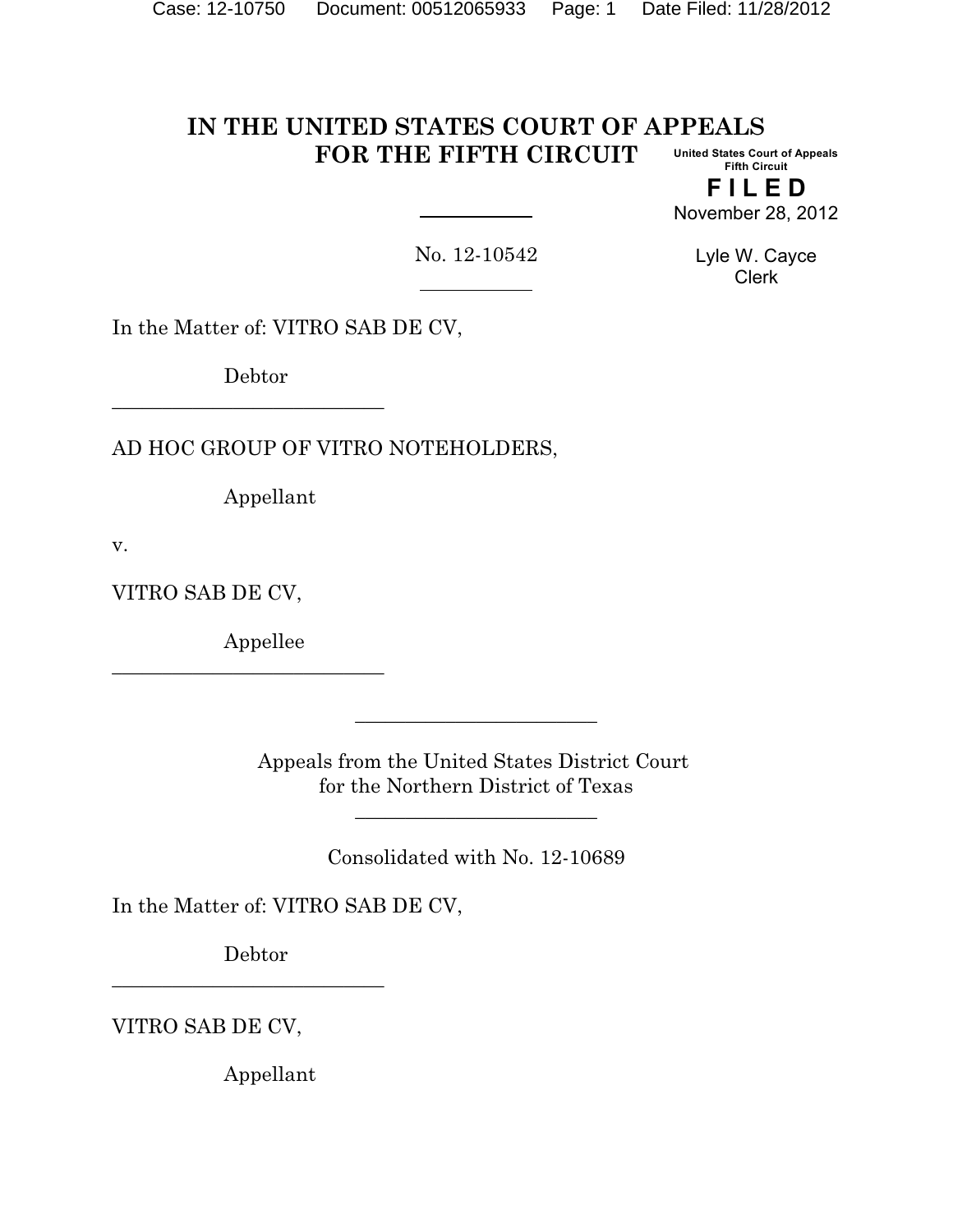v.

AD HOC GROUP OF VITRO NOTEHOLDERS; WILMINGTON TRUST, NATIONAL ASSOCIATION, solely in its capacity as indenture trustee; U.S. BANK NATIONAL ASSOCIATION,

Appellees

 $\frac{1}{2}$  , the contribution of the contribution of the contribution of the contribution of the contribution of the contribution of the contribution of the contribution of the contribution of the contribution of the contr

Appeal from the United States Bankruptcy Court for the Northern District of Texas

\_\_\_\_\_\_\_\_\_\_\_\_\_\_\_\_\_\_\_\_\_\_\_\_

\_\_\_\_\_\_\_\_\_\_\_\_\_\_\_\_\_\_\_\_\_\_\_\_

Consolidated with No. 12-10750

In the Matter of: VITRO SAB DE CV

Debtor  $\frac{1}{2}$ 

FINTECH INVESTMENTS, LIMITED,

Appellant

v.

AD HOC GROUP OF VITRO NOTEHOLDERS; WILMINGTON TRUST, NATIONAL ASSOCIATION, solely in its capacity as indenture trustee; U.S. BANK NATIONAL ASSOCIATION,

Appellees

Appeal from the United States Bankruptcy Court for the Northern District of Texas

\_\_\_\_\_\_\_\_\_\_\_\_\_\_\_\_\_\_\_\_\_\_\_\_

\_\_\_\_\_\_\_\_\_\_\_\_\_\_\_\_\_\_\_\_\_\_\_\_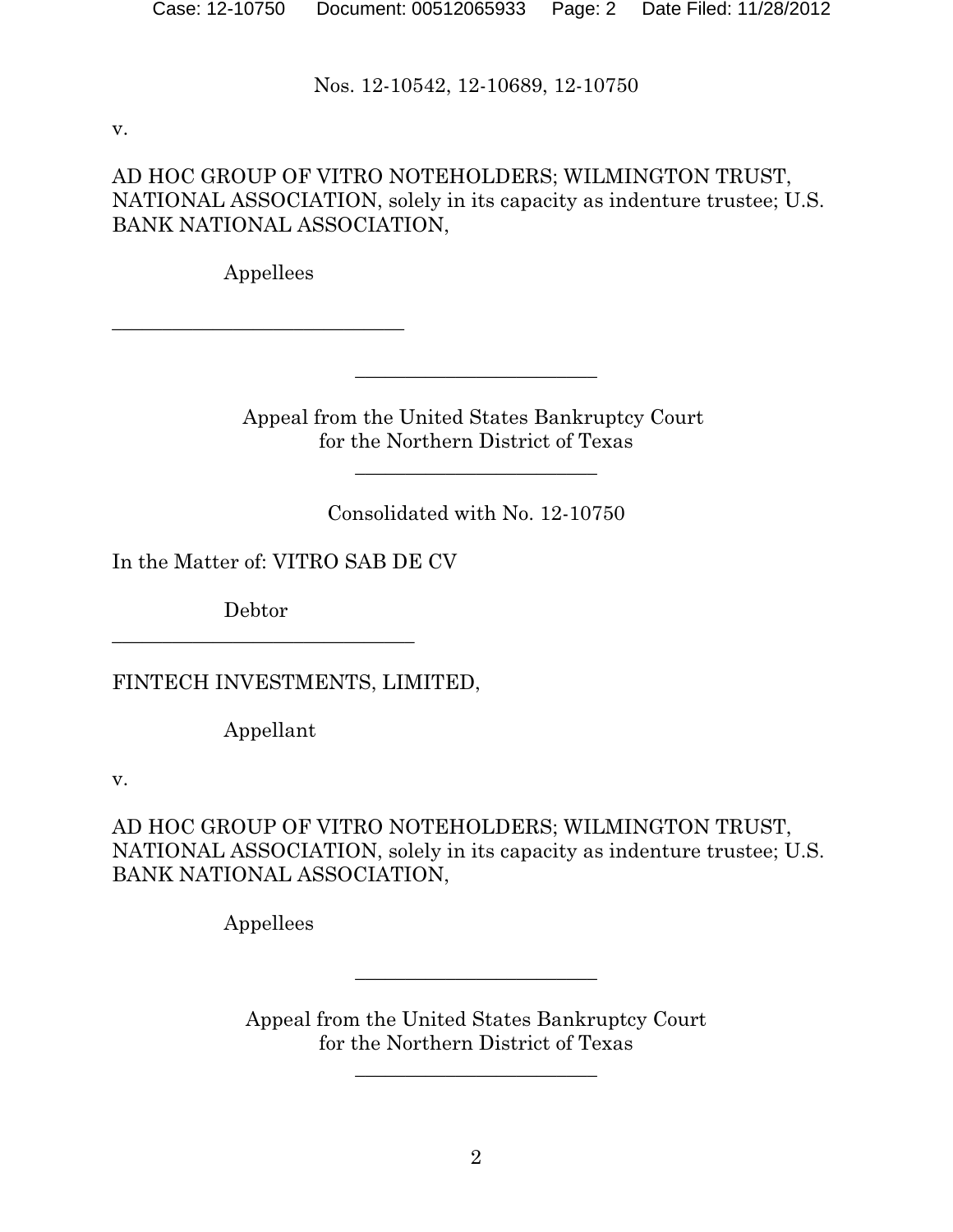Before KING, SMITH, and BARKSDALE, Circuit Judges.

KING, Circuit Judge:

Consolidated before us are three cases relating to the Mexican reorganization proceeding of Vitro S.A.B. de C.V., a corporation organized under the laws of Mexico. The Ad Hoc Group of Vitro Noteholders, a group of creditors holding a substantial amount of Vitro's debt, appeal from the district court's decision affirming the bankruptcy court's recognition of the Mexican reorganization proceeding and Vitro's appointed foreign representatives under Chapter 15 of the Bankruptcy Code. Vitro and one of its largest third-party creditors, Fintech Investments, Ltd., each appeals directly to this court the bankruptcy court's decision denying enforcement of the Mexican reorganization plan because the plan would extinguish the obligations of non-debtor guarantors. For the following reasons, we affirm the district court's judgment recognizing the Mexican reorganization proceeding and the appointment of the foreign representatives. We also affirm the bankruptcy court's order denying enforcement of the Mexican reorganization plan.

## **I. FACTUAL AND PROCEDURAL BACKGROUND**

## **A. Vitro S.A.B. de C.V. and the 2008 Financial Crisis**

Vitro S.A.B. de C.V. ("Vitro") is a holding company that, together with its subsidiaries, constitutes the largest glass manufacturer in Mexico. Originally incorporated in 1909, Vitro operates manufacturing facilities in seven countries, as well as distribution centers throughout the Americas and Europe, and exports its products to more than 50 countries worldwide. Vitro employs approximately 17,000 workers, the majority of whom work in Mexico. Between February 2003 and February 2007, Vitro borrowed a total of approximately \$1.216 billion, predominately from United States investors. Vitro's indebtedness is evidenced by three series of unsecured notes. The first series was issued on October 22, 2003 and consisted of \$225 million aggregate principal amount of 11.75% notes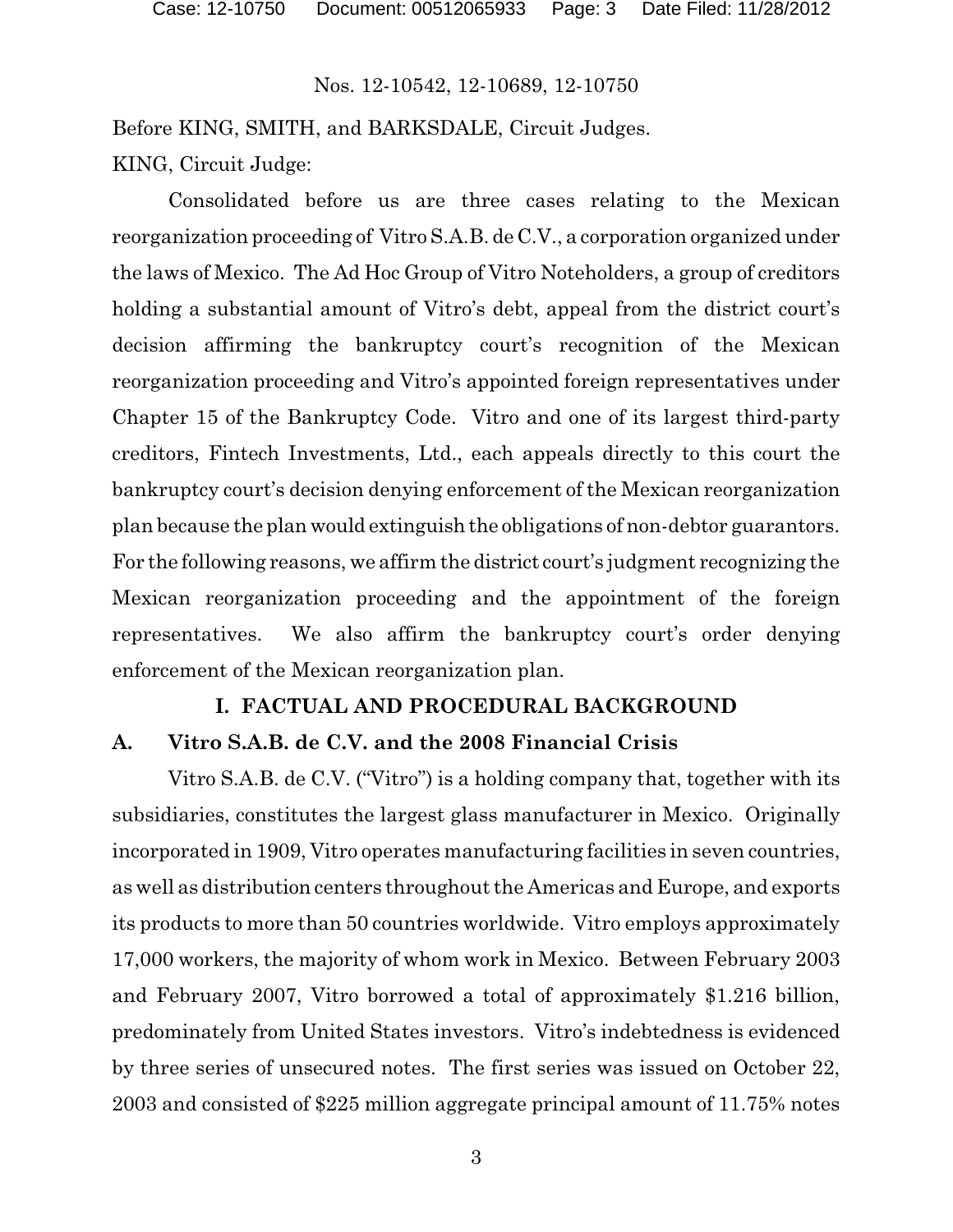due 2013; the second and third series were issued on February 1, 2007, and consisted of \$300 million of 8.625% notes due 2012 and \$700 million of 9.125% notes due 2017 (collectively the "Old Notes").

Payment in full of the Old Notes was guaranteed by substantially all of Vitro's subsidiaries (the "Guarantors"). The guaranties provide that the obligations of the Guarantors will not be released, discharged, or otherwise affected by any settlement or release as a result of any insolvency, reorganization, or bankruptcy proceeding affecting Vitro. The guaranties further provide that they are to be governed and construed under New York law and include the Guarantors' consent to litigate any disputes in New York state courts. The guaranties state that "any rights and privileges that [Guarantors] might otherwise have under the laws of Mexico shall not be applicable to th[e] Guarant[ies]."

In the latter half of 2008, Vitro's fortunes took a turn for the worse when the global financial crisis significantly reduced demand for its products. Vitro's operating income declined by 36.8% from 2007 to 2008, and an additional 22.3% from 2008 to 2009. In February of 2009, Vitro announced its intention to restructure its debt and stopped making scheduled interest payments on the Old Notes.

### **B. Vitro Restructures Its Obligations**

After Vitro stopped making payments on the Old Notes, it entered into a series of transactions restructuring its debt obligations. On December 15, 2009, Vitro entered into a sale leaseback transaction with Fintech Investments Ltd. ("Fintech"), one of its largest third-party creditors, holding approximately \$600 million in claims (including \$400 million in Old Notes). Under the terms of this agreement, Fintech paid \$75 million in exchange for the creation, in its favor, of a Mexican trust composed of real estate contributed by Vitro's subsidiaries. This real estate was then leased to one of Vitro's subsidiaries to continue normal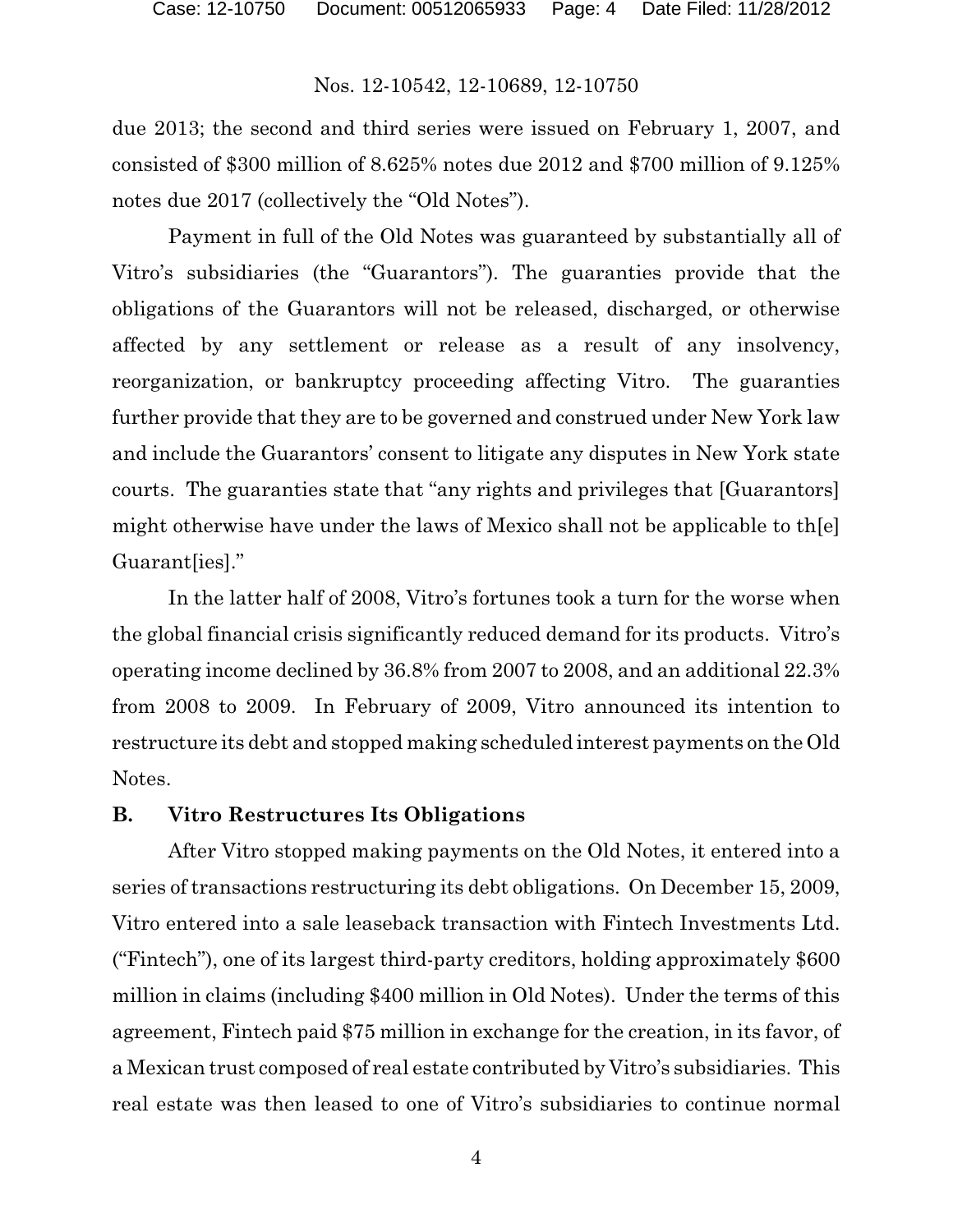operations. The agreement also gave Fintech the right to acquire 24% of Vitro's outstanding capital or shares of a sub-holding company owned by Vitro in exchange for transferring Fintech's interest in the trust back to Vitro or its subsidiaries.

Partly as a result of these transactions, Vitro generated a large quantity of intercompany debt. Previously, certain of Vitro's operating subsidiaries directly and indirectly owed Vitro an aggregate of approximately \$1.2 billion in intercompany debt. As a result of a series of financial transactions in December of 2009, that debt was wiped out and, in a reversal of roles, Vitro's subsidiaries became creditors to which Vitro owed an aggregate of approximately \$1.5 billion in intercompany debt. Despite requests by holders of Old Notes, Vitro did not disclose these transactions. In August of 2010, Fintech purchased claims by five banks holding claims against Vitro and its subsidiaries and extended the maturity of various promissory notes issued by Vitro's subsidiaries. Pursuant to a "Lock-up Agreement" completed between Fintech and Vitro, Fintech also agreed not to transfer any debt it held in Vitro unless such transfer was in line with the terms of that agreement.

Only in October of 2010, approximately 300 days after completing the transactions with its subsidiaries, did Vitro disclose the existence of the subsidiary creditors. This took the transactions outside Mexico's 270-day "suspicion period," during which such transactions would be subject to additional scrutiny before a business enters bankruptcy.

## **C. Vitro Commences a** *Concurso* **Proceeding in Mexican Court**

Between August 2009 and July 2010, Vitro engaged in negotiations with its creditors and submitted three proposals for reorganization. Each was rejected by creditors. After the last proposal, the Ad Hoc Group of Vitro Noteholders (the "Noteholders"), a group of creditors holding approximately 60% of the Old Notes, issued a press release "strongly recommend[ing]" that all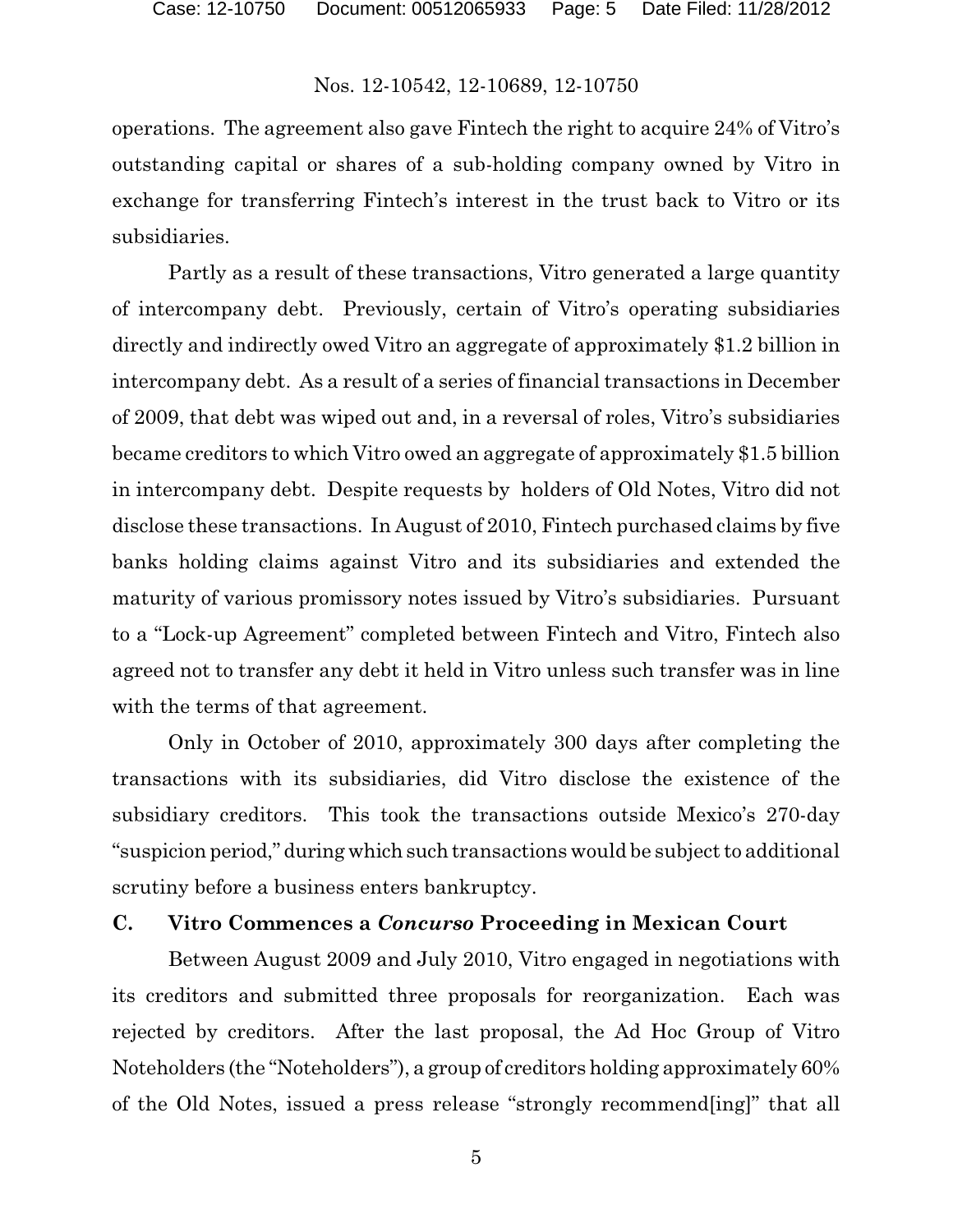holders of the Old Notes deny consent to any reorganization plan that the Noteholders had not approved. On November 1, 2010, Vitro disclosed its intention to commence a voluntary reorganization proceeding in Mexico, together with a pre-packaged plan of reorganization. On December 13, 2010, Vitro initiated in a Mexican court a *concurso* proceeding under the Mexican Business Reorganization Act, or *Ley de Concursos Mercantiles* ("LCM").<sup>1</sup>

The Mexican court initially rejected Vitro's filing on January 7, 2011, because Vitro could not reach the 40% creditor approval threshold necessary to file a *concurso* petition without relying on intercompany claims held by its subsidiaries. On April 8, 2011, that decision was overruled on appeal and Vitro was then declared to be in bankruptcy, or *concurso mercantil*. Pursuant to Mexican law, Javier Luis Navarro Velasco was appointed as *conciliador*. 2

The *conciliador* was tasked with filing an initial list of recognized claims and mediating the creation of a reorganization plan. The *conciliador* did so, and on August 5, 2011, filed a proposed final list of recognized creditors, which included those subsidiaries holding intercompany debt. The *conciliador* then negotiated terms of a reorganization plan between Vitro and the recognized creditors to submit to the Mexican court for approval. Throughout this process, the parties were apparently in frequent contact with the Mexican court on an ex parte basis.

<sup>&</sup>lt;sup>1</sup> A *concurso* proceeding is the Mexican equivalent of a voluntary judicial reorganization proceeding under United States law.

A *conciliador* is an individual appointed by the *Instituto Federal de Especialistas de* <sup>2</sup> *Concursos Mercantiles*—the Federal Institute of Specialists of Insolvency Procedures—to serve as a quasi-judicial officer with certain responsibilities ina *concurso* proceeding, including filing an initial list of recognized claims, mediating a plan, and, if necessary to protect the debtor's estate, managing the debtor's business. A *conciliador's* pay is based on the number of recognized claims in a *concurso* proceeding, a fact the Noteholders argue encouraged him to recognize intercompany claims. The Noteholders also point out that, in this case, the *conciliador's* law firm provided legal services to Vitro since 2001, and that the *conciliador* retained, as his financial advisor, a firm that also acted as Vitro's internal auditor.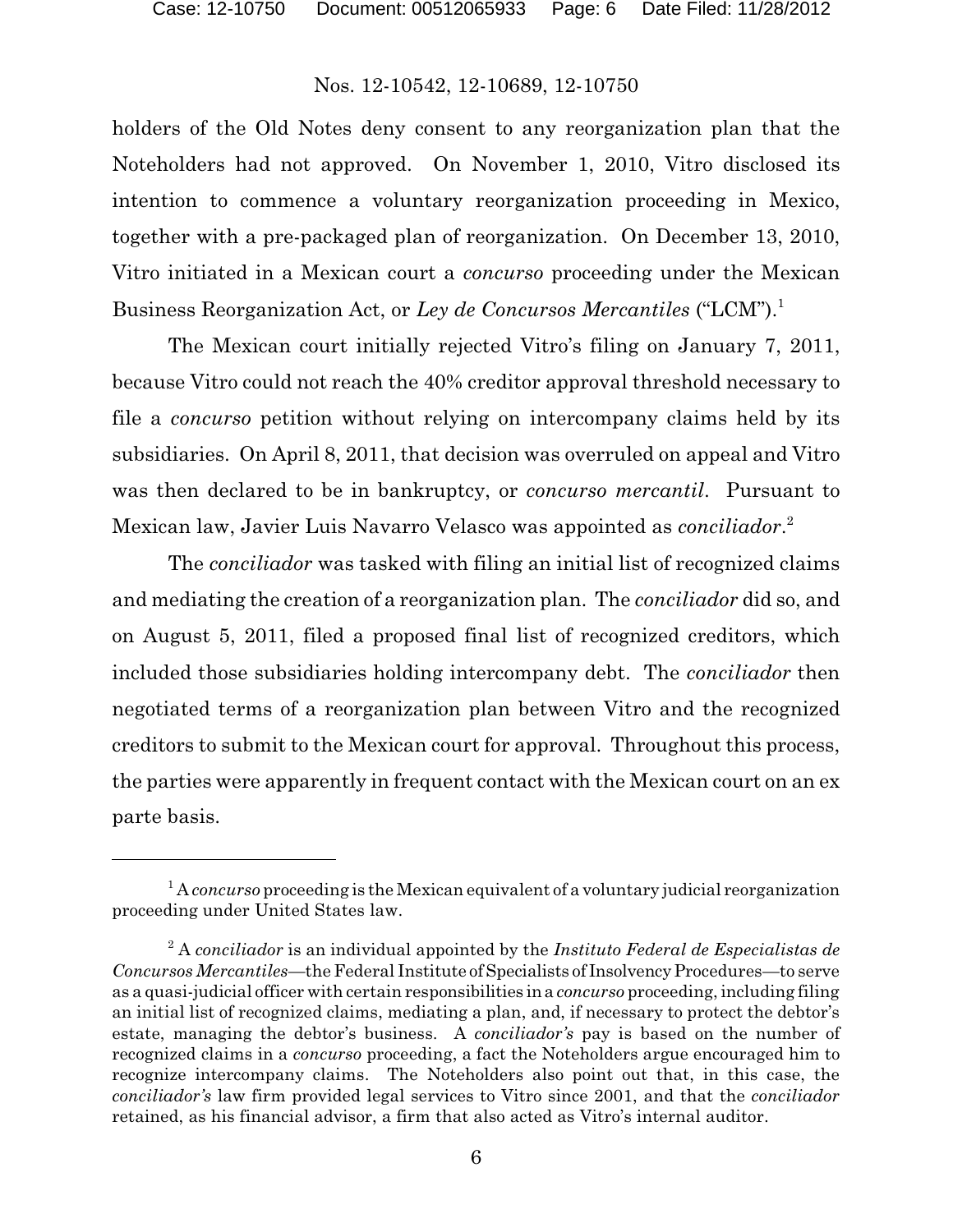## **1. Terms of the** *Concurso* **Plan**

On December 5, 2011 the *conciliador* submitted to the Mexican court a proposed restructuring plan (the "*Concurso* plan" or "Plan") substantially identical to the one Vitro had originally proposed. Under the terms of the Plan, the Old Notes would be extinguished and the obligations owed by the Guarantors would be discharged. Specifically, the Plan provides that:

> [O]nce this Agreement is approved by the Court . . . this Agreement . . . will substitute, pay, replace and terminate the above obligations, instruments, securities, agreements and warranties in which were agreed upon Approved Credits and, therefore . . . will terminate personal guarantees granted a third and/or direct and indirect subsidiaries [sic] of Vitro with regards to the obligations, instruments, securities and agreements that gave rise to the Approved Credits.

The Plan further provides that Vitro would issue new notes payable in 2019 (the "New 2019 Notes"), with a total principal amount of \$814,650,000. The New 2019 Notes would be issued to Vitro's third-party creditors (not including those subsidiaries holding intercompany debt, who would forgo their *pro rata* share of the Plan's consideration and instead receive other promissory notes). The New 2019 Notes would bear a fixed annual interest rate of 8.0%, but would "not have . . . payments of principal during the first 4 (years) years [sic] . . . and from the fifth year of operation and until the seventh year . . . will have repayments or payments of [a] total principal amount of \$23,960,000.00 USD . . . payable semiannually on June 30 and December 31 of each year and the remaining balance upon due date." The New 2019 Notes would also "be unconditionally and supportively guaranteed for each of the Guarantors." Payment under the New 2019 Notes would go into a third-party payment trust, which would deliver payment to those creditors who had consented to the Plan. A second trust would be created to pay non-consenting creditors upon their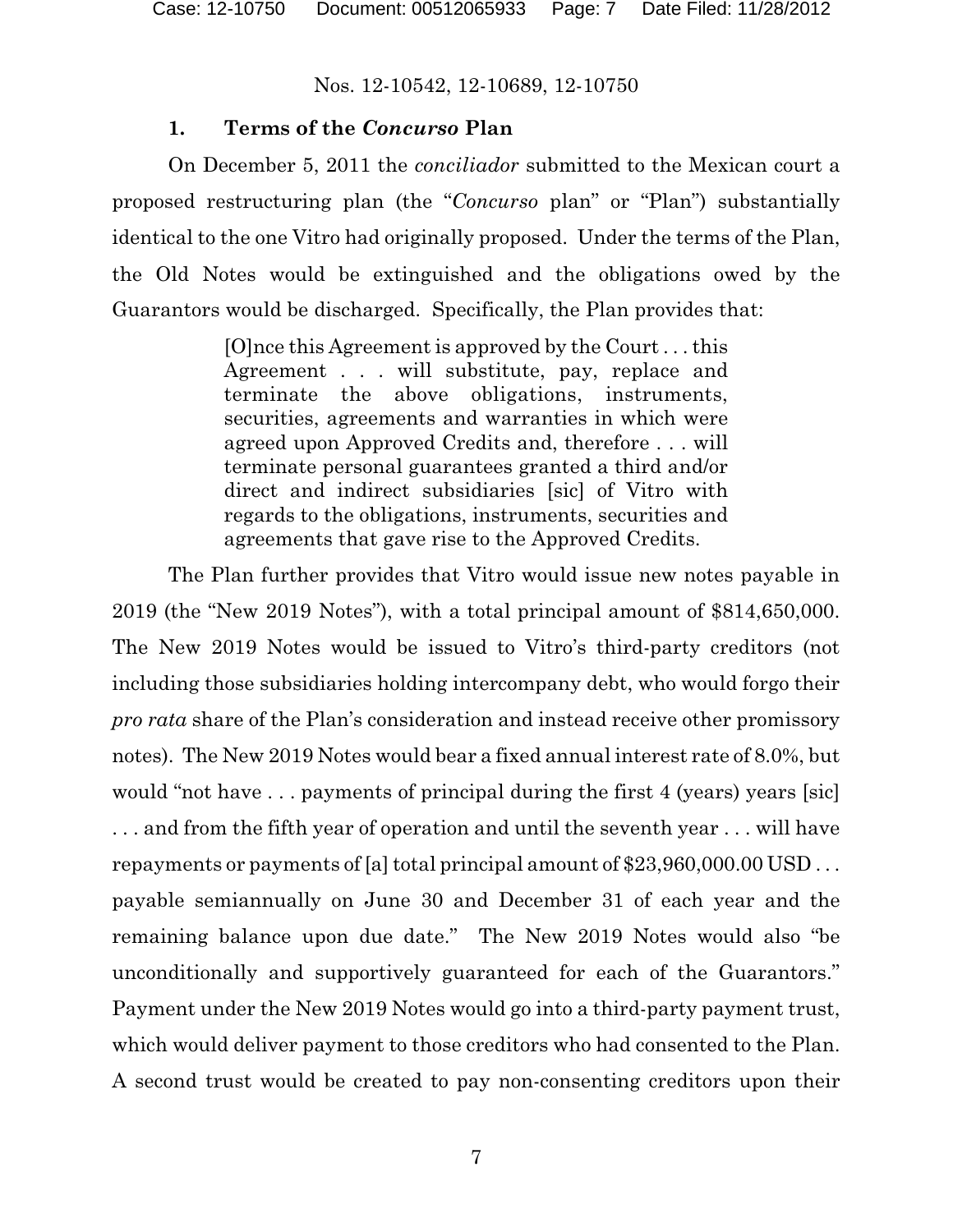written agreement to the terms of the Plan. In addition to the New 2019 Notes, Vitro would also provide to the holders of the Old Notes \$95,840,000 aggregate principal amount of new mandatory convertible debt obligations ("MCDs") due in 2015 with an interest rate of 12%, convertible into 20% equity in Vitro if not paid at full maturity. Finally, the Plan also provided cash consideration of approximately \$50 per \$1000 of principal of Old Notes.

## **2. The** *Concurso* **Plan is Approved**

Under Mexican law, approval of a reorganization plan requires votes by creditors holding at least 50% in aggregate principal amount of unsecured debt. As distinguished from United States law, Mexico does not divide unsecured creditors into interest-aligned classes, but instead counts the votes of all unsecured creditors, including insiders, as a single class. As a result, although creditors holding 74.67% in aggregate principal amount of recognized claims voted in favor of the plan, over 50% of all voting claims were held by Vitro's subsidiaries in the form of intercompany debt. The 50% approval threshold could not have been met without the subsidiaries' votes. After the initial approval, the LCM provides a period during which objecting creditors can veto the plan. A veto requires agreement by recognized creditors holding a minimum of 50% in aggregate principal amount of debt or by recognized creditors numbering at least 50% of all unsecured creditors. As only 26 of the 886 recognized creditors sought to veto the *Concurso* plan, and as those creditors held less than 50% of the aggregate recognized debt, the veto failed.<sup>3</sup>

The Mexican court approved the *Concurso* plan on February 3, 2012. On February 23, 2012, the Plan went into effect, and Vitro issued New 2019 Notes and MCDs and paid restructuring cash into two third-party payment trusts, one for consenting creditors and the other for non-consenting creditors. The

 $3$  Of the creditors resisting veto of the Plan, approximately 360 were Vitro employees to each of whom Vitro had issued a note in the amount of \$1,000 prior to the Plan's filing.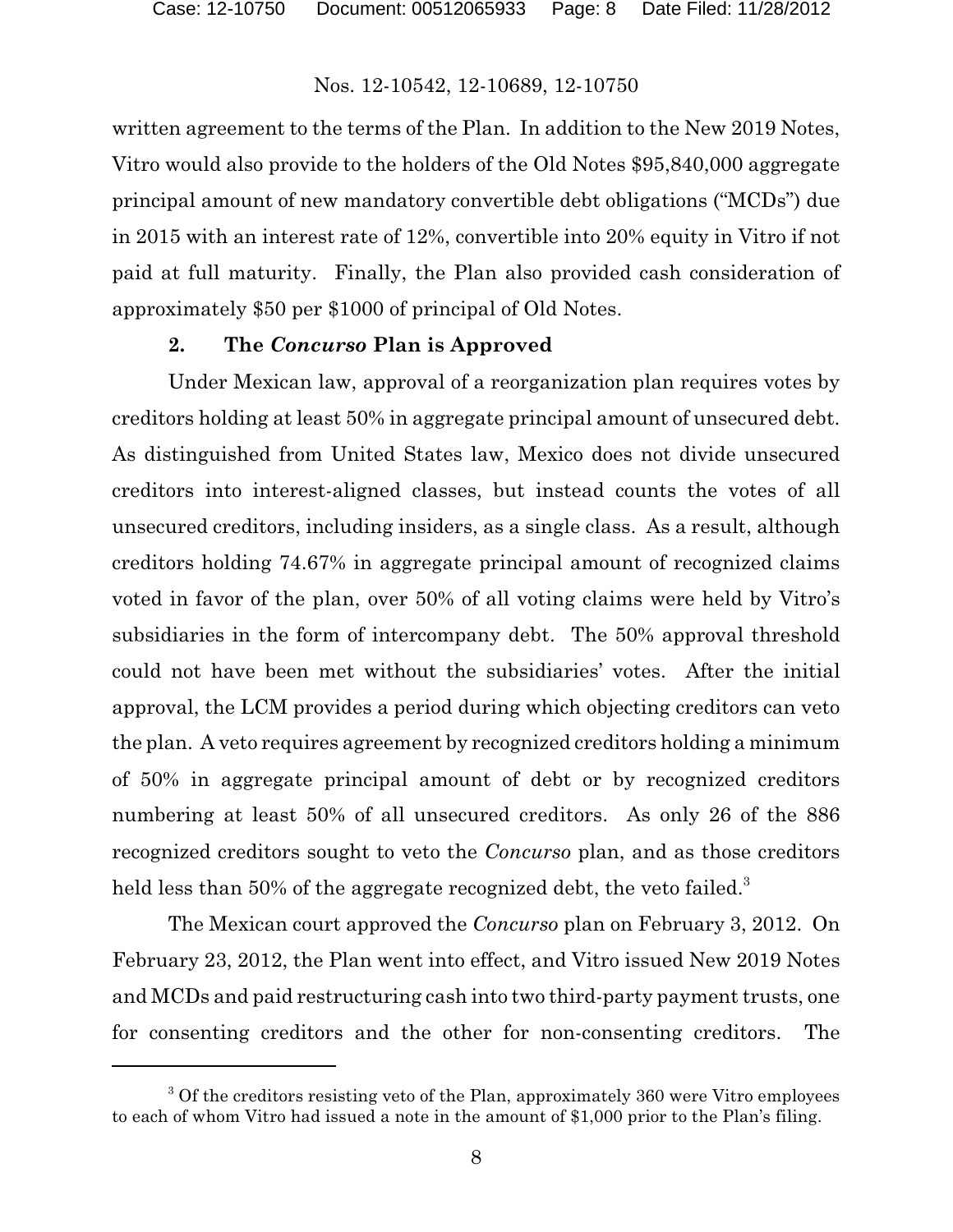*Concurso* plan approval order has been appealed, and such appeal has been accepted by, and is currently pending in, the Mexican judicial appellate system; no stay of effectiveness of the *Concurso* plan was entered.<sup>4</sup>

### **D. Objecting Creditors Resist Enforcement**

While objecting to the *concurso* proceeding in Mexico, creditors dissatisfied with Vitro's reorganization efforts attempted to collect on the Old Notes and guaranties in a variety of ways. By April 2010, Vitro had received acceleration notices for all the Old Notes. On November 17, 2010, involuntary Chapter 11 petitions were filed against fifteen Guarantors domiciled in the United States.<sup>5</sup> Various holders of Old Notes also commenced two substantially identical lawsuits in New York state court against Vitro and 49 Guarantors, resulting in orders of attachment with respect to any property located in New York.

Parallel to the *concurso* proceeding, in August 2011, Wilmington Trust, National Association ("Wilmington"), the indenture trustee for the Old Notes due in 2012 and 2017, filed suit in New York state court against various of the Guarantors, seeking a declaratory judgment confirming the Guarantors' obligations under the related indentures. The state court granted partial summary judgment in Wilmington's favor on December 5, 2011. The court held that New York law applied to the dispute and that under the unambiguous terms of the relevant Old Notes, "any non-consensual release, discharge or

<sup>&</sup>lt;sup>4</sup> Letters submitted to this court demonstrate that substantially all of the issues relating to enforcement of the Plan before us are also being appealed in Mexican courts.

 $5$  This matter proceeded to trial on March 31, 2011. As a result of this proceeding, four of Vitro's subsidiaries requested permission to sell substantially all their assets. Vitro's subsidiaries continued resisting the Noteholders' efforts and, initially, received favorable judgments that they were generally paying their debts as they became due or that no demand for payment had been made at the time the involuntary proceedings were commenced. That decision was appealed and, on August 28, 2012, the United States District Court for the Northern District of Texas held that the bankruptcy court erred in its findings and vacated that court's order.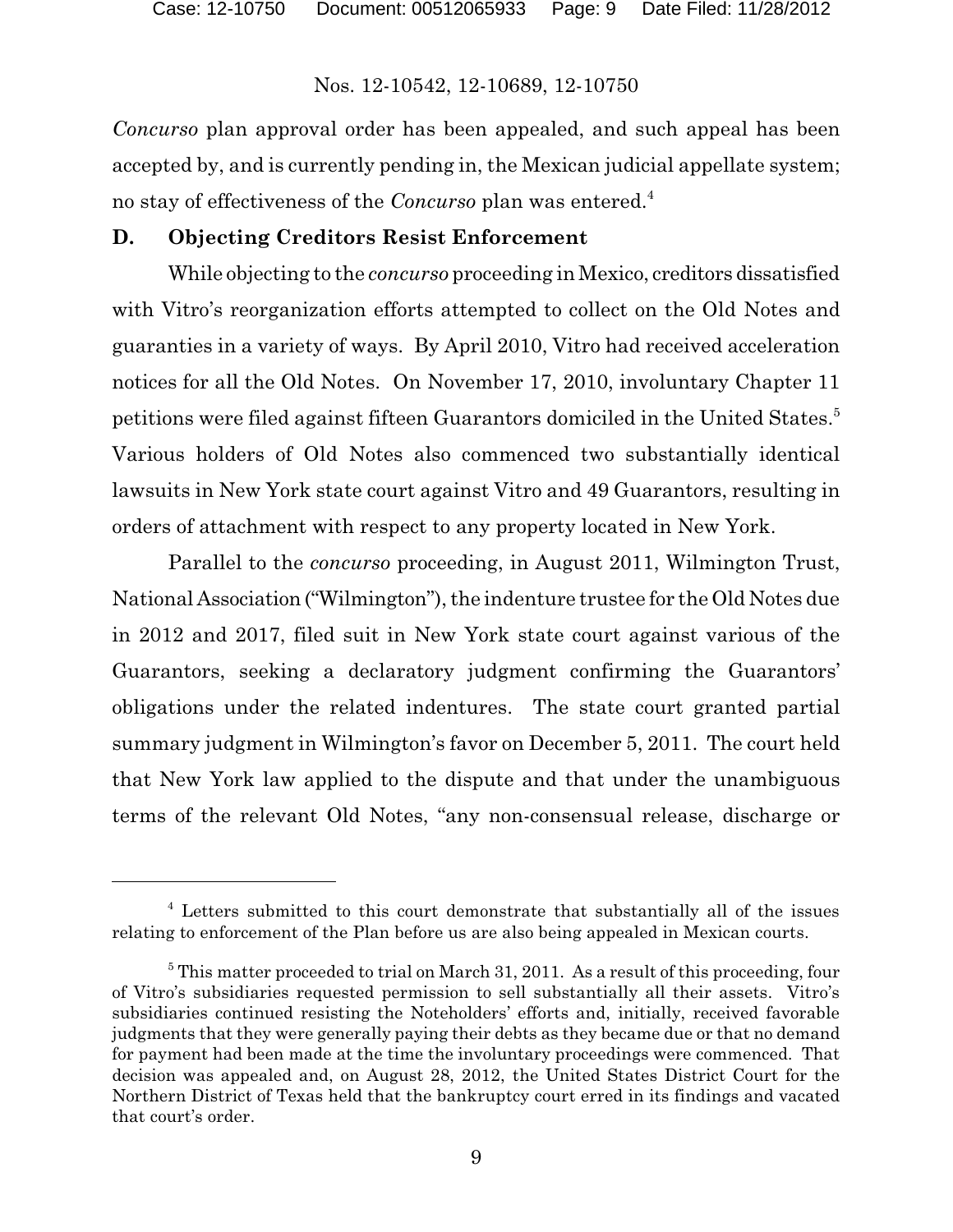modification of the obligations of the Guarantors . . . is prohibited." *Wilmington Trust v. Vitro Automotriz, S.A. de C.V.*, 943 N.Y.S.2d 795 (table), 2011 WL 6141025, at \*6 (N.Y. Sup. Ct. Dec. 5, 2011). The court went on to find, however, that "whether such prohibitive provisions may be modified or eliminated by applicable Mexican laws is not at issue here." *Id.* at \*5.<sup>6</sup> A separate suit brought by U.S. Bank National Association ("U.S. Bank"), the indenture trustee for the Old Notes due in 2013, achieved the same outcome.

#### **E. Vitro Commences a Chapter 15 Proceeding in the United States**

On October 29, 2010, Vitro's Board of Directors appointed Alejandro Sanchez-Mujica to act as Vitro's foreign representative. On April 14, 2011, Sanchez-Mujica commenced a Chapter 15 proceeding in United States bankruptcy court by filing a petition for recognition of the Mexican *concurso* proceeding.<sup>7</sup> The petition was originally filed in the United States Bankruptcy Court for the Southern District of New York, but, on May 13, 2011, by motion of objecting creditors, venue was transferred to the United States Bankruptcy Court for the Northern District of Texas. Because Sanchez-Mujica could not leave Mexico—a result of certain travel restrictions imposed by the Mexican court because of his role in Vitro's restructuring—Vitro filed a supplemental petition to recognize Javier Arechavaleta-Santos, another appointee of Vitro's

 $6$  Wilmington and other creditors then sought a temporary restraining order directing the Guarantors to withdraw their consent to the *Concurso* plan. The state court granted the TRO, but that order was stayed by the bankruptcy court on the basis that the TRO interfered with Vitro's rights in a lockup agreement between it and its subsidiaries, and the *concurso* proceeding. That order was separately appealed and is before another panel of this court, Case No. 11-11239.

Objecting creditors also took further legal action to resist Vitro's reorganization efforts, including involuntary *concurso* proceedings in Mexico.

 $\frac{7}{7}$  This filing actually constituted Vitro's second filing of a petition for recognition under Chapter 15. Vitro first filed such a petition on December 14, 2010, but, by agreement of the parties, withdrew that petition after the Mexican court initially denied Vitro's entry into *concurso mercantil*.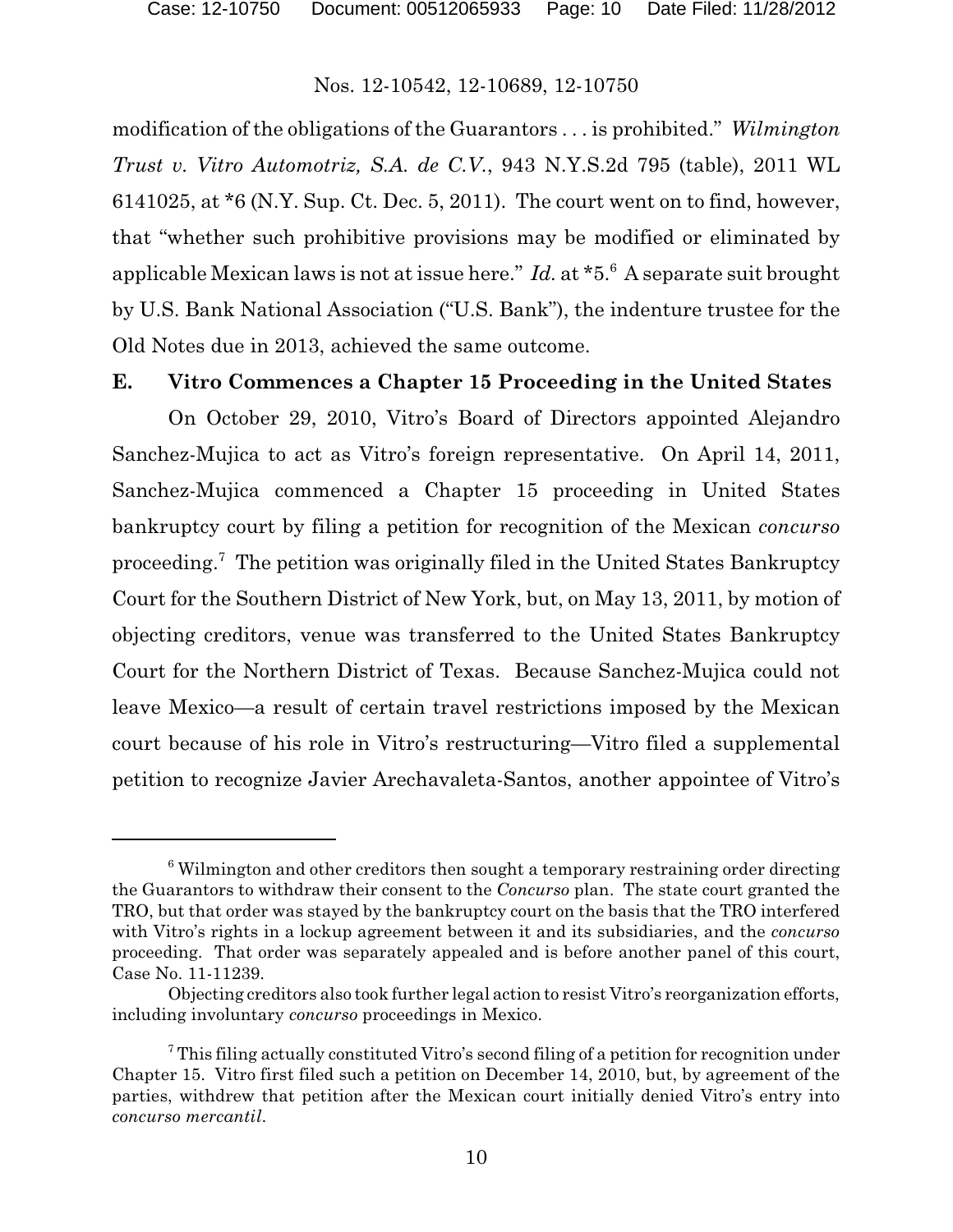Board of Directors, as "co-foreign representative."<sup>8</sup> The bankruptcy court, over objections, held that the Mexican reorganization proceeding was a "foreign main proceeding" and approved the petition confirming Sanchez-Mujica and Arechavaleta-Santos as foreign representatives pursuant to 11 U.S.C. § 1515 and  $\S 1517.9$  The United States District Court for the Northern District of Texas affirmed the bankruptcy court's order. *In re Vitro, S.A.B. de C.V.*, 470 B.R. 408 (N.D. Tex. 2012) (*Vitro I*). That decision has been appealed, Case No. 12-10542, and is one of the cases consolidated in this appeal.

On March 2, 2012, Vitro's foreign representatives filed a motion in bankruptcy court entitled "Motion of Foreign Representatives of Vitro S.A.B. de C.V. for an Order Pursuant to 11 U.S.C. §§ 105(a), 1507 and 1521 to (I) Enforce the Mexican Plan of Reorganization of Vitro S.A.B. de C.V., (II) Grant a Permanent Injunction, and (III) Grant Related Relief" (the "Enforcement Motion"). The Noteholders, Wilmington, and U.S. Bank (collectively, the "Objecting Creditors") objected, and the matter proceeded to trial on June 4, 2012. Following a four-day trial, in which hundreds of exhibits were presented and several witnesses testified, the bankruptcy court denied the Enforcement Motion. *In re Vitro, S.A.B. de C.V.*, 473 B.R. 117 (Bankr. N.D. Tex. 2012) (*Vitro II*). As part of that ruling, the court also denied Vitro's motion to enjoin the Objecting Creditors from initiating litigation against the Guarantors.<sup>10</sup> To

<sup>&</sup>lt;sup>8</sup> The travel restrictions on Sanchez-Mujica were later lifted, permitting him to travel to the United States and testify at trial.

 $\rm{P}^9A$  "foreign main proceeding" is "a foreign proceeding pending in the country where the debtor has the center of its main interests," 11 U.S.C. § 1502(4), and is to be distinguished from a foreign nonmain proceeding, which is "a foreign proceeding . . . pending in a country where the debtor has an establishment," *id.* § 1502(5). Depending on whether a proceeding is a foreign main or a foreign nonmain, certain Chapter 15 relief will be automatic or discretionary. *See In re Ran*, 607 F.3d 1017, 1026 (5th Cir. 2010).

<sup>&</sup>lt;sup>10</sup> Previously, on June 24, 2011, the bankruptcy court had issued a preliminary injunction in Vitro's favor to protect its assets, but denied such relief as to the guarantors.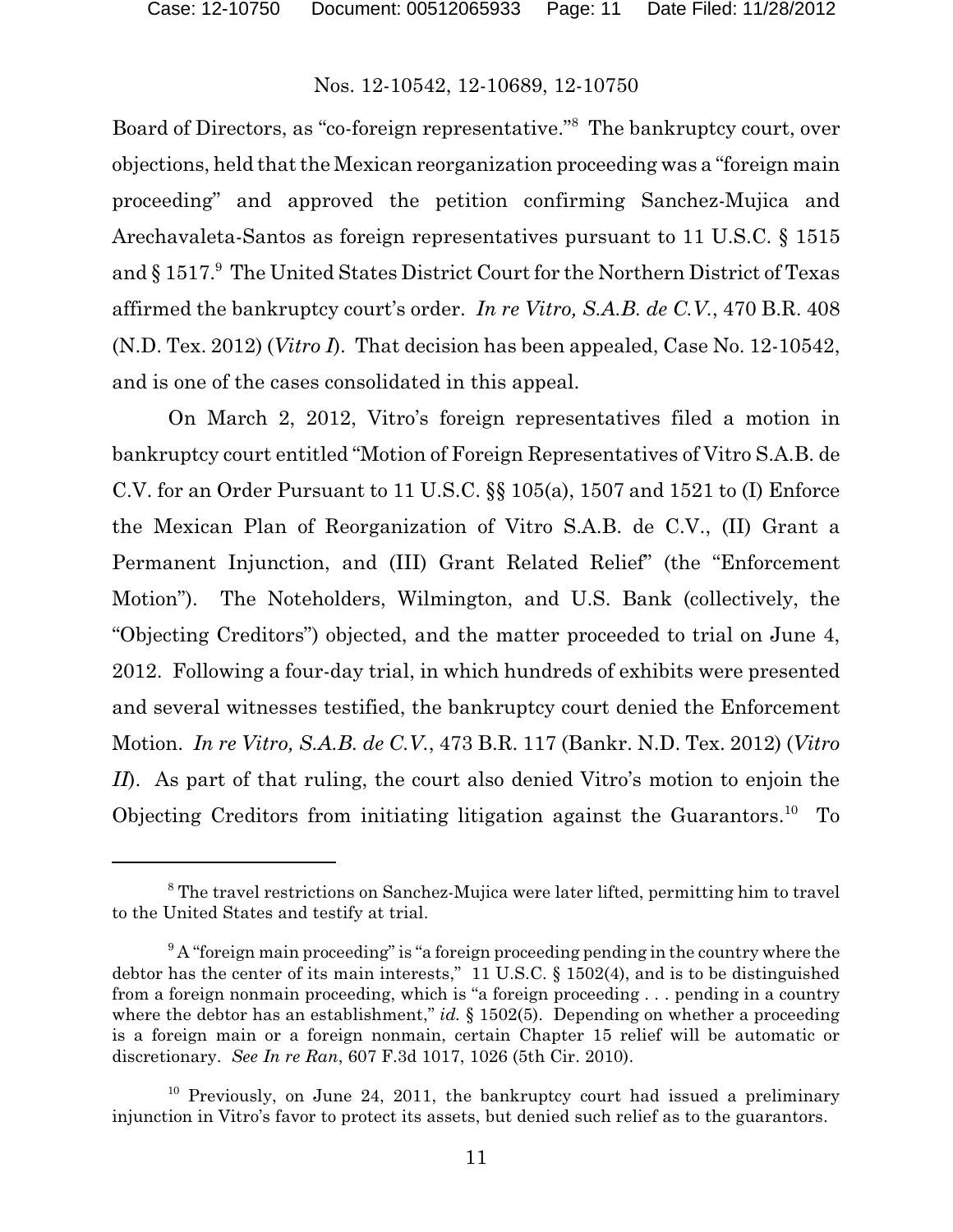permit Vitro time to appeal, the bankruptcy court did, however, extend a previously issued temporary restraining order. Vitro and Fintech have appealed the bankruptcy court's decision, which has been certified for direct appeal, and Case Nos. 12-10689 (Vitro's appeal) and 12-10750 (Fintech's appeal) were subsequently consolidated with the other case before us.<sup>11</sup> Vitro subsequently sought, and was granted on June 28, 2012, an order by this court staying the expiration of the bankruptcy court's temporary restraining order.

## **II. STANDARD OF REVIEW**

We review a district court's affirmance of a bankruptcy court's decision by applying the same standard of review that the district court applied. *In re Martinez*, 564 F.3d 719, 725-26 (5th Cir. 2009). Accordingly, questions of fact are reviewed for clear error and conclusions of law are reviewed de novo. *Id.* at 726. Mixed questions of law and fact are reviewed de novo. *In re McLain*, 516 F.3d 301, 307 (5th Cir. 2008). We review a bankruptcy court's decision on direct appeal under the same standards. By contrast, "[w]e review a denial of declaratory or injunctive relief for abuse of discretion." *In re Schimmelpenninck*, 183 F.3d 347, 353 (5th Cir. 1999). A court's decision to grant comity is also reviewed for abuse of discretion. *Int'l Transactions, Ltd. v. Embotelladora Agral Regiomontana, SA de CV*, 347 F.3d 589, 593 (5th Cir. 2003) (applying abuse of discretion standard to review district court's grant of comity to Mexican bankruptcy court's ex parte order); *see also In re Qimonda AG Bankr. Litig.*, 433 B.R. 547, 556 (E.D. Va. 2010).

## **III. CHAPTER 15**

The dispute before us arises under Chapter 15 of the Bankruptcy Code and broadly involves two issues: recognition of the foreign representatives and

<sup>&</sup>lt;sup>11</sup> Although brought under separate case numbers, the only substantive difference between the cases is that Vitro is the appellant in Case No. 12-10689, while Fintech is the appellant in Case No. 12-10750.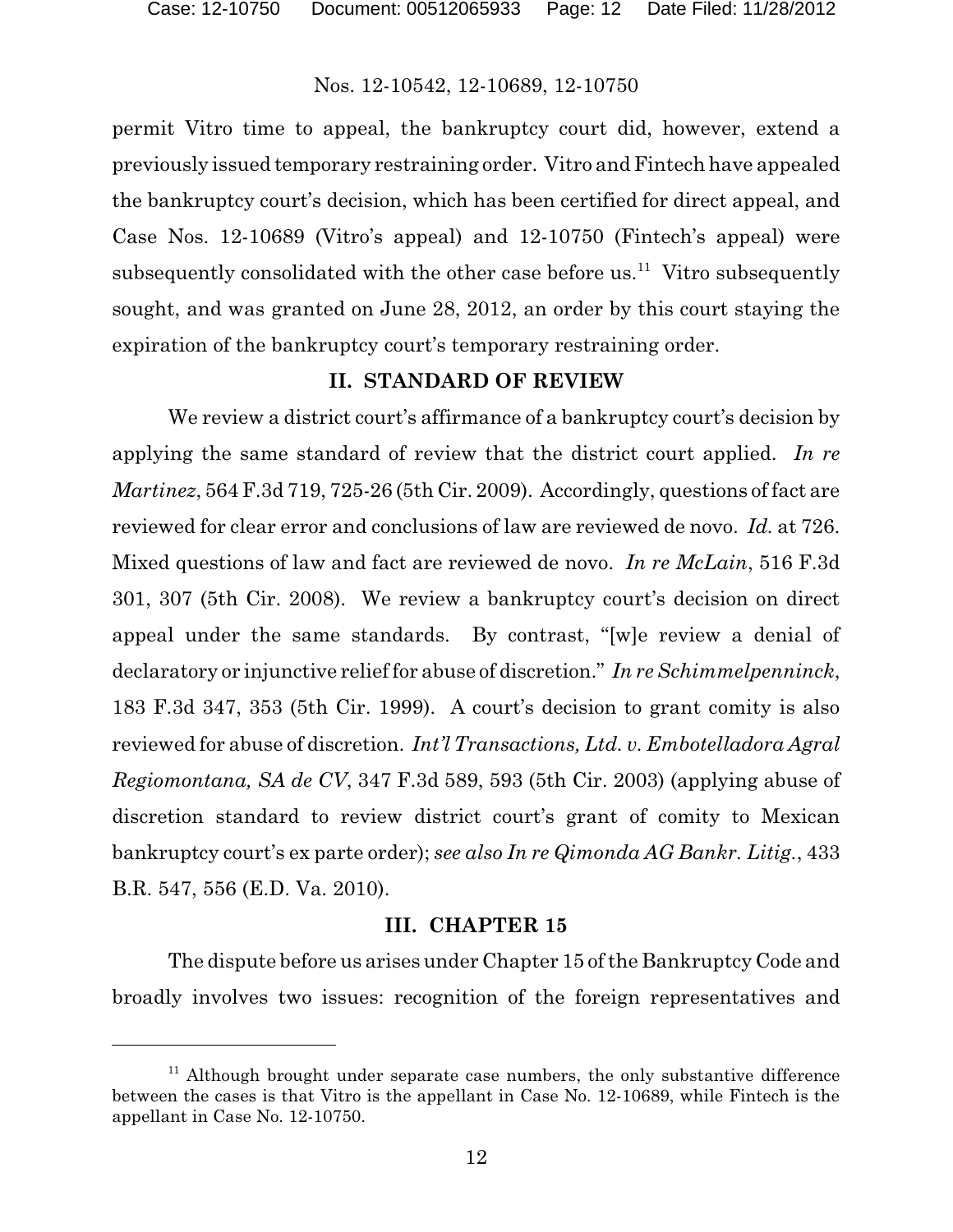enforcement of the *Concurso* plan. As to the first, on April 14, 2011, Sanchez-Mujica and Arechavaleta-Santos, as co-foreign representatives, filed a petition seeking recognition of the *concurso* proceeding under Chapter 15. The Noteholders objected that Sanchez-Mujica and Arechavaleta-Santos were not properly appointed as foreign representatives because they were not appointed by the Mexican court and because Vitro did not have the powers of a debtor in possession. The bankruptcy court granted recognition of the *concurso* proceeding as a foreign main proceeding under 11 U.S.C. § 1517. On appeal, the district court affirmed, holding that it was sufficient that Sanchez-Mujica and Arechavaleta-Santos were authorized as co-foreign representatives in the context of a foreign bankruptcy proceeding and that Vitro retained sufficient control over its business to be a debtor in possession. The Noteholders appeal, raising substantially the same arguments before us that they raised in the lower courts.

Because recognition of a proceeding under Chapter 15 is a precondition for the more substantive relief Vitro seeks in the Enforcement Motion, we will resolve the recognition issue first. We hold that the bankruptcy court and the district court correctly interpreted Chapter 15 as not requiring official court appointment. We further find that the term "foreign representatives" was intended to include debtors in possession, including those that may not meet Chapter 11's definition of debtors in possession, and that Vitro retained enough authority over its affairs to be a debtor in possession and could thus appoint Sanchez-Mujica and Arechavaleta-Santos as foreign representatives. Accordingly, we affirm the district court's ruling affirming the bankruptcy court's order.

We then address the Enforcement Motion. On March 2, 2012, Vitro's coforeign representatives filed a motion seeking "to 1) give full force and effect in the United States to the *Concurso* Approval Order, 2) grant a permanent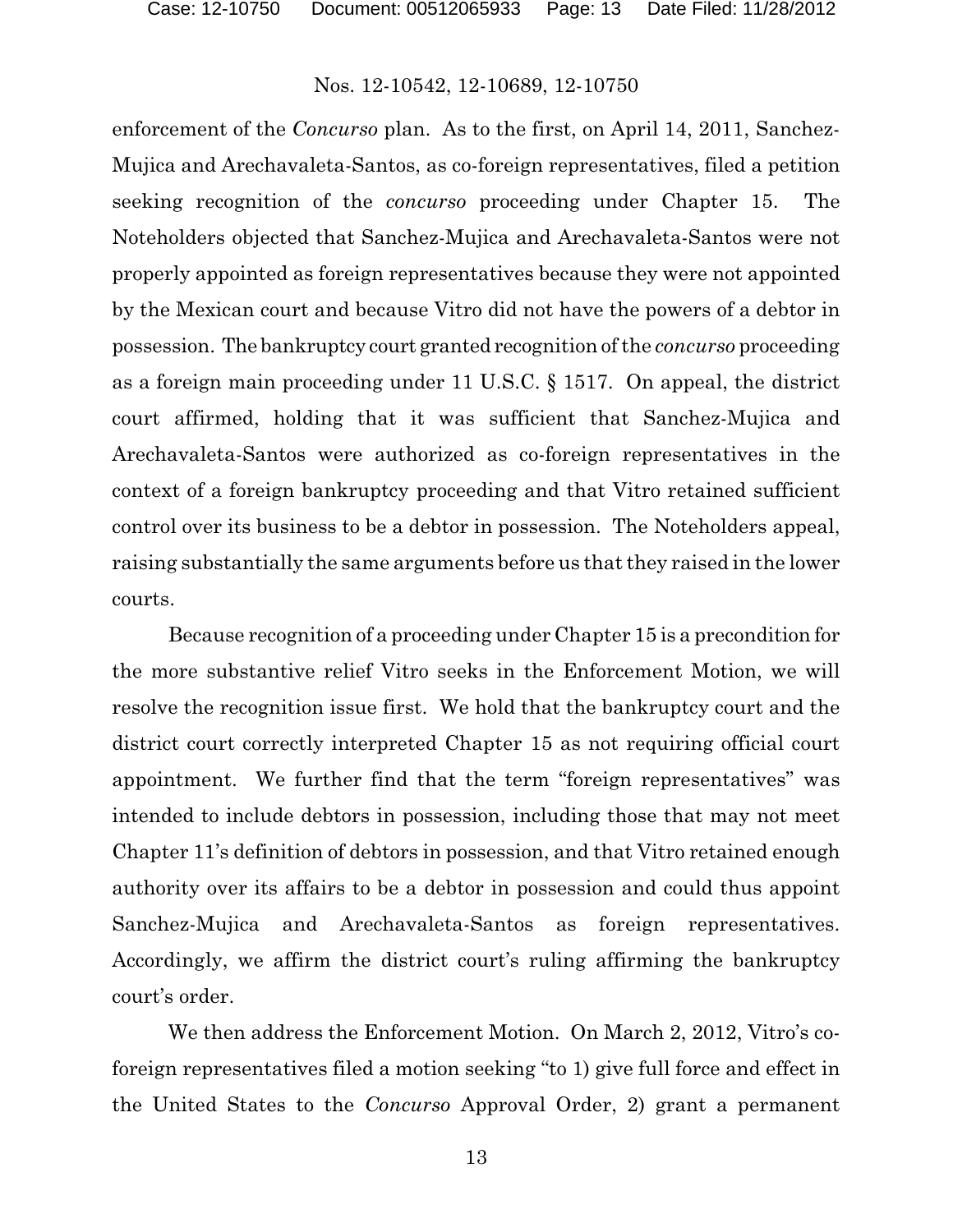injunction prohibiting certain actions in the United States against Vitro SAB, as well as its non-debtor subsidiaries, and 3) grant certain related relief." *Vitro II*, 473 B.R. at 120-21 (quotation marks omitted). The bankruptcy court denied relief under 11 U.S.C. §§ 1507, 1521, and 1506 because approval of the Plan would extinguish claims held by the Objecting Creditors against the subsidiaries. *Id.* at 131. Vitro and Fintech appeal this decision solely on the issue of whether the bankruptcy court erred as a matter of law in refusing to enforce the *Concurso* plan because the Plan novated guaranty obligations of nondebtor parties. While the relief available under Chapter 15 may, in exceptional circumstances, include enforcing a foreign court's order extinguishing the obligations of non-debtor guarantors, Vitro has failed to demonstrate that comparable circumstances were present here. Because Vitro has not done so, we affirm the bankruptcy court's decision denying the Enforcement Motion.

### **A. Chapter 15 of the United States Bankruptcy Code**

This case concerns a foreign bankruptcy proceeding for which recognition and enforcement are sought under Chapter 15 of the United States Bankruptcy Code. Chapter 15 was enacted in 2005 to implement the Model Law on Cross-Border Insolvency ("Model Law") formulated by the United Nations Commission on International Trade Law ("UNCITRAL"), and replaced former 11 U.S.C. § 304. *See In re Ran*, 607 F.3d at 1020; *In re Iida*, 377 B.R. 243, 256 (B.A.P. 9th <sup>12</sup>

<sup>&</sup>lt;sup>12</sup> As Professor Jay Lawrence Westbrook has previously explained, the Model Law, along with the European Union Insolvency Regulation ("EU Regulation"), and the American Law Institute's Principles of Cooperation in Transnational Insolvency Cases Among Members of the North American Free Trade Agreement ("ALI Principles"), was a response to international trade and "the growth of multinational enterprise," as well as "the increased incidence of multinational financial failure." Jay Lawrence Westbrook, *Multinational Enterprises in General Default: Chapter 15, the ALI Principles, and the EU Insolvency Regulation*, 76 Am. Bankr. L.J. 1, 1-2 (2002). Of the three, the EU Regulation "served as the source of some of the key concepts adopted in both the Model Law and the ALI Principles." Id. at 2. The ALI Principles, by contrast, were the last to be approved, and thus "in some important respects represent the next generation of reform." *Id.*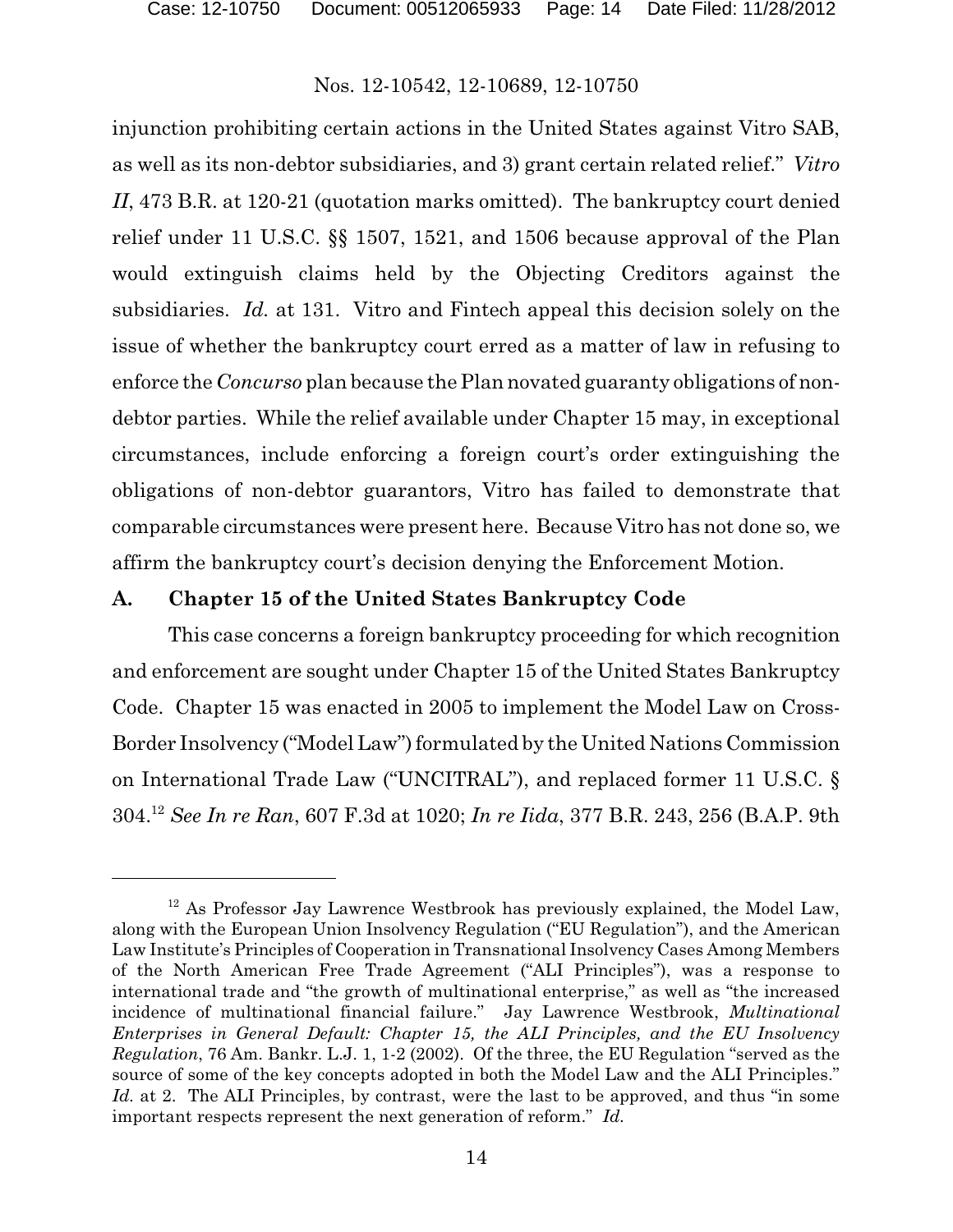Cir. 2007).<sup>13</sup> It was intended "to provide effective mechanisms for dealing with cases of cross-border insolvency," 11 U.S.C. § 1501(a), as well as to be "the exclusive door to ancillary assistance to foreign proceedings," thus "concentrat[ing] control of these questions in one court." H.R. Rep. No. 109-31, pt. 1, at 110 (2005), *reprinted in* 2005 U.S.C.C.A.N. 88, 178. It was also intended to increase legal certainty, promote fairness and efficiency, protect and maximize value, and facilitate the rescue of financially troubled businesses. 11 U.S.C.  $§ 1501(a).$ 

Central to Chapter 15 is comity. Comity is the "recognition which one nation allows within its territory to the legislative, executive or judicial acts of another nation, having due regard both to international duty and convenience, and to the rights of its own citizens, or of other persons who are under the protections of its laws." *Hilton v. Guyot*, 159 U.S. 113, 164 (1895). "It is not a rule of law, but one of practice, convenience, and expediency." *Overseas Inns S.A. P.A. v. United States*, 911 F.2d 1146, 1148 (5th Cir. 1990) (quotation marks and citation omitted). Within the context of Chapter 15, however, it is raised to a principal objective. Section 1501(a) begins by listing, as one of Chapter 15's goals, the furtherance of cooperation between domestic and foreign courts in cross-border insolvency cases. Section 1508 goes on to provide that Chapter 15's provisions shall be interpreted by considering "its international origin, and the need to promote an application of this chapter that is consistent with the application of similar statutes adopted by foreign jurisdictions." 11 U.S.C. § 1508. Comity considerations are explicitly included in the introduction to

 $13$  While § 304 has been replaced by Chapter 15, caselaw applying that section remains relevant to evaluating requests for relief. *See In re Atlas Shipping A/S*, 404 B.R. 726, 738 (Bankr. S.D.N.Y. 2009); Leif M. Clark & Karen Goldstein, *Sacred Cows: How to Care for Secured Creditors' Rights in Cross-Border Bankruptcies*, 46 Tex. Int'l L.J. 513, 524 (2011) ("Not surprisingly, the case law under former § 304 is still relevant to the interpretation of Chapter 15, especially as it concerns the remedies available to a foreign representative once recognition has been granted.").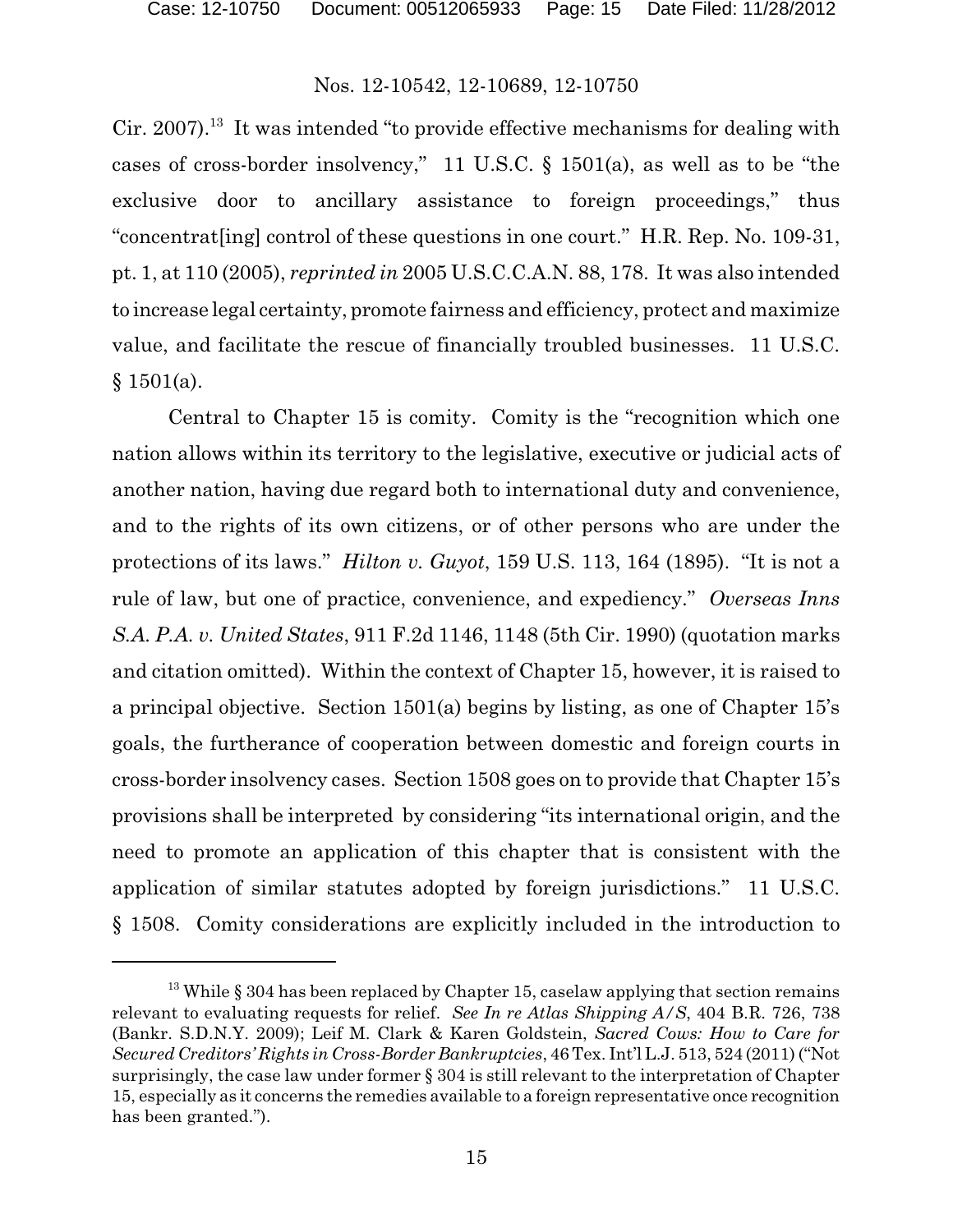§ 1507, and § 1509(b)(3) further provides that our courts "shall grant comity or cooperation to the foreign representative" of a foreign proceeding.

Such a foreign representative must first petition a United States bankruptcy court for recognition of a foreign proceeding. 11 U.S.C. §§ 1504, 1515. Chapter 15 defines such a foreign proceeding as:

> [A] collective judicial or administrative proceeding in a foreign country, including an interim proceeding, under a law relating to insolvency or adjustment of debt in which proceeding the assets and affairs of the debtor are subject to control or supervision by a foreign court, for the purpose of reorganization or liquidation.

11 U.S.C. § 101(23).

Only after a United States court recognizes a proceeding can "the foreign representative . . . apply directly to a court in the United States for appropriate relief in that court." 11 U.S.C. § 1509(b)(2); *see also United States v. J.A. Jones Constr. Grp., LLC*, 333 B.R. 637, 638 (E.D.N.Y. 2005).

Chapter 15 provides for a broad range of relief. This includes the ability to sue and be sued in United States courts, to apply directly to a United States court for relief, to commence a non-Chapter 15 case, and to intervene in any United States case to which the debtor is a party. *In re Condor Ins. Ltd.*, 601 F.3d 319, 324 (5th Cir. 2010). Section 1520 also provides for certain automatic relief upon recognition of a foreign main proceeding, like the one here, including an automatic stay and the power to prevent transfers of the debtor's property. A bankruptcy court is also empowered under § 1521(a) to "grant any appropriate relief" necessary to "effectuate the purpose of this chapter and to protect the assets of the debtor or the interests of the creditors." Finally, § 1507(a) gives a court authority to provide "additional assistance," subject to certain restrictions imposed by Chapter 15 and § 1507(b).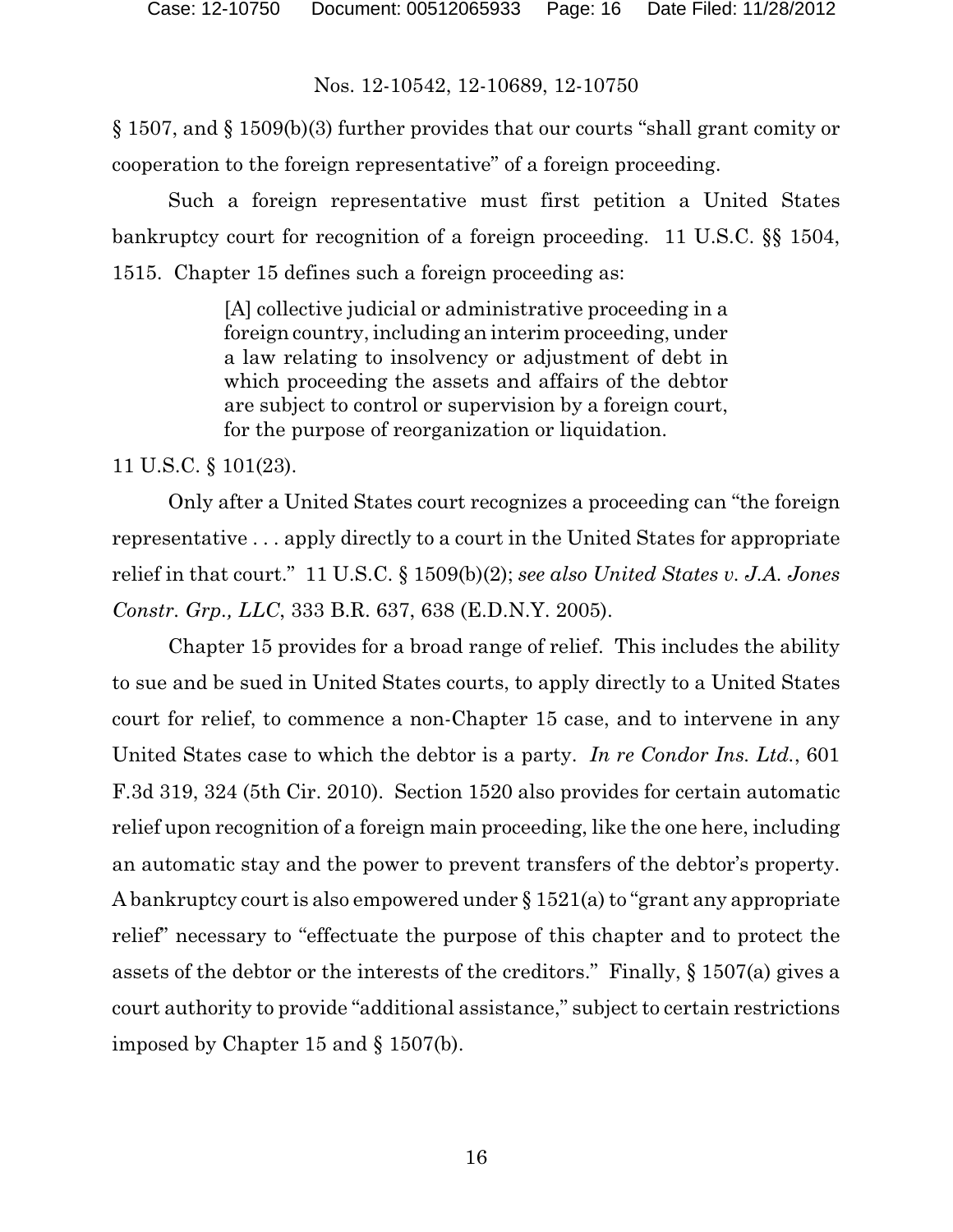In considering whether to grant relief, it is not necessary that the result achieved in the foreign bankruptcy proceeding be identical to that which would be had in the United States. It is sufficient if the result is "comparable." *In re Schimmelpenninck*, 183 F.3d at 364; *Overseas Inns*, 911 F.2d at 1149; *see also In re Sivec SRL*, 476 B.R. 310, 324 (Bankr. E.D. Okla. 2012) ("The fact that priority rules and treatment of claims may not be identical is insufficient to deny a request for comity."); *In re Qimonda AG*, 462 B.R. 165, 184 n.17 (Bankr. E.D. Va. 2011); *In re Petition of Garcia Avila*, 296 B.R. 95, 112 (Bankr. S.D.N.Y. 2003). "[T]he foreign laws need not be identical to their counterparts under the laws of the United States; they merely must not be repugnant to our laws and policies." *In re Schimmelpenninck*, 183 F.3d at 365.

But as discussed, whether any relief under Chapter 15 will be granted is a separate question from whether a foreign proceeding will be recognized by a United States bankruptcy court. The consolidated cases before us arise from decisions addressing each of these issues. We first turn to whether Vitro's coforeign representatives were properly recognized.

### **B. Recognition of Foreign Representatives**

After initiation of a foreign bankruptcy proceeding, a "foreign representative" may petition a United States court to recognize the proceeding under Chapter 15. Chapter 15 defines a "foreign representative" as "a person or body, including a person or body appointed on an interim basis, authorized in a foreign proceeding to administer the reorganization or the liquidation of the debtor's assets or affairs or to act as a representative of such foreign proceeding." 11 U.S.C. § 101(24). "A federal court's recognition of representatives appointed in the course of a foreign bankruptcy or liquidation proceeding is a matter of comity—it is an acknowledgment of the validity of the foreign proceeding." *Reserve Int'l Liquidity Fund, Ltd. v. Caxton Int'l Ltd.*, No. 09 Civ. 9021(PGG), 2010 WL 1779282, at \*5 (S.D.N.Y. Apr. 29, 2010) (citing *Finanz AG Zurich v.*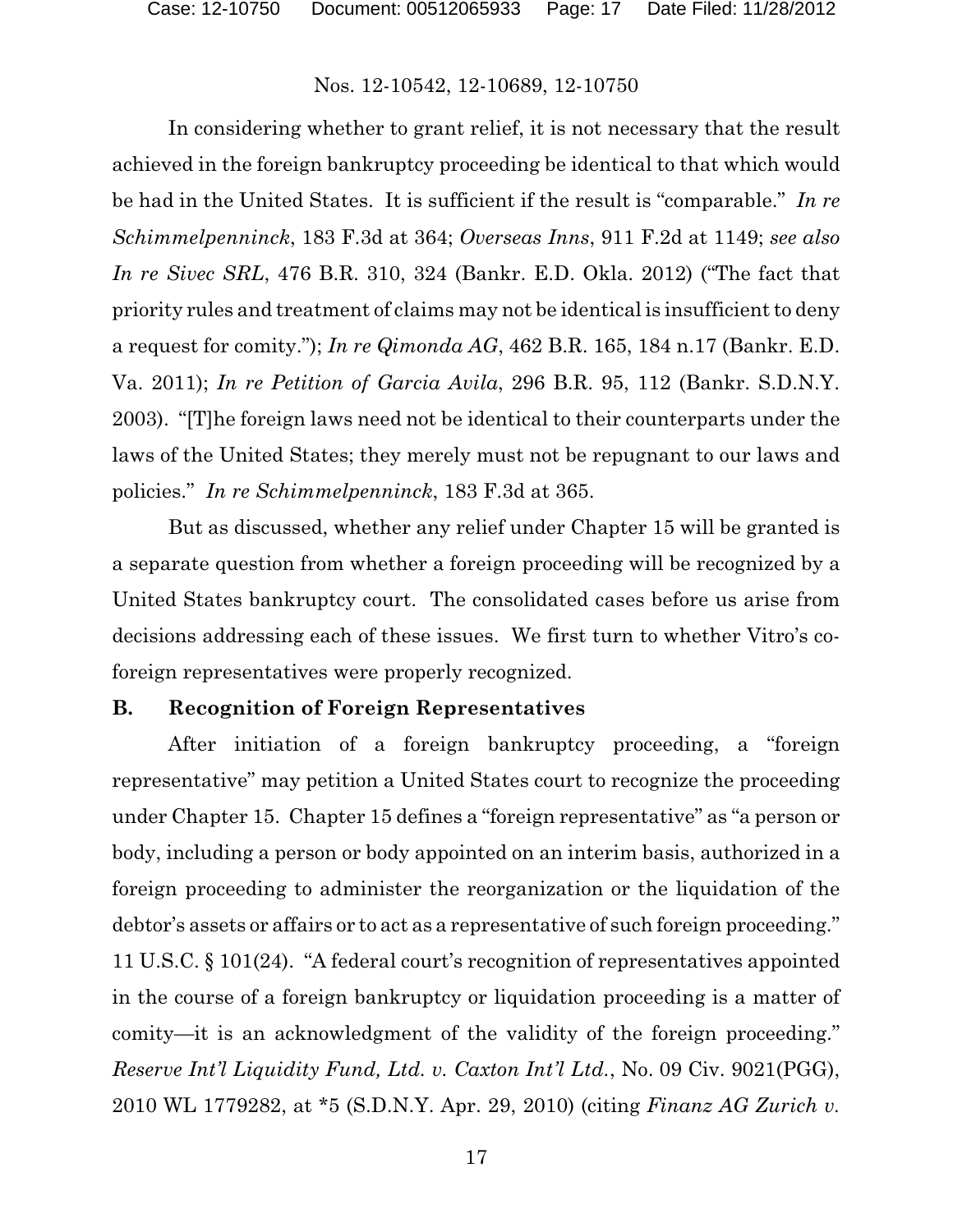*Banco Economico S.A.*, 192 F.3d 240, 246 (2d Cir. 1999)). A duly recognized foreign representative has the capacity to sue and be sued in the United States and to apply directly to a United States court for relief, and a foreign representative is entitled to the comity and cooperation of all United States courts. 11 U.S.C. § 1509.

Three requirements, contained in § 1517, must be met before a foreign proceeding will be recognized:

- (a) Subject to section 1506, after notice and a hearing, an order recognizing a foreign proceeding shall be entered if--
	- (1) such foreign proceeding for which recognition is sought is a foreign main proceeding or foreign nonmain proceeding within the meaning of section 1502;
	- (2) the foreign representative applying for recognition is a person or body; and
	- (3) the petition meets the requirements of section 1515.

## 11 U.S.C. § 1517.

Section 1515, in turn, provides the following procedural requirements:

- (a) A foreign representative applies to the court for recognition of a foreign proceeding in which the foreign representative has been appointed by filing a petition for recognition.
- (b) A petition for recognition shall be accompanied  $by--$ 
	- (1) a certified copy of the decision commencing such foreign proceeding and appointing the foreign representative;
	- (2) a certificate from the foreign court affirming the existence of such foreign proceeding and of the appointment of the foreign representative; or
	- (3) in the absence of evidence referred to in paragraphs (1) and (2), any other evidence acceptable to the court of the existence of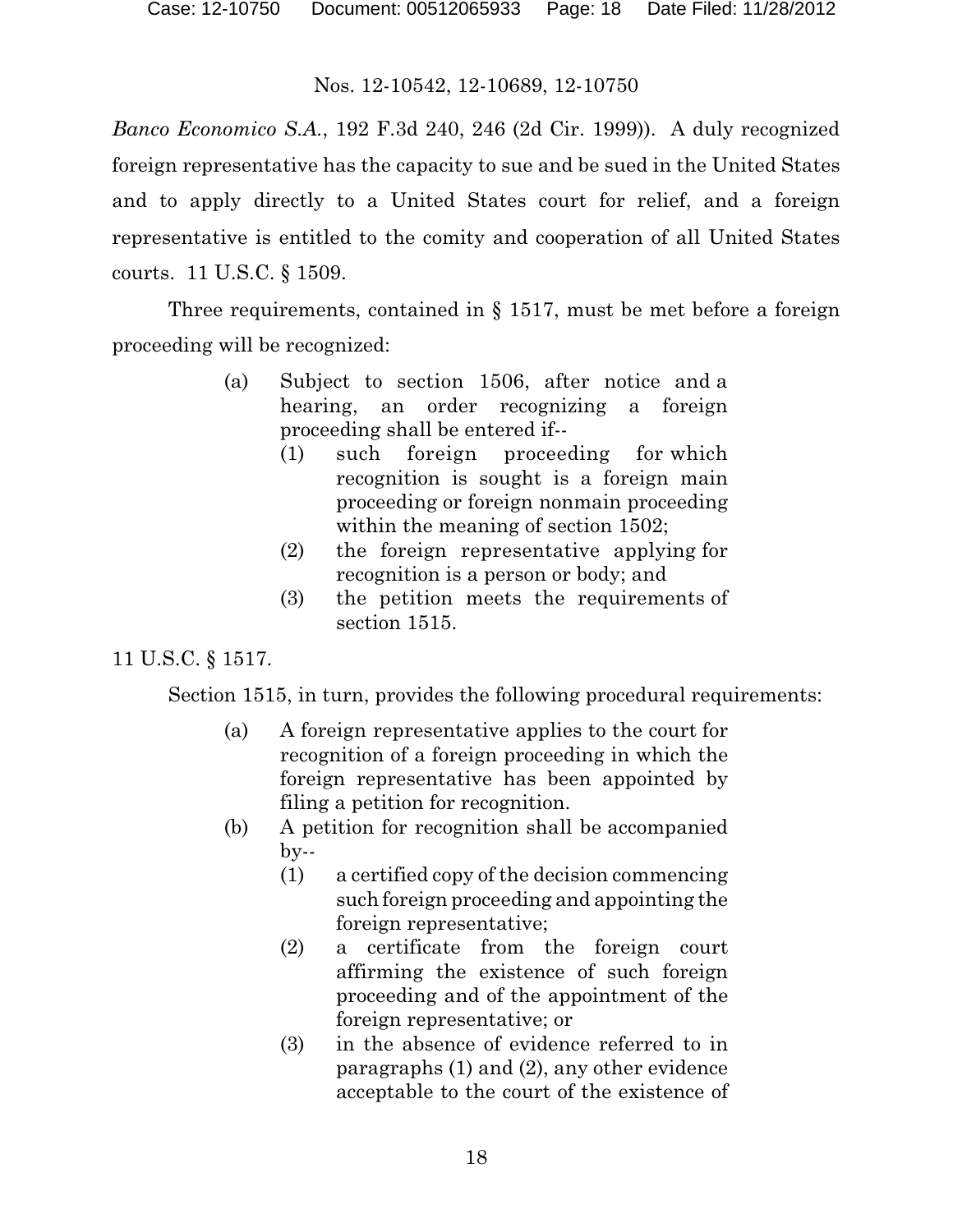such foreign proceeding and of the appointment of the foreign representative.

- (c) A petition for recognition shall also be accompanied by a statement identifying all foreign proceedings with respect to the debtor that are known to the foreign representative.
- (d) The documents referred to in paragraphs (1) and (2) of subsection (b) shall be translated into English. The court may require a translation into English of additional documents.

11 U.S.C. § 1515.

These requirements are to be strictly construed in line with our holding that the requisite analysis is not a "rubber stamp exercise," and that "[e]ven in the absence of an objection, courts must undertake their own jurisdictional analysis and grant or deny recognition under Chapter 15 as the facts of each case warrant." *In re Ran*, 607 F.3d at 1021.

Neither Sanchez-Mujica nor Arechavaleta-Santos, the recognized foreign representatives in this case, was appointed by a foreign court or tribunal. Both were voted into their positions by Vitro's Board of Directors. The bankruptcy court recognized the *concurso* proceeding under Chapter 15 and the district court affirmed, holding that whether a given individual could act as a foreign representative was a matter of United States law, and that it was unnecessary for a foreign representative to be appointed by a court. The court's holding rested on its analysis of § 101(24)'s language and cases applying that subsection, which showed that it was sufficient for a foreign representative to be authorized in the context of a foreign bankruptcy proceeding. *Vitro I*, 470 B.R. at 411-13. The district court further determined that Vitro was the Mexican equivalent of a "debtor in possession," able to administer its own reorganization, and was thus able to appoint a foreign representative under Chapter 15. *Id.* at 412.<sup>14</sup>

 $14$  The district court was skeptical of whether Sanchez-Mujica and Arechavaleta-Santos, as co-foreign representatives, could properly constitute a person or body under 11 U.S.C.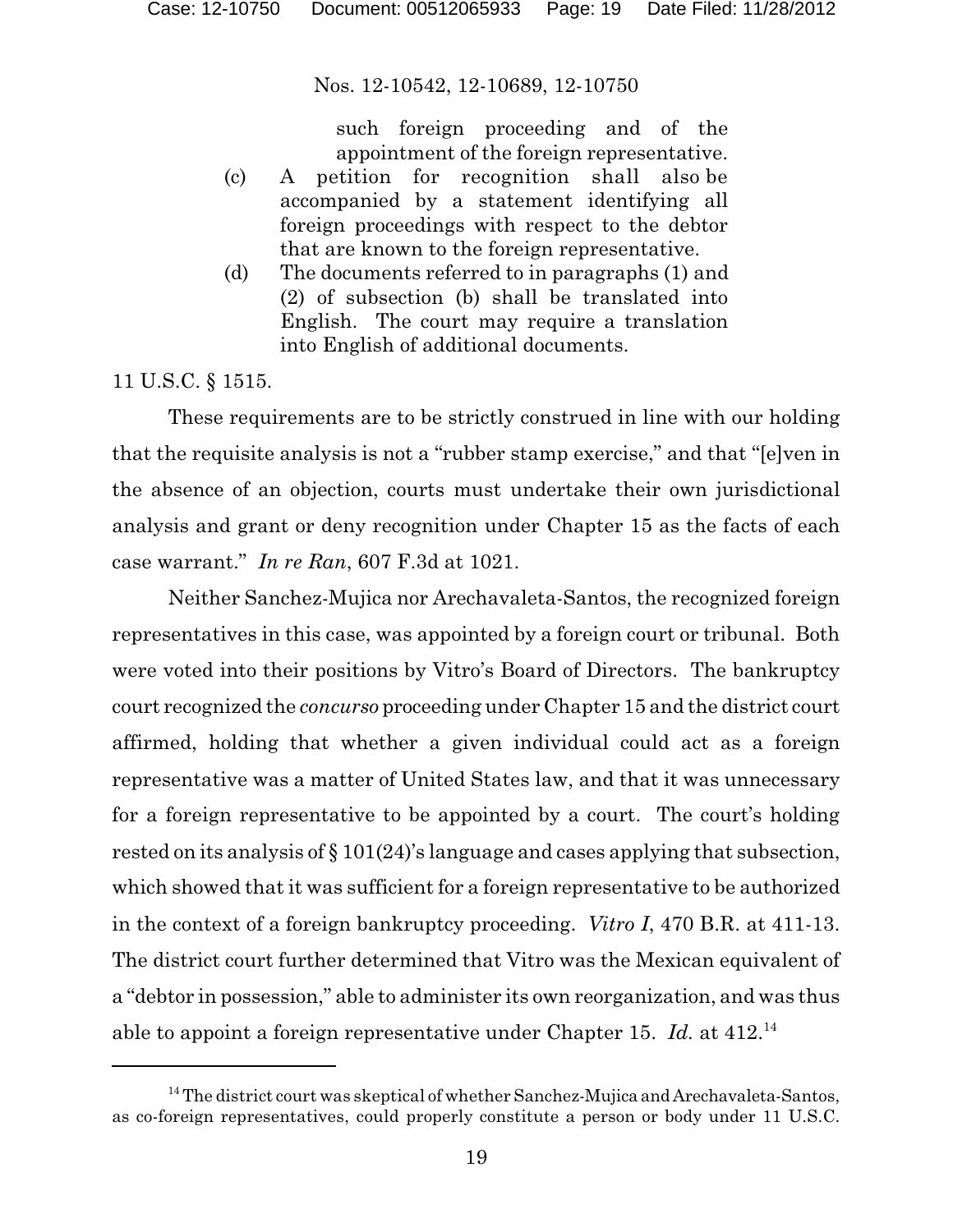On appeal, the Noteholders argue that the individuals appointed here do not satisfy Chapter 15's definition of "foreign representatives" for two reasons. First, neither was "authorized in a foreign proceeding," because neither was appointed by a foreign court or administrative tribunal. 11 U.S.C. § 101(24). In support, the Noteholders rely on § 101(23)'s definition of "foreign proceeding," as well as 11 U.S.C. §§ 1515(a), 1515(b)(1)-(2), and 1509(b)(2). Second, the Noteholders argue that even if Chapter 15 did not require such an appointment, the foreign representatives still did not qualify for their positions because they did not have the authority "to administer the reorganization or the liquidation of the debtor's assets or affairs or to act as a representative of such foreign proceeding." 11 U.S.C. § 101(24).

Vitro responds that the plain language of  $\S 101(24)$  does not require court appointment and that this conclusion is support by both Chapter 15's legislative history and UNCITRAL's Model Law. Vitro further argues that § 101(24) was intended to apply to a "debtor in possession," like Vitro, and thus it had the power to appoint individuals as foreign representatives of the *concurso* proceeding.

Because the district court correctly interpreted § 101(24), defining foreign representatives as having been appointed in the context of a foreign proceeding, and because Vitro, as a debtor in possession, met the requirements of that subsection, we affirm the district court's decision. We address each of these points in turn.

<sup>§ 101(24)</sup> and § 1517(a)(2). *Vitro I*, 470 B.R. at 410 n.<sup>\*</sup>. The source for this skepticism is unclear, and neither the parties nor the district court explores the matter further. Because § 101(41) provides that "[t]he term 'person' includes individual, partnership, and corporation," there is little doubt that Sanchez-Mujica and Arechavaleta-Santos, both natural persons, qualify as a "person or body." This is especially so because the Bankruptcy Code utilizes the word "includes" in a non-limiting capacity. 11 U.S.C.  $\S$  102(3). This means that  $\S$  101(41) potentially includes an even broader range of entities. *See In re Oversight & Control Comm'n of Avanzit, S.A.*, 385 B.R. 525, 540 (Bankr. S.D.N.Y. 2008) (holding oversight commission was person or body within meaning of  $\S 1517(a)$ .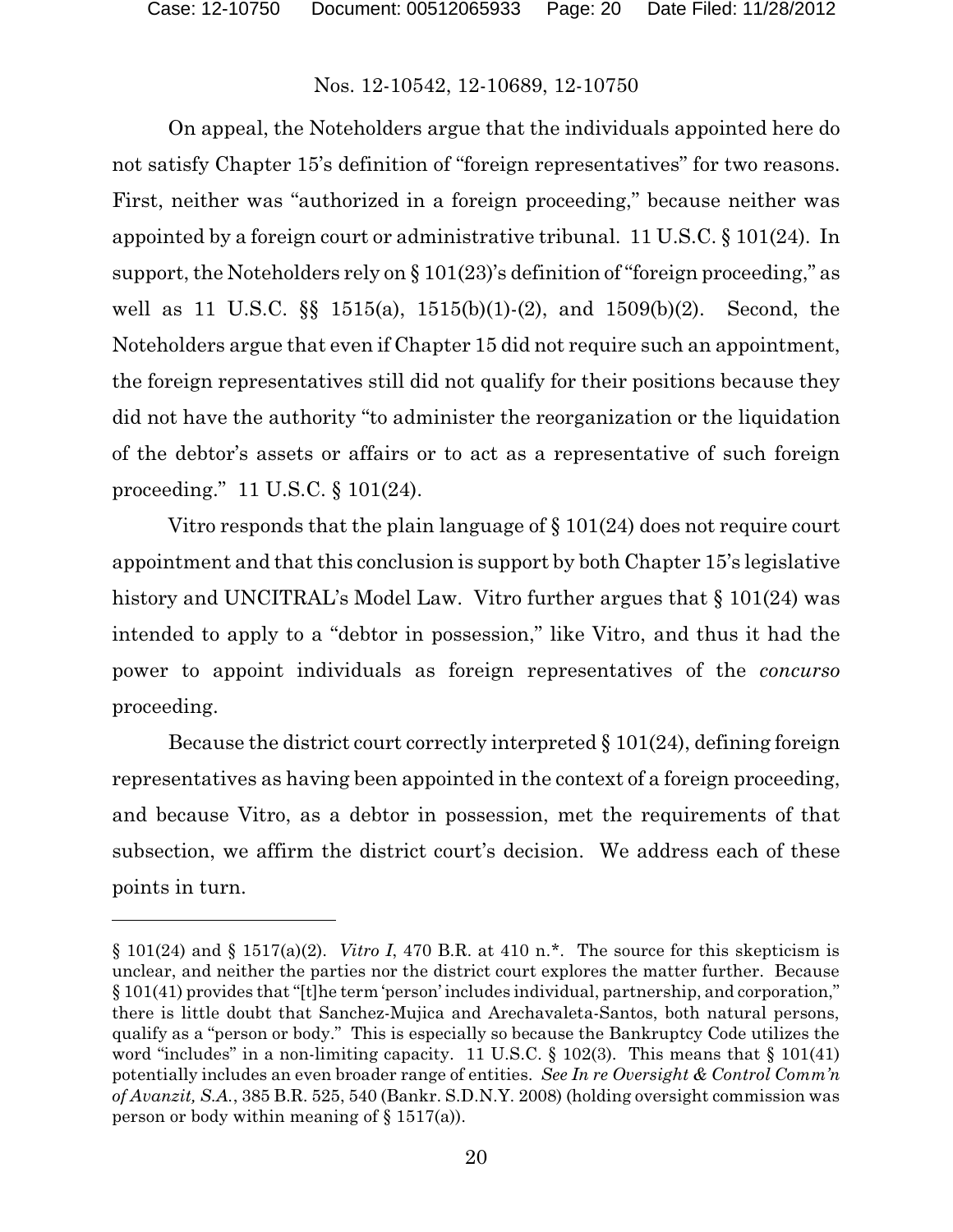### **1. Authorized in a Foreign Proceeding**

The Noteholders point to numerous parts of Chapter 15 that allegedly show that a foreign court must explicitly authorize individuals or bodies to act as representatives. Contrary to the Noteholders' interpretation, we do not find that any of Chapter 15's provisions requires action by a foreign tribunal.

We interpret statutes according to their plain meaning. *Gaddis v. United States*, 381 F.3d 444, 472 (5th Cir. 2004). Section 101(24)—defining the term "foreign representative"—is wholly devoid of any statement that a foreign representative must be judicially appointed. The definition's requirement that a representative be "authorized in a foreign proceeding" is certainly compatible with appointment by a foreign court, but it is hardly necessary. As the district court observed, it would be equally compatible with a requirement that an individual be appointed "in the context of" a foreign proceeding. *Vitro I*, 470 B.R. at 411. It could also mean during, or in the course of, a foreign proceeding.

The other provisions the Noteholders identify suffer from the same defect. Section 1515(a) provides that "[a] foreign representative applies to the court for recognition of a foreign proceeding in which the foreign representative has been appointed" and requires that a petition for recognition be accompanied by, either, 1) "a certified copy of the decision commencing such foreign proceeding and appointing the foreign representative," 2) "a certificate from the foreign court affirming the existence of such foreign proceeding and of the appointment of the foreign representative," or 3) other evidence "of such foreign proceeding and of the appointment of the foreign representative." 11 U.S.C. § 1515. None of these provisions states who has the official authority to appoint a foreign representative. At best, they provide the context in which a foreign representative should be appointed. By comparison,  $\S 1509(b)(2)$  states that if a court grants recognition to a foreign proceeding, it shall grant "comity or cooperation" to the foreign representative. Although use of the word "comity"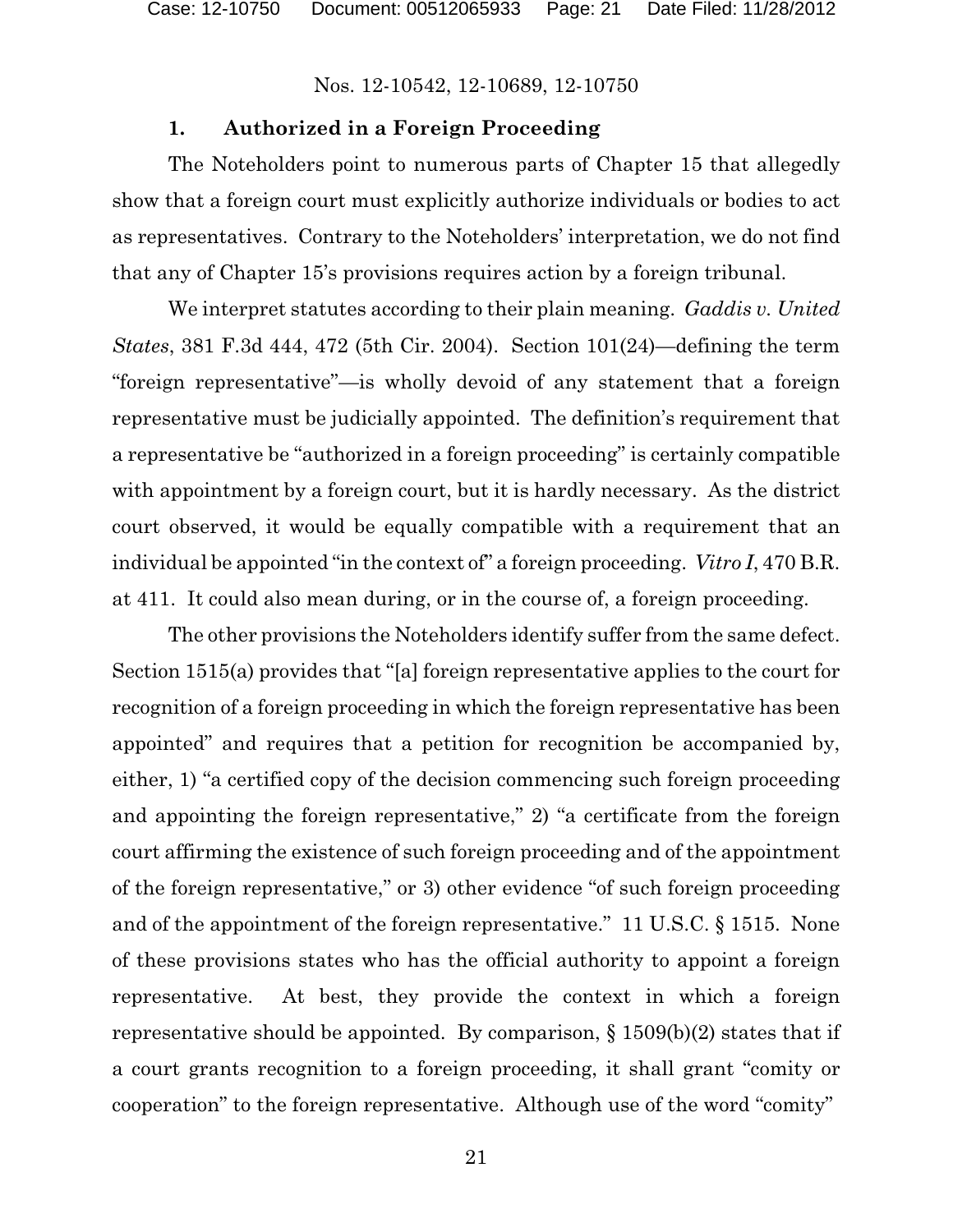connotes recognition of another judicial proceeding, the word "cooperation" suggests a much broader meaning.

Caselaw supports our interpretation. To be sure, foreign representatives have been appointed by foreign tribunals in many cases. One such case was *In re Grand Prix Associates, Inc.*, where the court specifically held that § 1517(a) was satisfied where the purported foreign representative was able to present an order by the foreign court appointing it as the foreign representative of the business entities in question. No. 09-16545 (DHS), 2009 WL 1410519, at \*5 (Bankr. D.N.J. May 18, 2009); *see also In re Innua Canada Ltd.*, No. 09-16362 (DHS), 2009 WL 1025090, at \*4-5 (Bankr. D.N.J. Apr. 15, 2009) (receivership order entered by Canadian court stated foreign representative had capacity to commence Chapter 15 proceeding); *In re Oversight*, 385 B.R. at 534 (Spanish insolvency court had power to appoint foreign representative for Chapter 15 purposes); *In re Basis Yield Alpha Fund (Master)*, 381 B.R. 37, 46 n.30 (Bankr. S.D.N.Y. 2008); *In re Tri-Cont'l Exch. Ltd.*, 349 B.R. 627, 632 (Bankr. E.D. Cal. 2006). But the district court identified numerous cases cited by the bankruptcy court that, although not binding, demonstrate that recognition is routinely granted to petitioners appointed by Mexican debtors to serve as foreign representatives. *Vitro I*, 470 B.R. at 412 (listing cases).<sup>15</sup>

The Mexican court's actions make it equally apparent that Sanchez-Mujica and Arechavaleta-Santos were properly appointed. It is undisputed that the Mexican court had the power to enjoin Sanchez-Mujica and Arechavaleta-Santos from acting as foreign representatives. Yet, when presented with a motion

 $15$  The Noteholders point out that none of these decisions entailed a challenge to the foreign representatives' appointment. While correct, in the context of the issue above, this fact does not diminish their persuasive value. Assuming the Noteholders' interpretation was correct, and a foreign representative had to show it was appointed by a foreign tribunal to receive Chapter 15 relief, it would be irrelevant whether another party objected because the court would still need to determine whether the appointment was correct as a threshold matter prior to granting recognition. *See In re Ran*, 607 F.3d at 1021.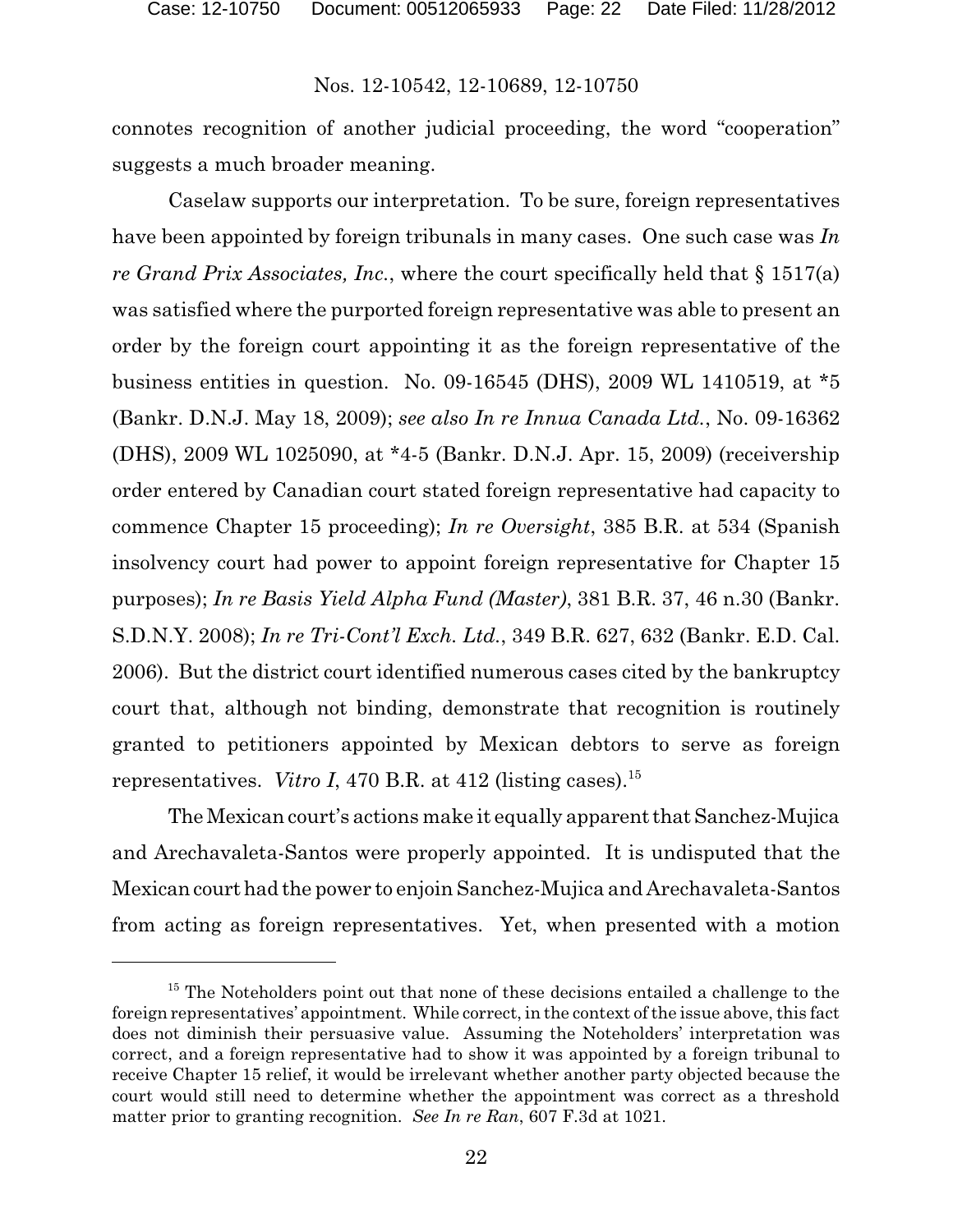requesting such an order, the Mexican court denied it in full. The Mexican court also refused to declare the *conciliador* to be the only person authorized to act as foreign representative. In deciding not to enjoin the foreign representatives' conduct, the Mexican court gave the representatives its tacit approval.<sup>16</sup>

Finally, our decision is informed by consideration of the Model Law, and reports by the UNCITRAL Working Group on Insolvency Law ("Working Group"). 11 U.S.C. § 1501(a) (purpose of Chapter 15 is to incorporate the Model Law); *see also In re Tri-Cont'l Exch. Ltd.*, 349 B.R. at 633 (treating as persuasive authority the Guide to Enactment of the UNCITRAL Model Law on Cross-Border Insolvency); *In re Condor*, 601 F.3d at 326-27 & nn.37-40 (discussing and citing Working Group).

The definition of foreign representatives in  $\S$  101(24) closely follows the language of Model Law Article  $2(d)$ .<sup>17</sup> In drafting this definition, the Working Group expressly rejected the requirement that a foreign representative be "[specifically] authorized by statute or other order of court (administrative body) to act in connection with a foreign proceeding." UNCITRAL Rep. of the Working Group on Insolvency Law on the Work of the Eighteenth Session, ¶ 111, U.N.  $Doc.$   $A/CN.9/419$  ( $Dec.$  1, 1995),  $a validable$  *at* http://www.uncitral.org/uncitral/en/commission/working\_groups/ 5Insolvency.html (Dec. 1995 Rep.) (alteration in original). That definition was

<sup>&</sup>lt;sup>16</sup> The *conciliador* also submitted a letter to the bankruptcy court, as a party in interest, to the effect that he agreed with the appointment of Sanchez-Mujica and Arechavaleta-Santos.

<sup>&</sup>lt;sup>17</sup> Article 2(d) provides that a foreign representative is "a person or body, including one appointed on an interim basis, authorized in a foreign proceeding to administer the reorganization or the liquidation of the debtor's assets or affairs or to act as a representative of the foreign proceeding." UNCITRAL, UNCITRAL Model Law on Cross-Border Insolvency with Guide to Enactment, art. 2(d) (1997), *available at* http://www.uncitral.org/pdf/ english/texts/insolven/insolvency-e.pdf (Model Law Guide). The only change in 11 U.S.C. § 101(24) is the addition of the words "including a person or body appointed," in lieu of the original "including one appointed."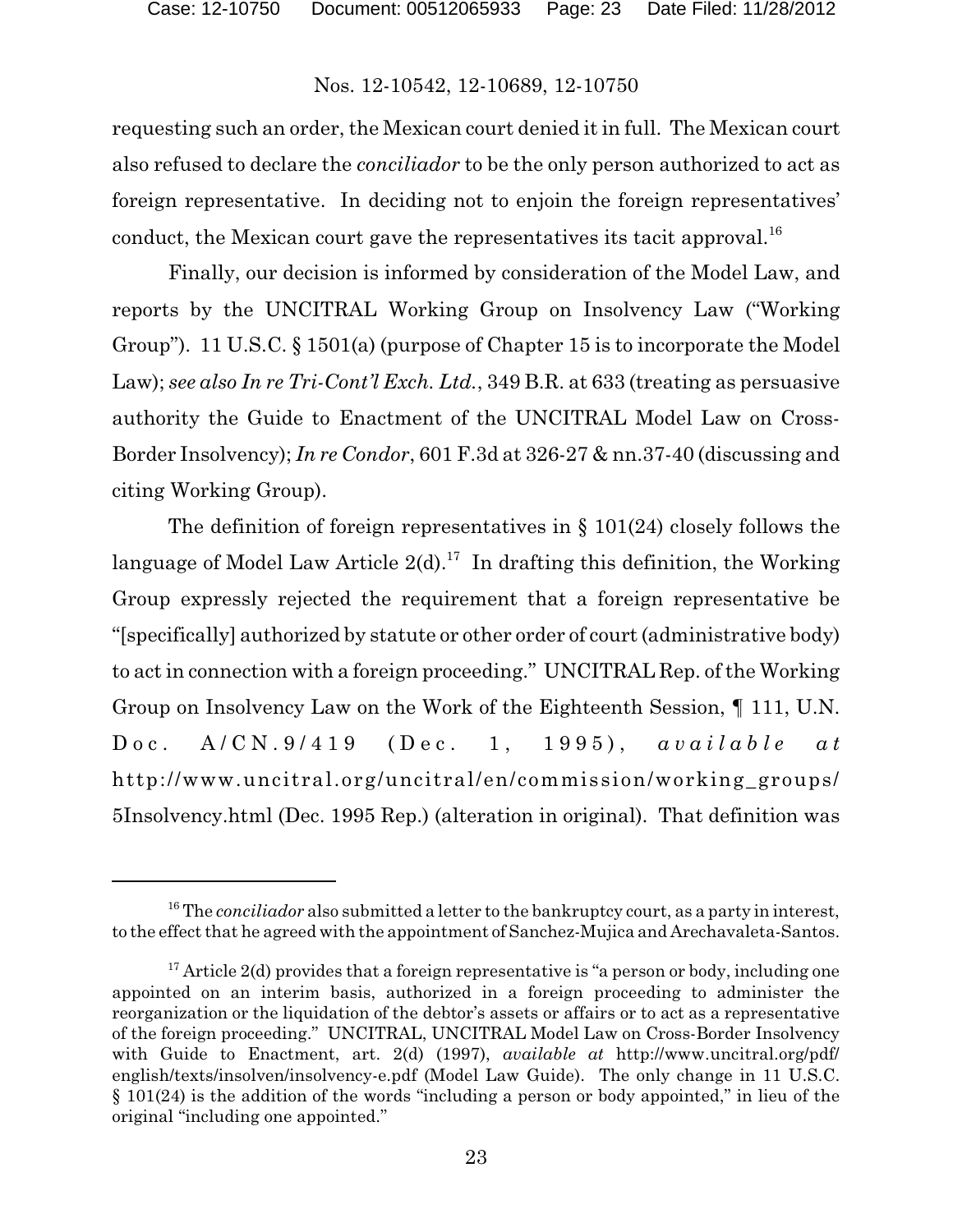rejected because of concerns that "the expressions would be unfamiliar and might have the unintended effect of being unduly restrictive, since the list would inevitably be incomplete." *Id.* ¶ 112. The Working Group also declined to include the word "specifically" because "it would be unusual for a State to appoint an insolvency representative specifically to act abroad." *Id.* ¶ 113. This supports our conclusion that the Noteholders' proposed interpretation—which would require exactly such an appointment—is wrong.<sup>18</sup>

Accordingly, we conclude that Sanchez-Mujica and Arechavaleta-Santos are not disqualified from serving as foreign representatives merely because they were not the subject of an official court-appointment.

## **2. Power to Administer the Reorganization or Liquidation of a Debtor's Assets or Affairs**

Having determined that Chapter 15 does not require a foreign representative to be appointed by court order, we still must address whether Sanchez-Mujica's and Arechavaleta-Santos' appointments comport with the remainder of  $\S$  101(24). In particular,  $\S$  101(24) requires that a foreign representative have the authority "to administer the reorganization or the liquidation of the debtor's assets or affairs or to act as a representative of such foreign proceeding." 11 U.S.C. § 101(24). Vitro does not argue that Sanchez-Mujica and Arechavaleta-Santos have the authority to represent the *concurso* proceeding, and we therefore do not address that prong of  $\S 101(24)$ .<sup>19</sup> The only remaining question is whether they had administrative power over the reorganization of Vitro's business.

 $^{18}$  For the same reason, we are not persuaded by the Noteholders' argument that their interpretation would result in a more objective and predictable appointment process.

<sup>&</sup>lt;sup>19</sup> The Noteholders argue that our understanding of  $\S$  101(24) would allow parties to appoint competing foreign representatives, but that concern is invalid. The number of parties who are authorized to "administer the reorganization of a debtor's assets" is necessarily limited. As we have said, we do not opine on the limits of authorization to "act as a representative," because that issue is not pertinent here.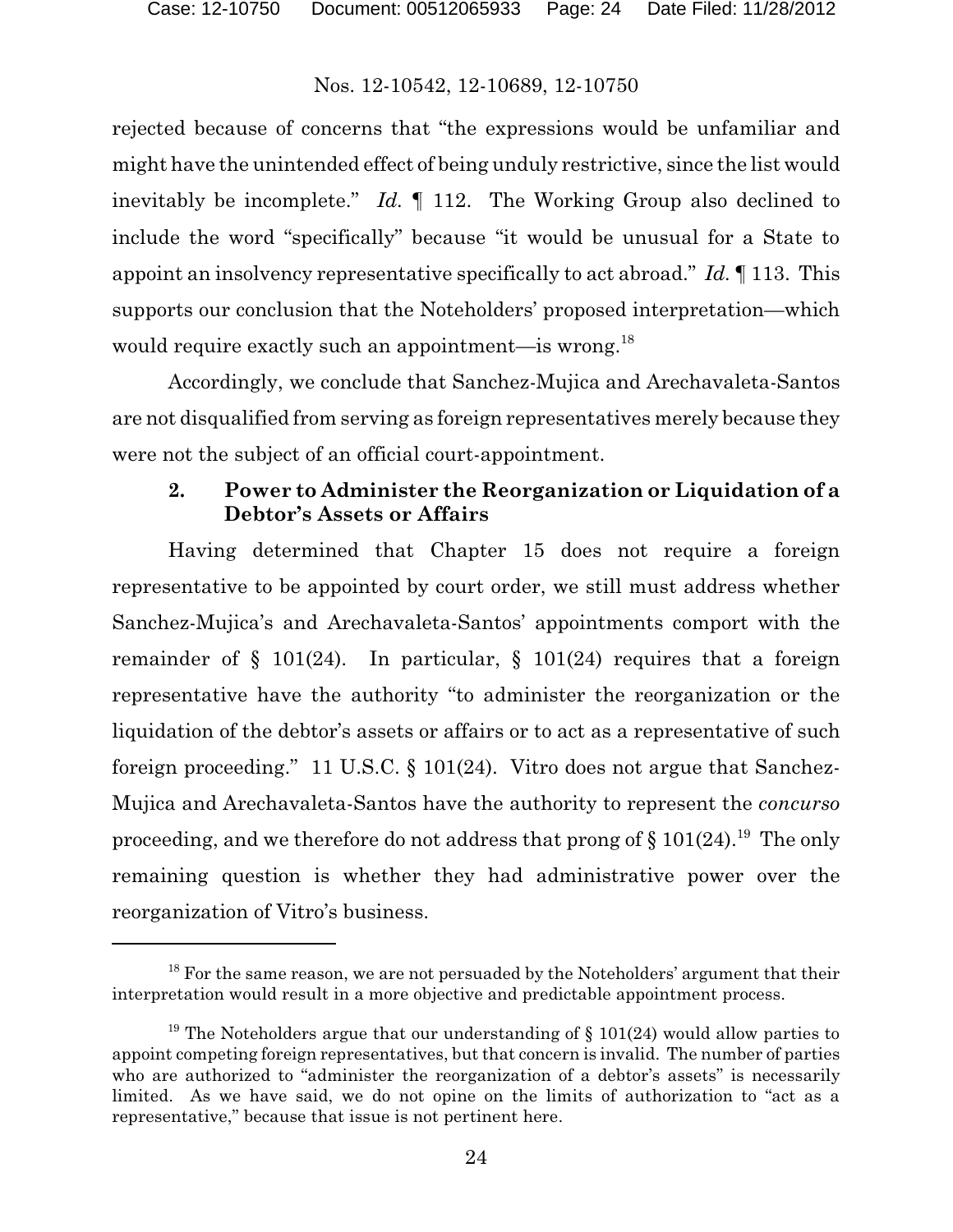The district court held that Vitro could appoint its own foreign representatives because, under Mexican law, a debtor continues to manage its business during a *concurso* proceeding, making it akin to a "debtor in possession." *Vitro I*, 470 B.R. at 412.<sup>20</sup> The Working Group clearly intended to include foreign representatives of proceedings in which a debtor in possession remains in control of its assets. Dec. 1995 Rep. ¶ 115. The National Bankruptcy Review Commission, created by Congress in 1994 to make recommendations on improving bankruptcy law and procedure, in its review of the Model Law, reached the same conclusion. Nat'l Bankr. Rev. Comm'n, *Bankruptcy: The Next Twenty Years, Nat'l Bankr. Rev. Comm'n Final Rep.*, (1997), *available at* http://govinfo.library.unt.edu/nbrc/reportcont.html (Nat'l Bankr. Comm'n).

The Noteholders, however, challenge whether Vitro can be classified as a debtor in possession, and argue that such power is reserved for the *conciliador* in a *concurso* proceeding. The Noteholders also point out that under Chapter 11, a debtor in possession has the rights, powers, and duties of a Chapter 11 trustee, which include the right to negotiate, file, and seek confirmation of a plan of reorganization, and that Vitro lacked this authority.<sup>21</sup>

The Noteholders' argument fails for relying exclusively on Chapter 11's

 $20$  Under Chapter 11, the term "debtor in possession" refers to the debtor itself, unless an entity is serving as the debtor's trustee pursuant to 11 U.S.C. § 322. "A debtor in possession stands in the shoes of the bankruptcy trustee, generally having the same rights, powers, duties and functions, with certain exceptions." *Soto-Rios v. Banco Popular de Puerto Rico*, 662 F.3d 112, 115 n.2 (1st Cir. 2011) (citing 11 U.S.C. § 1107(a)).

 $21$  The Noteholders raise a number of additional arguments that are ultimately unavailing. The Noteholders argue that, assuming Vitro could act as its own foreign representative, it could not appoint others to that role. The Noteholders also argue that Vitro's appointment fails because it occurred prior to the *concurso* filing and because the appointment creates a conflict of interest between Vitro and its creditors. Finally, they repeatedly point out that the foreign representatives lacked the expertise necessary to serve in that role, and that they abdicated their responsibilities by ceding decision-making authority to United States counsel. The Noteholders cite no pertinent authority in support of these contentions.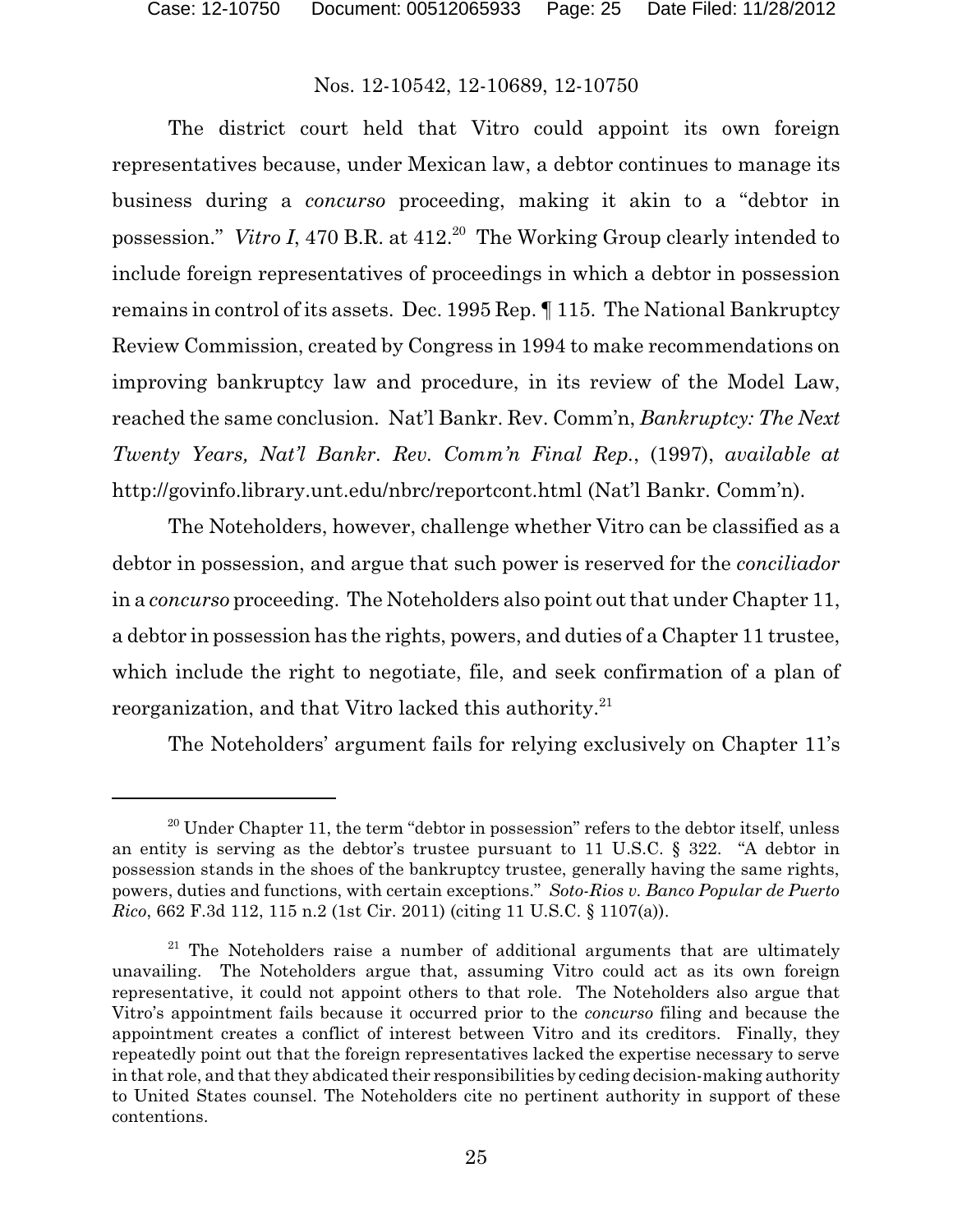definition of a debtor in possession. The Working Group's decision to include debtors in possession was not made on the basis of how United States law defined the term. Rather, the Working Group understood debtors in possession to include those cases "in which the debtor remained in control of its assets and could technically be regarded as exercising administration type of functions, although under the supervision of a judicial or administrative authority." Dec. 1995 Rep. ¶ 115. The UNCITRAL Practice Guide on Cross-Border Insolvency Cooperation similarly defines debtor in possession to mean "a debtor in reorganization proceedings, which retains full control over the business, with the consequence that the court does not appoint an insolvency representative." UNCITRAL, Practice Guide on Cross-Border Insolvency Cooperation 5 (July 1, 2009), *available at* http://www.uncitral.org/pdf/english/texts/insolven/ Practice\_Guide\_Ebook\_eng.pdf. At least one court has understood foreign representatives to include debtors in possession, including those in "debtor-inpossession reorganization proceedings in Latin American countries." *In re Cenargo Int'l, PLC*, 294 B.R. 571, 598 n.31 (Bankr. S.D.N.Y. 2003) (internal quotation marks and citation omitted). We likewise hold that under Chapter 15 the correct analogy is not to whether a debtor meets Chapter 11's definition of a "debtor in possession," but whether it meets that definition originally envisioned by the drafters of the Model Law and incorporated into § 101(24). *See* 11 U.S.C. § 1508 (Chapter 15 to be interpreted by consideration of its international origin, and consistent with application of similar foreign statutes); Nat'l Bankr. Comm'n, *supra*, at 357 (definitions in Model Law are "carefully constructed to include the United States Chapter 11 proceeding (and similar debtor in possession reorganization proceedings in Latin America and elsewhere)").

Here, there is little doubt that Vitro met that definition. Vitro has presented extensive evidence that it retained broad control over its affairs,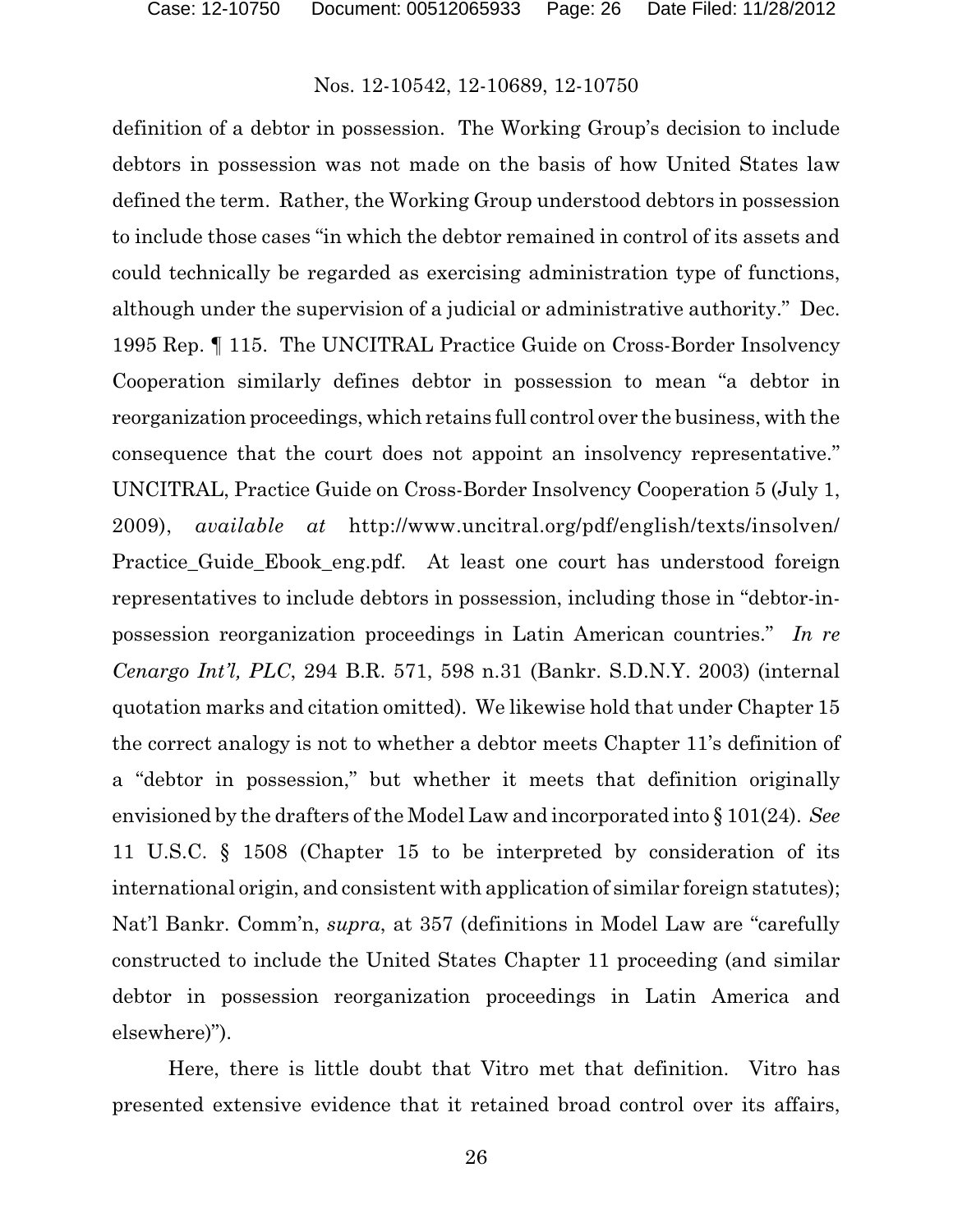pursuant to various provisions of the LCM. *See* Ley de Concursos Mercantiles [LCM] [Bankruptcy Law], Diario Oficial de la Federación [DO], *as amended*, 12 de mayo de 2000, art. 74 (debtor will be entrusted with enterprise's management throughout conciliation stage unless court grants *conciliador's* request to remove debtor to protect the estate); *Id.* art. 84 (debtor retains ability to litigate pending claims under *conciliador's* supervision).Commentary on the LCM agrees that a board of directors generally remains in control and possession of its business during a *concurso* proceeding. *See* Jonathan Graham-Canedo, *Comparative Analysis of Bankruptcy Legal Provisions from Mexico and the United States: Which Legal System is More Attractive?*, 6 DePaul Bus. & Com. L.J. 19, 27 (Fall 2007).

We further observe that if Vitro were not permitted to proceed as a debtor in possession, with the power to appoint foreign representatives, it is unclear who would. Any other potential candidate would be susceptible to the same attacks raised by the Noteholders. For example, in a *concurso* proceeding the *conciliador* acts as mediator between the debtor and creditors. A *visitador* only inspects the debtor's accounting books and records and determines whether the debtor meets the LCM's liquidity standard. The *sindico* is a receiver charged with liquidating the business and selling its assets if a plan is not reached within a specific period of time. None of these individuals possesses the full authority the Noteholders argue is required under § 101(24).

Accordingly, we conclude that Vitro had the powers of a debtor in possession for purposes of  $\S$  101(24) and affirm the district court's decision affirming the bankruptcy court's order that Sanchez-Mujica and Arechavaleta-Santos are properly appointed foreign representatives under Chapter 15.

27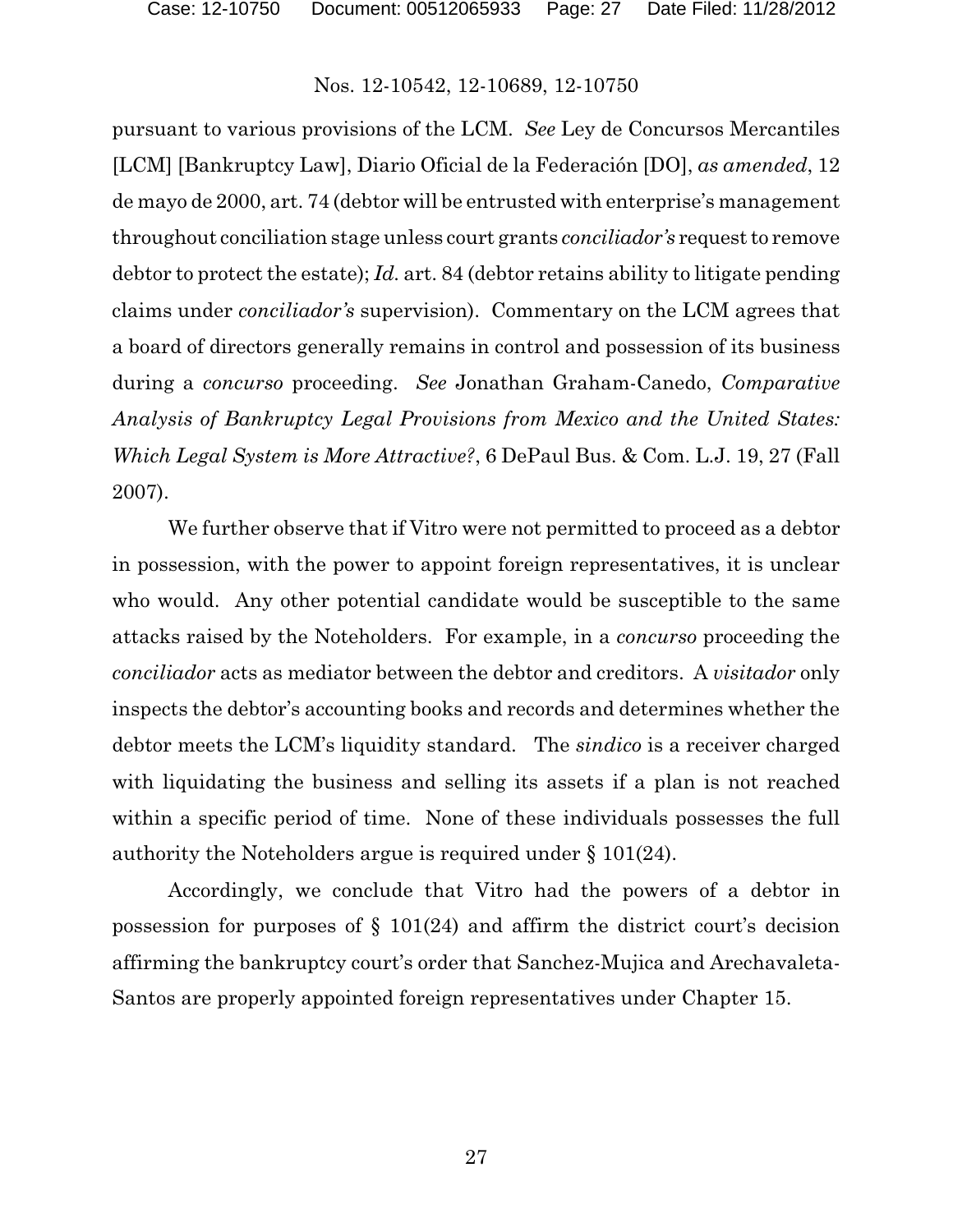## **C. Enforcement of the Plan**

# **1. Vitro's Request for Relief**

In the Enforcement Motion, Vitro sought broad relief pursuant to 11 U.S.C. §§ 105(a), 1507, and 1521. Specifically, Vitro sought an order giving full force and effect in the United States to the Mexican court's order approving the *Concurso* plan. Vitro further sought a permanent injunction prohibiting certain actions in the United States against itself and its non-debtor subsidiaries, specifically:

> [A] permanent injunction enjoining all persons from initiating or continuing any suit, action, extra-judicial proceeding or other proceeding (including [already commenced actions in New York state court]) or any enforcement or collection process (including pursuant to any judgment, notices of attachment or [levies, restraining notices, or similar documentation]) in any jurisdiction within the United States or its territories . . . against Vitro SAB and/or the Old Guarantors . . . or their Property . . . except as permitted under the *Concurso* Plan or the *Concurso* Approval Order . . . .

If Vitro were to succeed in obtaining all the relief that it requested, actions, executions, attachments, or other collection or enforcement processes currently pending against Vitro or its subsidiaries would be "permanently stayed, suspended, discharged, and dismissed." Judgments already rendered against it or its subsidiaries would be declared "null and void and of no further force or effect." Moreover, any entity having withheld payment to Vitro or its subsidiaries as a result of Vitro's default would immediately remit such payments to the applicable party. Finally, Vitro and its subsidiaries would be released from all liabilities with respect to any claims discharged under the *Concurso* plan. Of course, the bankruptcy court could grant some, but not all, of the relief requested.

The bankruptcy courtheld that the *Concurso* plan "which extinguishes the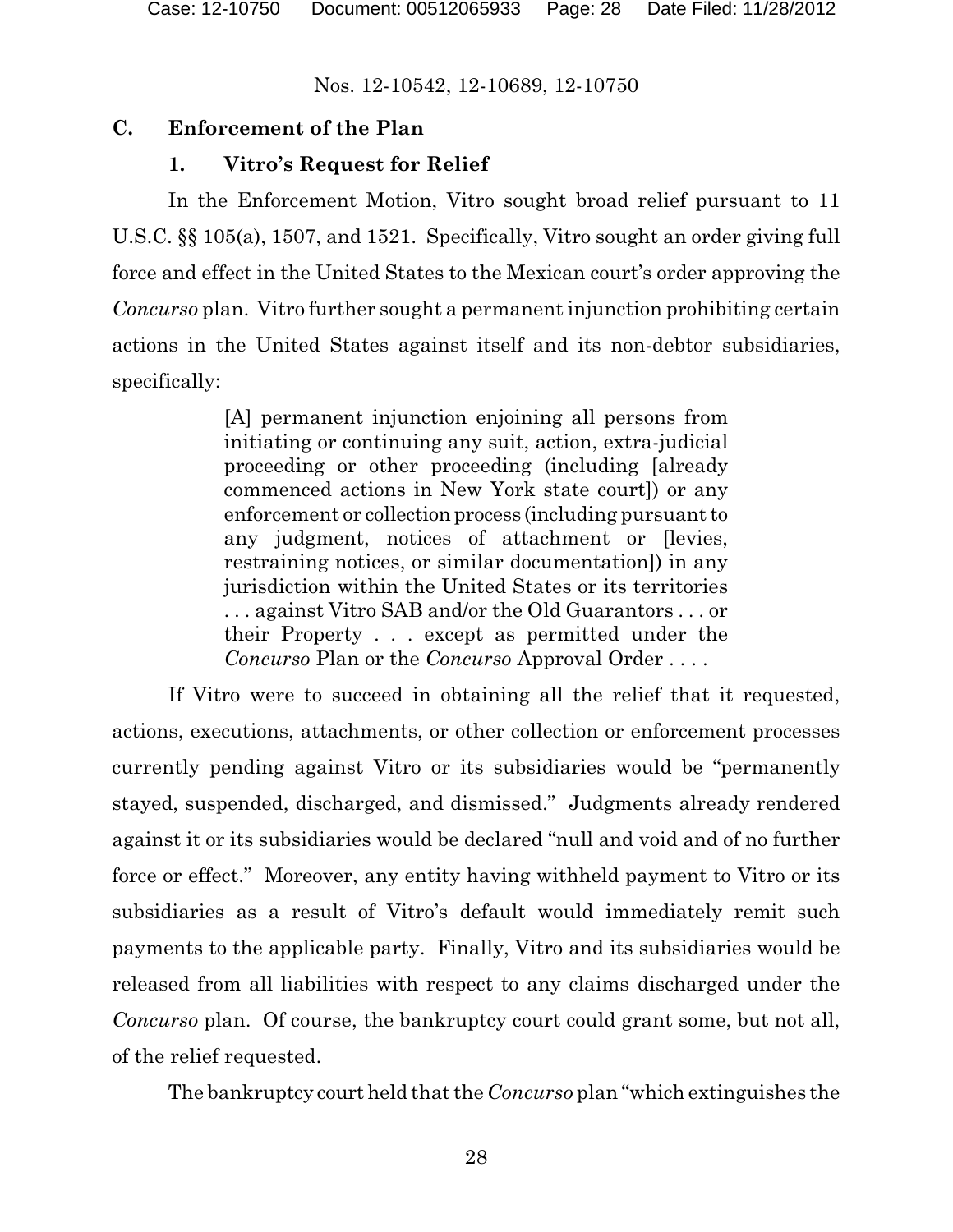guarantee claims of the Objecting Creditors that were given under an indenture issued in the United States against non-debtor entities that are subsidiaries of Vitro, should not be accorded comity to the extent it provides for the extinguishment of the non-debtor guarantees of the indentures." *Vitro II*, 473 B.R. at 132. The bankruptcy court specifically denied enforcement under §§ 1507, 1521, and 1506. It denied relief under § 1507 because the Mexican court's approval order did "not provide for the distribution of proceeds of the debtor's property substantially in accordance with the order prescribed by Title 11 [of the Bankruptcy Code]." *Id.* "The *Concurso* plan provides drastically different treatment in that the noteholders receive a fraction of the amounts owed under the indentures from Vitro SAB and their rights against the other obligors are cut off." *Id.* Relief under § 1521 was inappropriate because the Mexican court's approval order "neither sufficiently protects the interests of creditors in the United States, nor does it provide an appropriate balance between the interests of creditors and Vitro SAB and its non-debtor subsidiaries." *Id.* Finally, the relief sought would not be allowed under Chapter 15 because "the protection of third party claims in a bankruptcy case is a fundamental policy of the United States" and "the *Concurso* plan does not recognize and protect such rights." *Id.*

The circumstances under which the Plan was approved and the treatment creditors received raise many questions that are not before us about whether such a plan could be enforced under Chapter 15. The bankruptcy court explicitly dealt with some of these questions, while flagging others for our consideration without itself reaching them. Thus, for example, the bankruptcy court considered whether, as alleged by the Objecting Creditors, the Mexican judicial system and the *concurso* proceeding were corrupt, and should not be granted comity for this reason. Addressing the Objecting Creditors' expert—Dr. Stephen D. Morris—who testified to a series of "suspicious circumstances" and "red flags"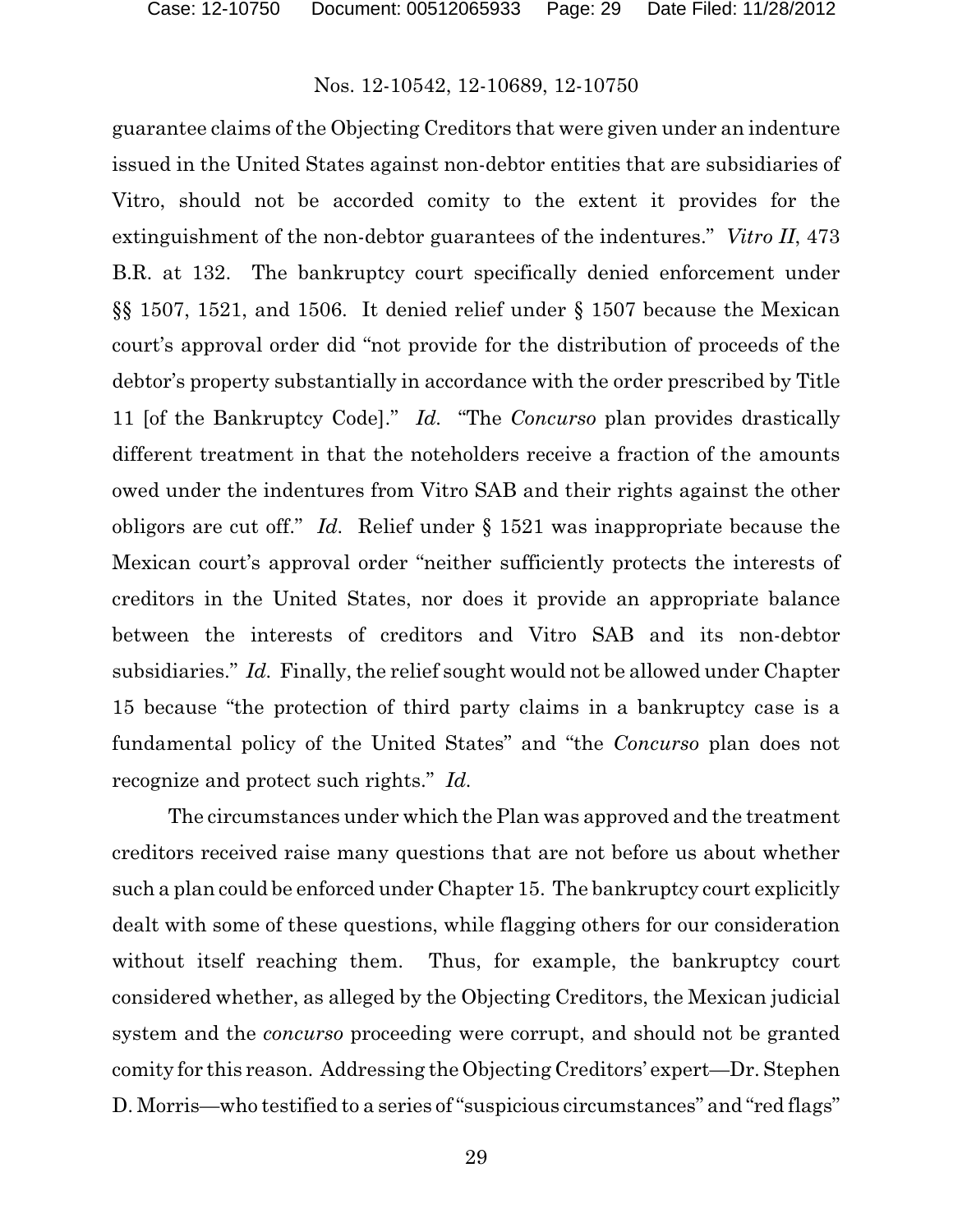in the *concurso* proceeding, the bankruptcy court held that, although the witness was knowledgeable and qualified to speak on corruption in Mexico generally, his analysis of what impact such corruption had on this proceeding was unpersuasive. The bankruptcy court therefore concluded that it "ha[d] not seen evidence that the Mexican Proceeding [was] the product of corruption, or that the LCM itself is a corrupt process," and rejected the Objecting Creditors' argument. *Id.* at 130. The bankruptcy court reached a similar conclusion as to whether, as argued by the Objecting Creditors, enforcement would have an adverse impact on credit markets. The court ultimately concluded that, while testimony by Dr. Elaine Buckberg, a former economist at the International Monetary Fund, was credible, her testimony did not quantify the negative effects of enforcing the Plan, and thus the court could not conclude that enforcement would adversely affect credit markets. *Id.* The bankruptcy court also considered, but rejected, the argument that relief should not be granted because the Mexican proceeding was "unfair." *Id.* at 130-31. The bankruptcy court observed that although there had been ex parte meetings, such meetings were had by both sides and were, in fact, common in Mexico. *Id.* at 131. Responding to the Objecting Creditors' allegations that they were not permitted to raise certain arguments in the Mexican court and that the *conciliador* was biased, the bankruptcy court held that such arguments were better left for the Mexican court system.<sup>22</sup> Id.

The bankruptcy court did not reach two other arguments it described as "[p]ossibl[y] [m]eritorious [o]bjections." *Id.* at 132. These were that insiders were allowed to vote in favor of the Plan, and that the *Concurso* plan violates the

 $22$  The Objecting Creditors' briefs reiterate many of the factual allegations they made in the bankruptcy court, without addressing the bankruptcy court's holdings on those allegations. Because we affirm the bankruptcy court's ultimate holding denying enforcement to the Plan, we do not address those allegations further.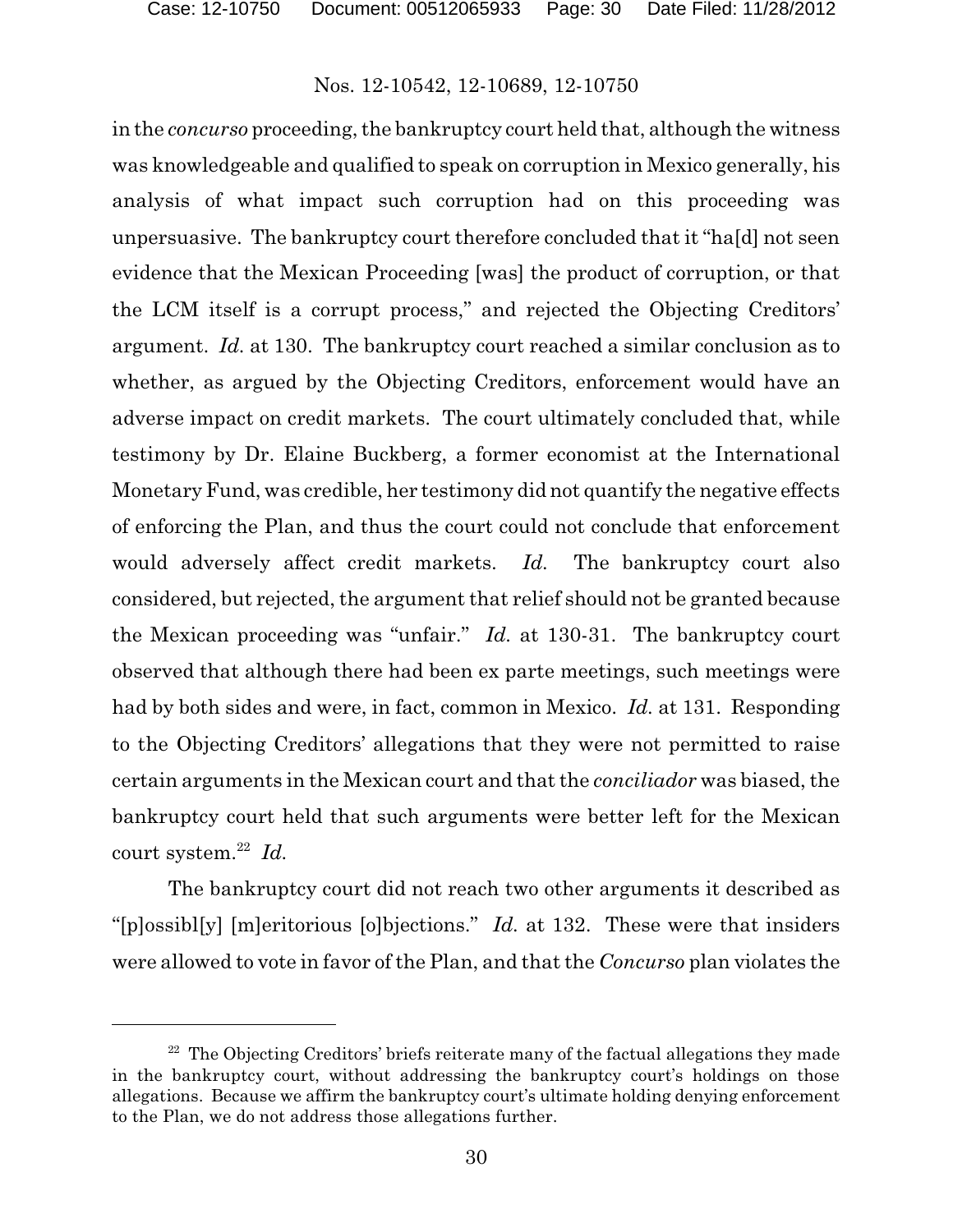absolute priority rule. Other arguments the bankruptcy court did not explicitly address, but which might be subsumed under its other holdings, are that the *Concurso* plan imposed a kind of "death trap" provision that precluded nonconsenting creditors from recovering anything. Another such argument is that Mexico's single-class voting made no distinctions between creditors with adverse interests. Finally, a third such argument challenges the propriety of Vitro's orchestrating a balance transfer of several billion dollars between itself and its subsidiaries, turning those subsidiaries into creditors, prior to entering into the *concurso* proceeding and failing promptly to disclose the existence of these newly minted insider creditors.

We need not concern ourselves with the vast majority of these issues, as Vitro and Fintech have framed their appeal in terms of only one:

> Whether the Bankruptcy Court erred as a matter of law when, after it concluded that the *Concurso* Approval Order was the product of a process that was not corrupt or unfair to the Appellees, it refused to enforce the *Concurso* Approval Order solely because the *Concurso* plan novated guarantee obligations of non-debtor parties and replaced them with new obligations of substantially the same parties?

The issue Vitro and Fintech identify underpins the bankruptcy court's entire opinion. As that court summarized, "the *Concurso* plan approved in this instance . . . extinguishes the guarantee claims of the Objecting Creditors that were given under an indenture issued in the United States against non-debtor entities that are subsidiaries of Vitro . . . . Such order manifestly contravenes the public policy of the United States and is also precluded from enforcement under §§ 1507, 1521 and 1522 of the Bankruptcy Code," and would not be accorded comity. *Id.* at 133.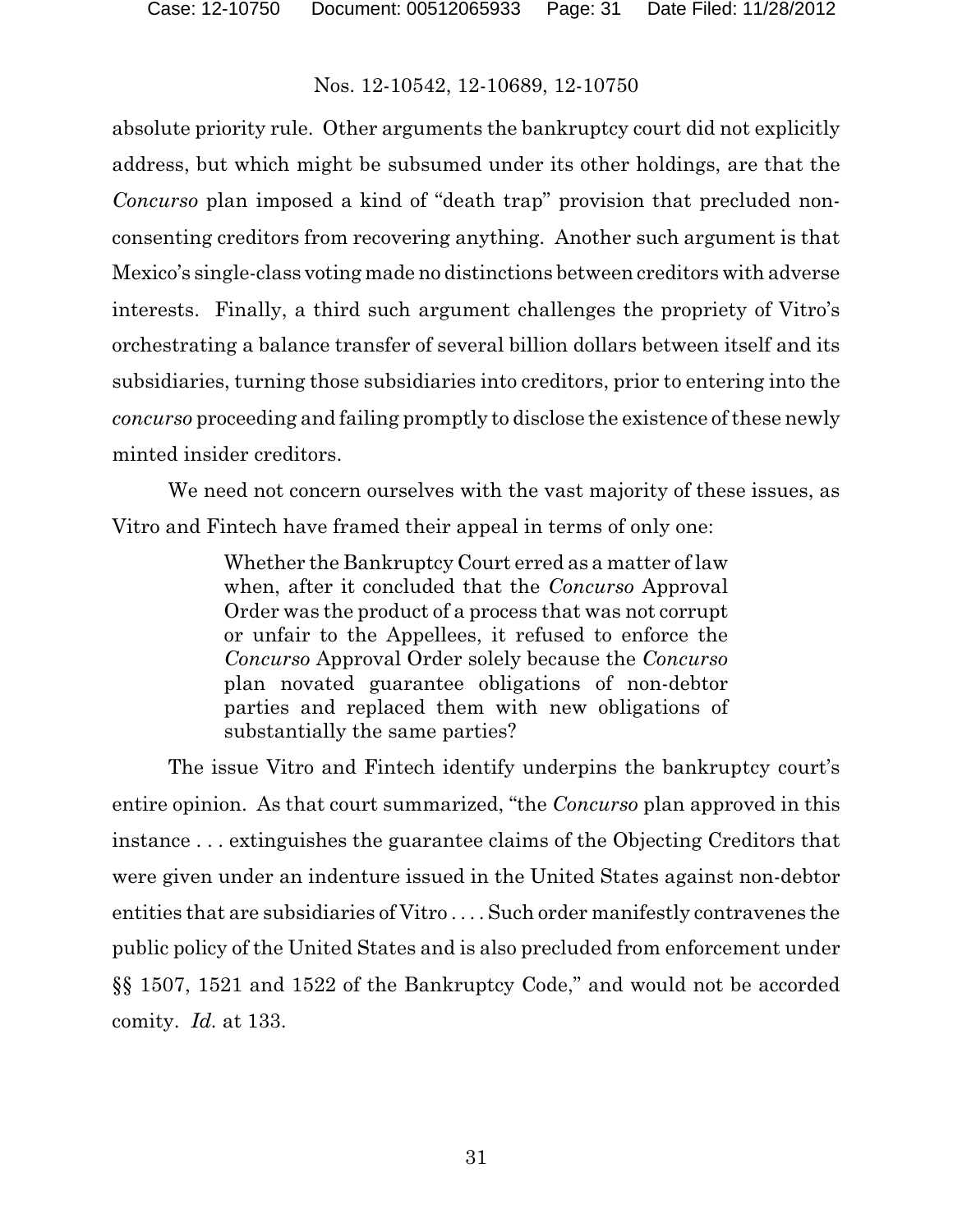## **2. Chapter 15's Framework for Granting Relief**

As already discussed, "[a] central tenet of Chapter 15 is the importance of comity in cross-border insolvency proceedings." *In re Cozumel Caribe, S.A. de C.V.*, --- B.R. ----, 2012 WL 5508303 (Bankr. S.D.N.Y. Nov. 14, 2012). "The extent to which the law of one nation, as put in force within its territory, whether by executive order, by legislative act, or by judicial decree, shall be allowed to operate within the dominion of another nation, depends upon what our greatest jurists have been content to call the comity of nations.'" *Hilton*, 159 U.S. at 164. In applying the principles of comity, we "take[ ] into account the interests of the United States, the interests of the foreign state or states involved, and the mutual interests of the family of nations in just and efficiently functioning rules of international law." *In re Artimm, S.r.L.*, 335 B.R. 149, 161 (Bankr. C.D. Cal. 2005). Accordingly, Chapter 15 provides courts with broad, flexible rules to fashion relief appropriate for effectuating its objectives in accordance with comity. *See In re Bear Stearns High-Grade Structured Credit Strategies Master Fund, Ltd.*, 389 B.R. 325, 333-34 (S.D.N.Y. 2008); *In re SPhinX, Ltd.*, 351 B.R. 103, 112 (Bankr. S.D.N.Y. 2006) ("[C]hapter 15 maintains—and in some respects enhances—the 'maximum flexibility,' that section 304 provided bankruptcy courts . . . in light of principles of international comity and respect for the laws and judgments of other nations." (citation omitted)).

Given Chapter 15's heavy emphasis on comity, it is not necessary, nor to be expected, that the relief requested by a foreign representative be identical to, or available under, United States law. *In re Metcalfe & Mansfield Alternative Investments*, 421 B.R. 685, 697 (Bankr. S.D.N.Y. 2010) ("The relief granted in the foreign proceeding and the relief available in a U.S. proceeding need not be identical."); *see also Artimm*, 335 B.R. at 160 n.11. We have previously cautioned that the mere fact that a foreign representative requests relief that would be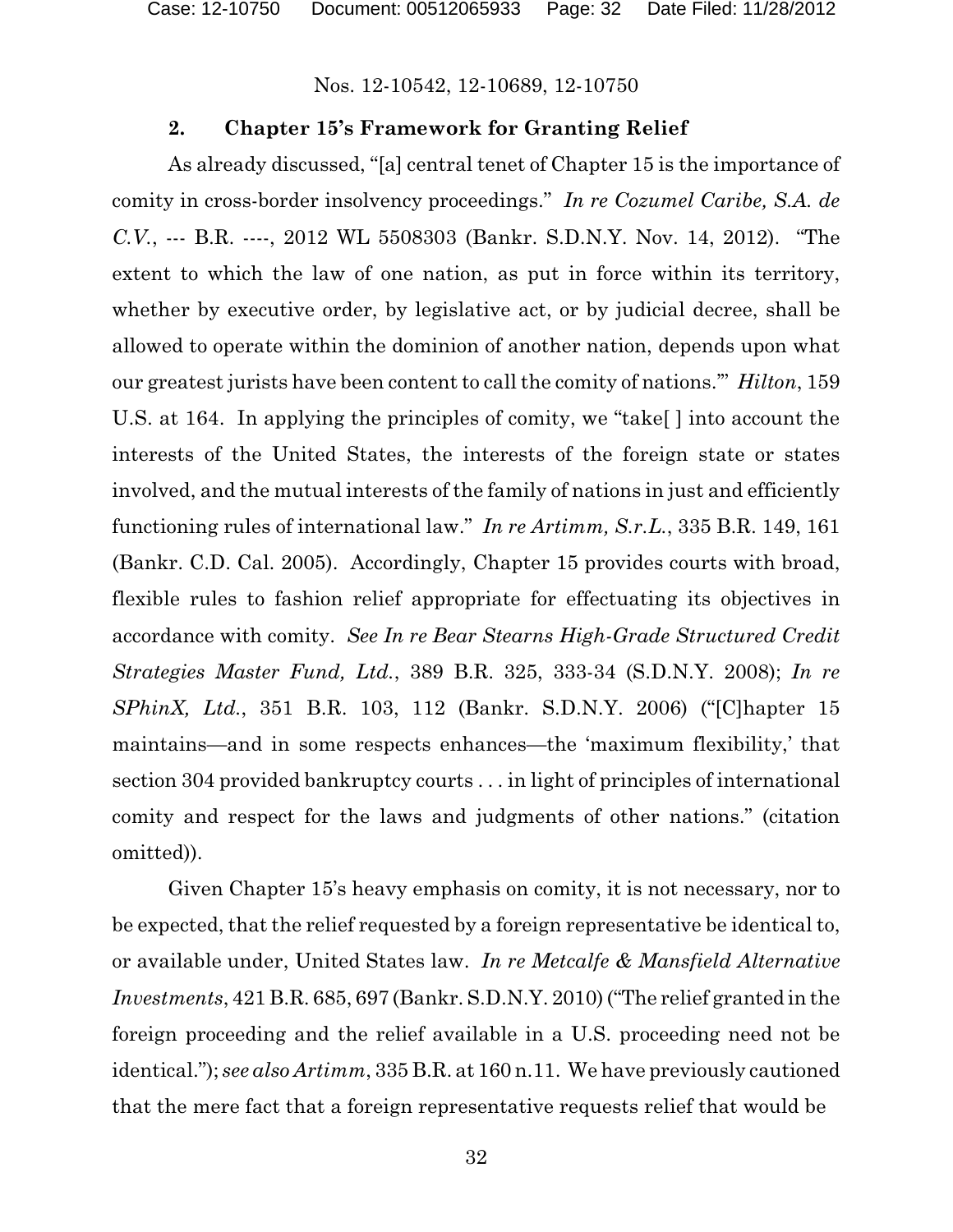available under the law of the foreign proceeding, but not in the United States, is not grounds for denying comity. *See In re Condor*, 601 F.3d at 327.

Nevertheless, Chapter 15 does impose certain requirements and considerations that act as a brake or limitation on comity, and preclude granting the relief requested by a foreign representative. In this case, the bankruptcy court rested on three of Chapter 15's sections, §§ 1521, 1507, and 1506, each of which it found precluded the relief Vitro sought. *Vitro II*, 473 B.R. at 133. Vitro's appeal predominantly rests on finding relief under § 1507 and, only in the alternative, under § 1521. Vitro argues that it would be inappropriate to deny its request for comity under § 1507, simply because the relief might not meet the requirements of § 1521. The Objecting Creditors, in turn, argue extensively that the relief Vitro requests, to the extent it is available at all, must fall under  $\S$  1521(a)(1) and (b), and that the bankruptcy court was correct to deny enforcement because of the limitations imposed by § 1522.

Thus, while comity should be an important factor in determining whether relief will be granted, we are compelled by the bankruptcy court's decision and the parties' arguments to get into the weeds of Chapter 15 to determine whether a foreign representative may independently seek relief under either § 1521 or § 1507, and whether a court may itself determine under which of Chapter 15's provision such relief would fall. Both appear to be questions of first impression.

We conclude that a court confronted by this situation should first consider the specific relief enumerated under  $\S$  1521(a) and (b). If the relief is not explicitly provided for there, a court should then consider whether the requested relief falls more generally under § 1521's grant of any appropriate relief. We understand "appropriate relief" to be relief previously available under Chapter 15's predecessor, § 304. Only if a court determines that the requested relief was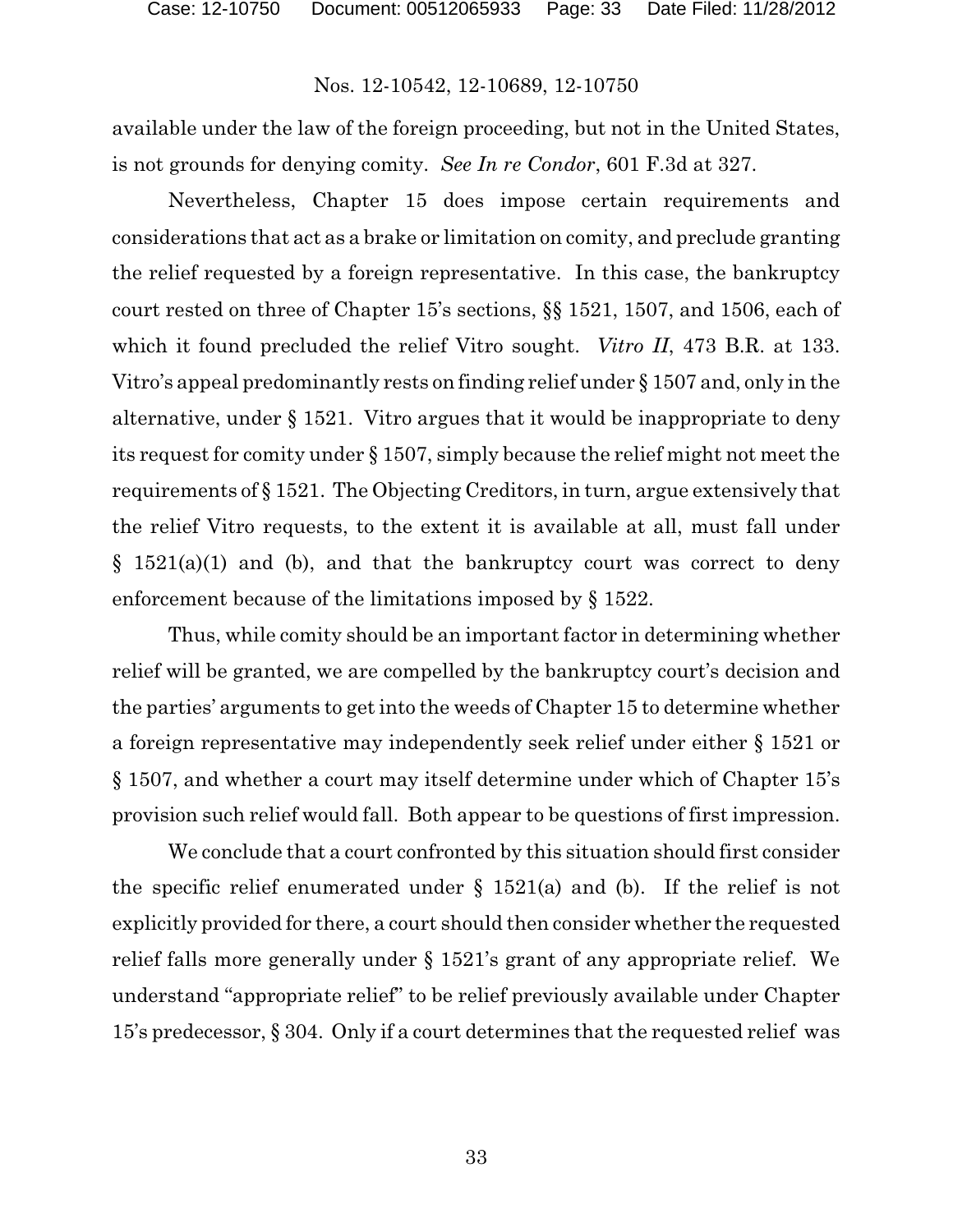not formerly available under § 304 should a court consider whether relief would be appropriate as "additional assistance" under  $\S 1507$ <sup>23</sup>

We start by acknowledging that "[t]he relationship between § 1507 and § 1521 is not entirely clear." *In re Toft*, 453 B.R. at 190; *see also In re Atlas Shipping A/S*, 404 B.R. at  $741.^{24}$  This leaves litigants uncertain as to which provision they should rely on for relief. Indeed, Vitro itself acknowledges that its decision to seek relief under § 1507 and, only in the alternative, § 1521 was motivated, in part, by the fact that every other foreign representative requesting enforcement of a *concurso* plan under Chapter 15 has cited both § 1507 and § 1521.

Section 1521(a) empowers a court to "grant any appropriate relief" at the request of the foreign representative when necessary to "effectuate the purpose of [Chapter 15] and to protect the assets of the debtor or the interests of the creditors." 11 U.S.C. § 1521(a). In addition, § 1521 lists a series of non-exclusive forms of relief. These include:

> (1) staying the commencement or continuation of an individual action or proceeding concerning the debtor's assets, rights, obligations or liabilities to the extent they have not been stayed under section 1520(a);

<sup>&</sup>lt;sup>23</sup> Although this approach—first considering relief under  $\S$  1521(a) and (b) and then proceeding to  $\S$  1507—has not been explicitly mandated in this circuit, this three-step approach, as we explain below, finds support in the statutory language and in Congress's express intent in crafting § 1507.

*See generally* Alesia Ranney-Marinelli, *Overview of Chapter 15 Ancillary and Other* 24 *Cross-Border Cases*, 82 Am. Bankr. L.J. 269, 317 (2008) ("What is not clear is whether a foreign representative can pick and choose which section to proceed under in order to take advantage of different standards for affording relief or burdens of proof."); George W. Shuster, Jr., *The Trust Indenture Act and International Debt Restructurings*, 14 Am. Bankr. Inst. L. Rev. 431, 455 ("Because it is unclear where section 1521 ends and where section 1507 begins, it is also unclear which of these paths the court will follow—whether it will consider entry of an order enforcing a foreign discharge as 'appropriate relief' under section 1521 or as 'additional assistance' under section 1507.").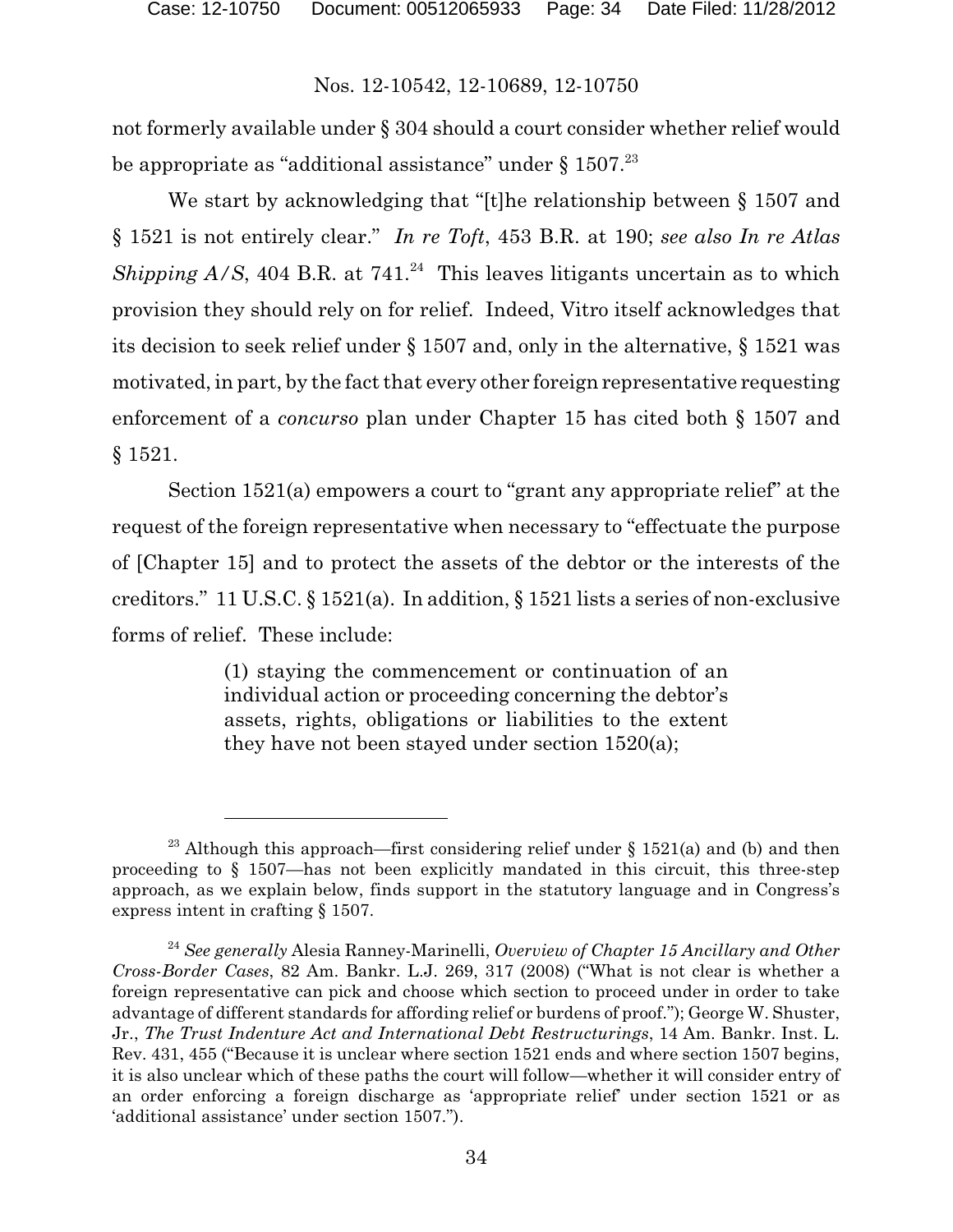(2) staying execution against the debtor's assets to the extent it has not been stayed under section 1520(a);

(3) suspending the right to transfer, encumber or otherwise dispose of any assets of the debtor to the extent this right has not been suspended under section  $1520(a)$ ;

(4) providing for the examination of witnesses, the taking of evidence or the delivery of information concerning the debtor's assets, affairs, rights, obligations or liabilities;

(5) entrusting the administration or realization of all or part of the debtor's assets within the territorial jurisdiction of the United States to the foreign representative or another person, including an examiner, authorized by the court;

(6) extending relief granted under section 1519(a); and

(7) granting any additional relief that may be available to a trustee, except for relief available under sections 522, 544, 545, 547, 548, 550, and 724(a).

11 U.S.C. § 1521(a).

Additionally, under § 1521(b), "the court may, at the request of the foreign representative, entrust the distribution of all or part of the debtor's assets located in the United States to the foreign representative . . . provided that the court is satisfied that the interests of creditors in the United States are sufficiently protected." Section 1522 provides an important limiting factor: relief under § 1521 may be granted "only if the interests of the creditors and other interested entities, including the debtor, are sufficiently protected," and a court may impose appropriate conditions on relief. 11 U.S.C. § 1522(a)-(b).

Unlike § 1521's "any appropriate relief" language, § 1507 gives courts the authority to provide "additional assistance." Section 1507 "was added to the Bankruptcy Code because Congress recognized that Chapter 15 may not anticipate all of the types of relief that a foreign representative may require and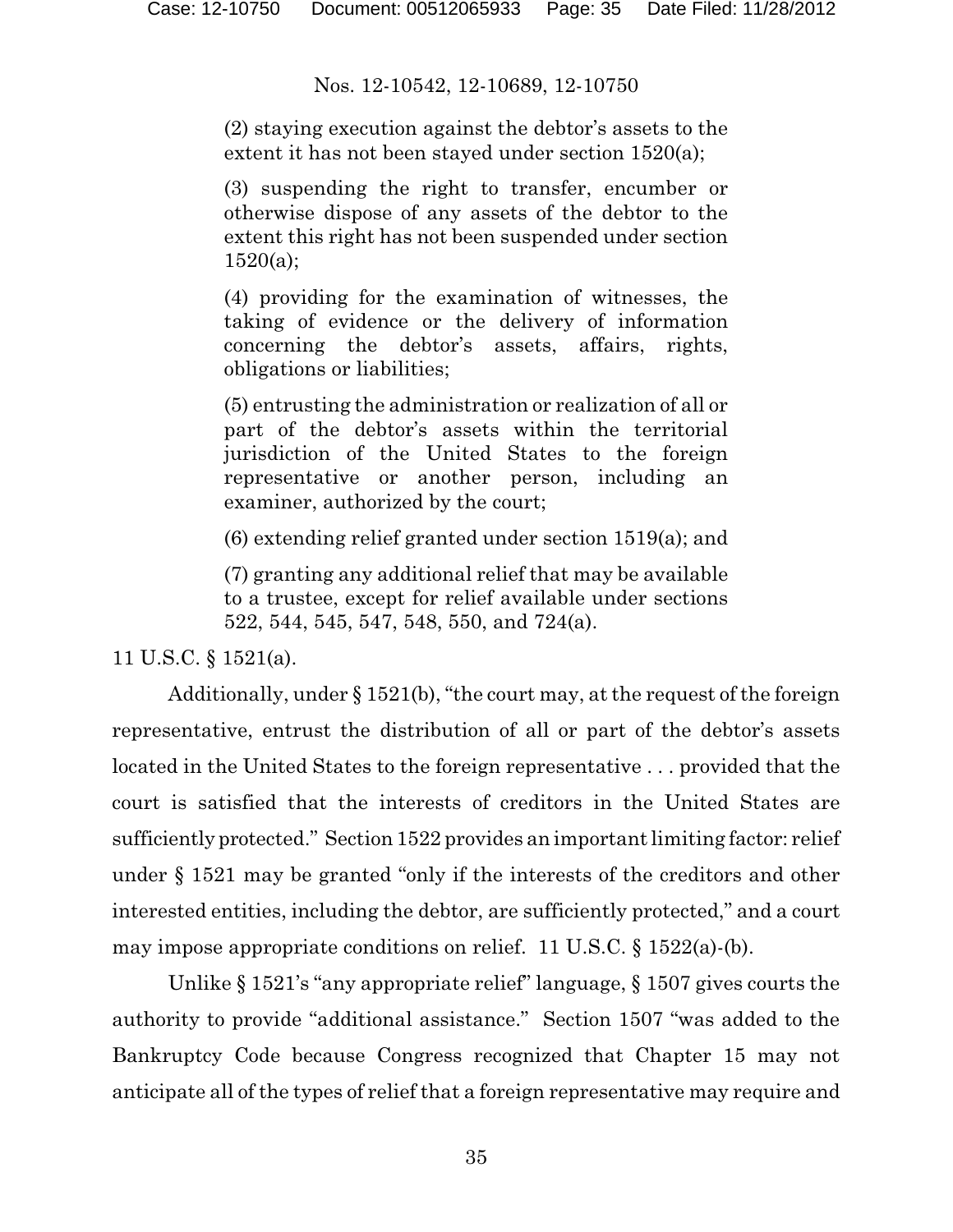which would otherwise be available to such foreign representative." 8 Collier on Bankruptcy ¶ 1507.01 (Alan N. Resnick & Henry J. Sommer eds., 16th ed. 2012) (Collier).<sup>25</sup> A court determining whether to provide additional assistance under  $§$  1507 considers the factors listed under subsection (b),  $26$  which provides that:

- (b) In determining whether to provide additional assistance under this title or under other laws of the United States, the court shall consider whether such additional assistance, consistent with principles of comity, will reasonably assure
	- 1) just treatment of all holders of claims against or interests in the debtor's property;
	- 2) protection of claim holders in the United States against prejudice and inconvenience in the processing of claims in such foreign proceeding;
	- 3) prevention of preferential or fraudulent dispositions of property of the debtor;
	- 4) distribution of proceeds of the debtor's property substantially in accordance with the order prescribed by this title; and
	- 5) if appropriate, the provision of an opportunity for a fresh start for the individual that such foreign proceeding concerns.

11 U.S.C. § 1507(b).<sup>27</sup>

<sup>&</sup>lt;sup>25</sup> The Model Law's analog to § 1507 "was designed to insure access to relief that might be available under law other than the insolvency law." 8 Collier, *supra*, ¶ 1507.01.

<sup>&</sup>lt;sup>26</sup> These factors are identical to those formerly found under § 304(c), with the exception that comity has been elevated from a factor to the introductory text.

<sup>&</sup>lt;sup>27</sup> Because of § 1521's broad reach, § 1507's scope is uncertain. *See* Lesley Salafia, *Cross-Border Insolvency Law in the United States and Its Application to Multinational Corporate Groups*, 21 Conn. J. Int'l L. 297, 322 (2006) (section 1507 "might not have been necessary," given expansive relief available under other parts of Chapter 15); 8 Collier, *supra*, ¶ 1507.01 ("In light of this display of [§ 1521's] weaponry, it is not clear what section 1507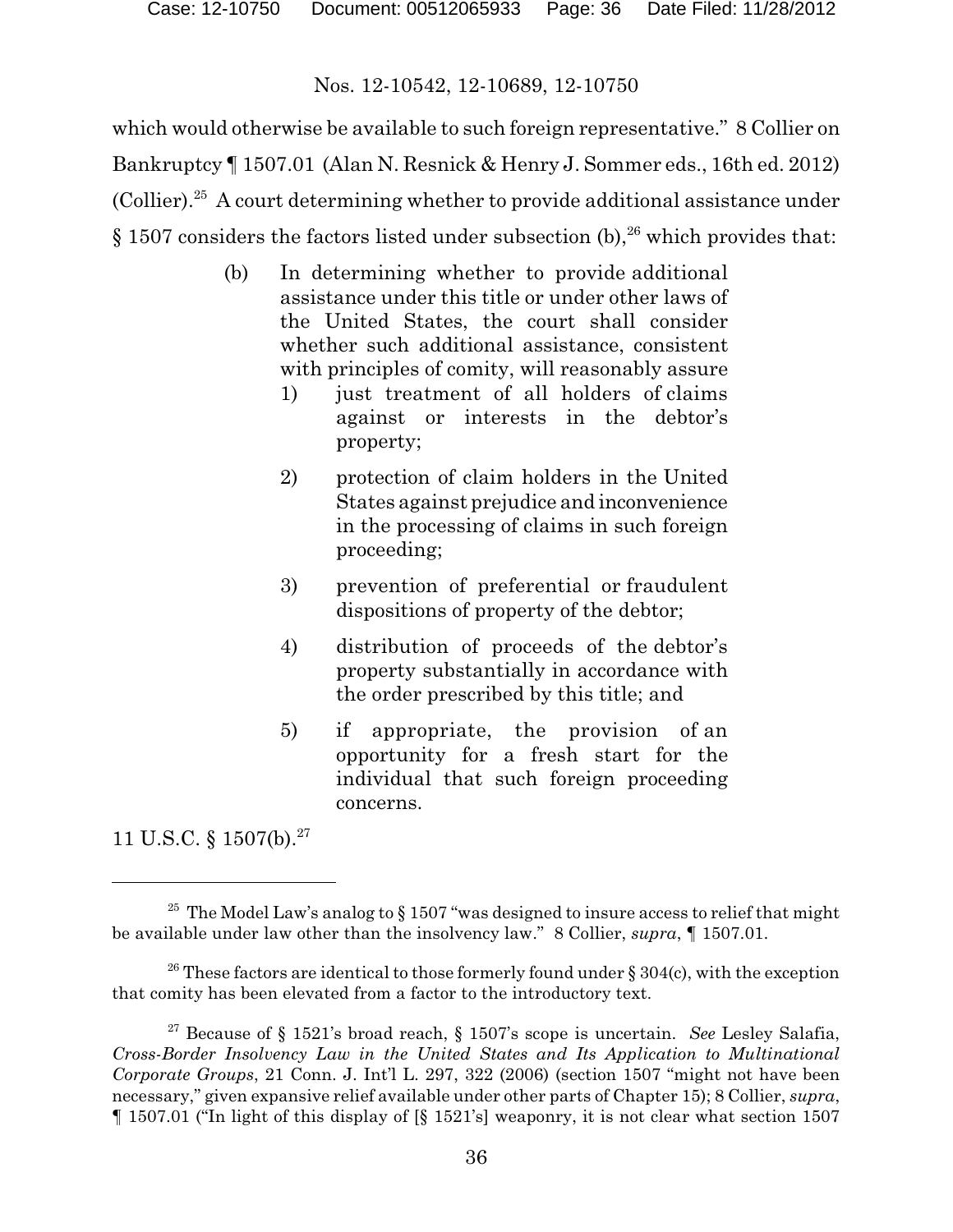We are thus faced with two statutory provisions that each provide expansive relief, but under different standards. To clarify our resolution of requests for relief under Chapter 15 we adopt the following framework for analyzing such requests.

First, because § 1521 lists specific forms of relief, a court should initially consider whether the relief requested falls under one of these explicit provisions. *In re Read*, 692 F.3d 1185, 1191 (11th Cir. 2012) (specific terms prevail over the general (quoting *D. Ginsberg & Sons, Inc. v. Popkin*, 285 U.S. 204, 208 (1932)); *see also* 1 Collier, *supra*, ¶ 13.07[2]; Ranney-Marinelli, *Overview*, *supra*, at 317 (arguable that foreign representatives should be bound by those provisions specifically providing the relief sought). Other courts have held that, where the requested relief is explicitly provided for under § 1521, it is unnecessary to consider § 1507. *In re Atlas Shipping A/S*, 404 B.R. at 740 ("Whatever the outer bounds of discretionary relief chapter 15 allows, this case does not push the boundaries. The relief sought by the foreign representative is expressly provided for in  $\S$  1521(a)(5) and 1521(b). The Court need not venture into the area of 'additional assistance,' 'consistent with principles of comity' under § 1507."); *In re Int'l Banking Corp. B.S.C.*, 439 B.R. 614, 626 n.10 (Bankr. S.D.N.Y. 2010).

Second, if  $\S 1521(a)(1)-(7)$  and (b) does not list the requested relief, a court should decide whether it can be considered "appropriate relief" under § 1521(a). This, in turn, requires consideration of whether such relief has previously been

adds to the arsenal."). Scholarly commentary has speculated that § 1507 was merely intended to incorporate § 304's jurisprudence. 8 Collier, *supra*, ¶ 1507.01. Further muddying § 1507's role is that, although § 304 $(c)$ 's factors are included under § 1507, a court may nevertheless consider those factors under § 1521. "It would be anomalous to suggest that in determining whether creditor interests are sufficiently protected for purposes of . . . [§] 1521, a court could not consider evidence of procedural or substantive prejudice to non-domestic creditors in the foreign proceeding or a significant deviation between the distribution scheme in the foreign proceeding and the distribution scheme prescribed by the Code." Paul L. Lee, *Ancillary Proceedings under Section 304 and Proposed Chapter 15 of the Bankruptcy Code*, 76 Am. Bankr. L.J. 115, 193 (2002).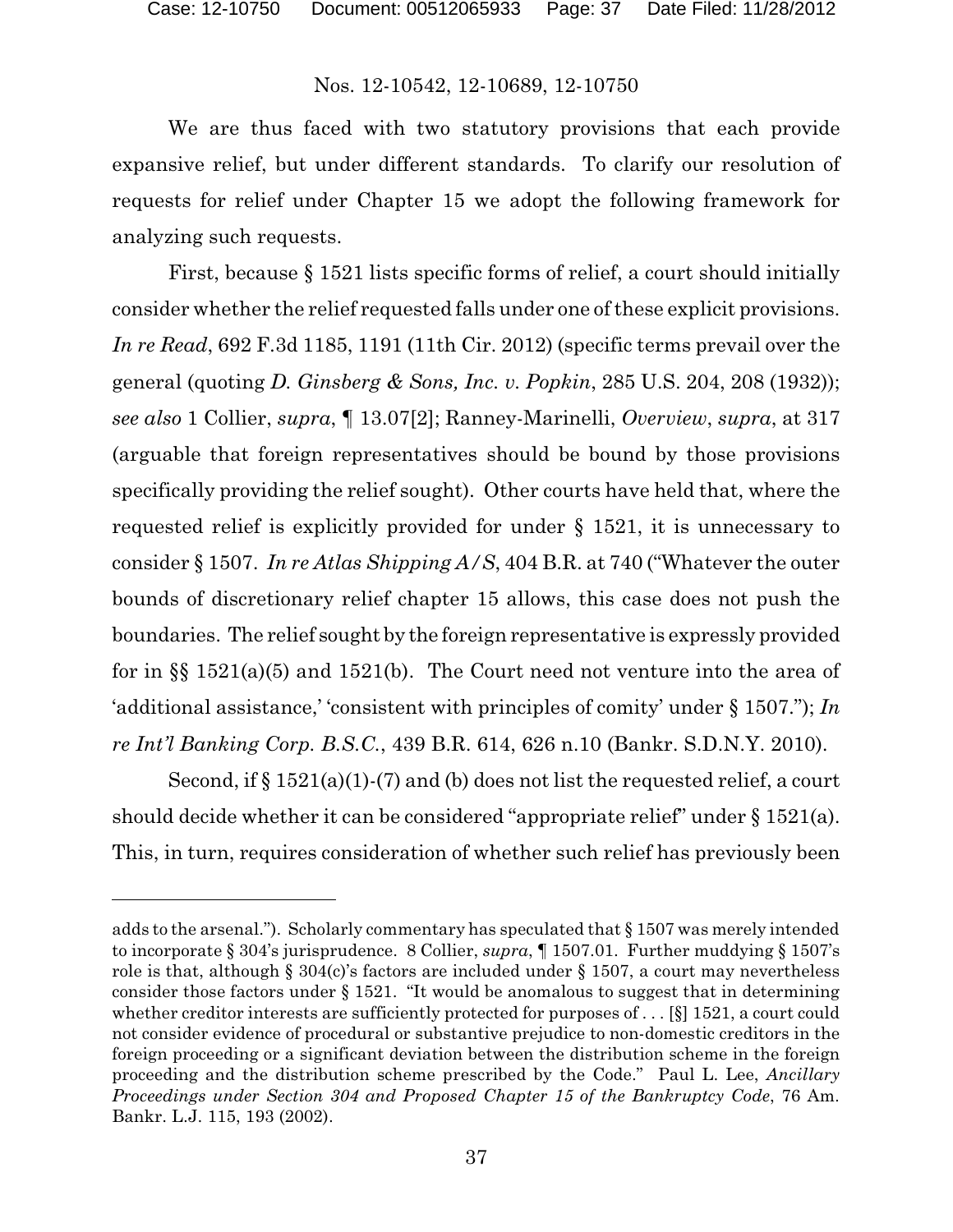provided under § 304. *See In re Condor*, 601 F.3d at 329 (observing that avoidance actions under foreign law were permitted under § 304 and reading § 1521(a)(7) to permit such relief). This latter consideration aligns with Congress's intent that § 1521 was not intended to "expand or reduce the scope of relief" previously available under other provisions, including § 304. H.R. Rep. No. 109-31, pt. 1, at 116. A court should also consider whether the requested relief would otherwise be available in the United States. *Cf. Artimm,* 335 B.R. at 160 n.11 (section 1507 authorizes relief beyond that provided for in Bankruptcy Code or United States law).

Third, only if the requested relief appears to go beyond the relief previously available under § 304 or currently provided for under United States law, *Artimm*, 335 B.R. at 160 n.11, should a court consider § 1507. *See* H.R. Rep. No. 109-31, pt. 1, at 109 ("Subsection (2) [of § 1507] makes the authority for additional relief (*beyond that permitted under section*[ ] *. . . 1521*, below) subject to the conditions for relief heretofore specified in United States law under section 304 . . . ." (emphasis added)). This approach recognizes that relief under § 1507 "is in nature more extraordinary" than that provided under § 1521, as a result of which "the test for granting that relief is more rigorous." Leif M. Clark, *Chapter 15 Bankruptcy Strategies: Leading Bankruptcy Experts on Understanding the Filing Process and Achieving Successful Outcomes in Cross-Border Insolvency Cases—Advice for Handling Cross-Border Bankruptcy Cases Effectively* (Aspatore Sept. 2012), *available at* 2012 WL 3279175, at \*10. It also acknowledges that, while § 1507's broad grant of assistance is intended to be a "catch-all," it cannot be used to circumvent restrictions present in other parts of Chapter 15, nor to provide relief otherwise available under other provisions. *In re Int'l Banking Corp. B.S.C.*, 439 B.R. at 626 n.10; 1 Collier, *supra*, ¶ 13.07[2] n.34 (section 1507 should not be used "to eviscerate limitations placed within chapter 15 itself").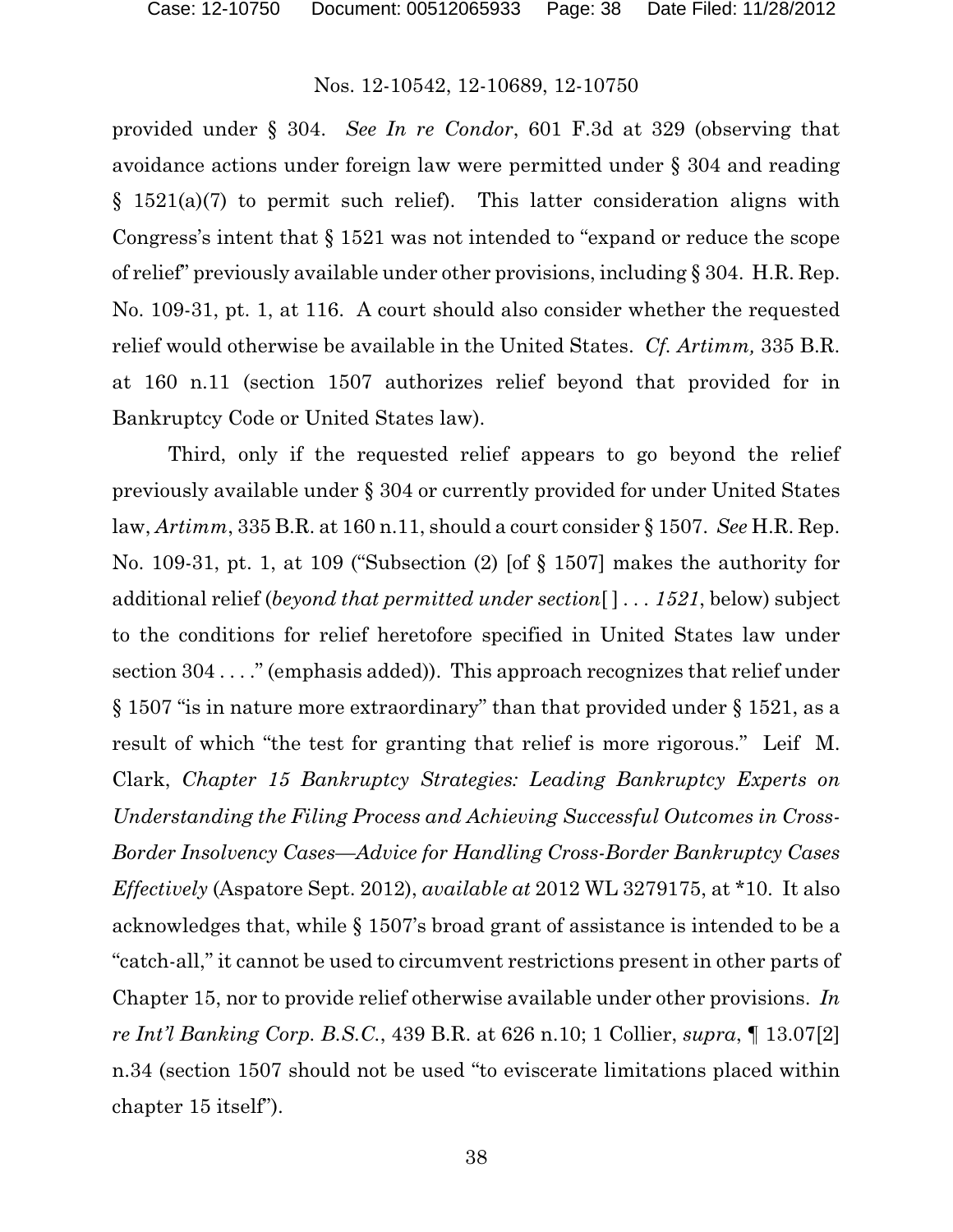We believe this framework provides foreign representatives with the clearest path by which to seek Chapter 15 relief. *See* Clark, *supra*, at \*10 (advising attorneys to consult  $\S 1507$  if the relief under  $\S 1521$  is insufficiently broad). This framework also conforms to Congress's intent that courts should not deny Chapter 15 relief for failure to meet the requirements of § 1507, which, in any case, "is not to be the basis for denying or limiting relief otherwise available under this chapter." H.R. Rep. No. 109-31, pt. 1, at 109; *see also* Ranney-Marinelli, *Overview*, *supra*, at 316 n.267. Under this framework, courts will also "not construe the range of relief under § 1507 to be bound by the same limitations that apply in  $\S$  1521," with the exception of those limitations specifically provided for. Clark & Goldstein, *Sacred Cows*, *supra*, at 529.

At the same time, this approach means that, by first considering § 1521 relief—which we deem co-extensive with that previously available under § 304—courts begin their analysis in familiar territory. Ranney-Marinelli, *Overview*, *supra*, at 317 n.274 (noting that, compared to other sections, § 1507's standard of proof is unclear). This prevents all-encompassing applications of § 1507 and avoids prematurely expanding the reach of Chapter 15 beyond current international insolvency law. H.R. Rep. Rep. No. 109-31, pt. 1, at 109 (purpose of § 1507 is "to permit the further development of international cooperation begun under section 304"); Clark & Goldstein, *Sacred Cows*, *supra*, at 529 (whether a "court [would] ever dare to employ § 1507 as a substitute for (or worse, an end-around of) § 1521" is an open question).

### **3. Availability of Relief under § 1521 and § 1507**

Applying our analytic framework to Vitro's request for relief, the bankruptcy court did not err in denying relief. Sections 1521(a)(1)-(7) and (b) do not provide for discharging obligations held by non-debtor guarantors. Section 1521(a)'s general grant of "any appropriate relief" also does not provide the necessary relief because our precedent has interpreted the Bankruptcy Code to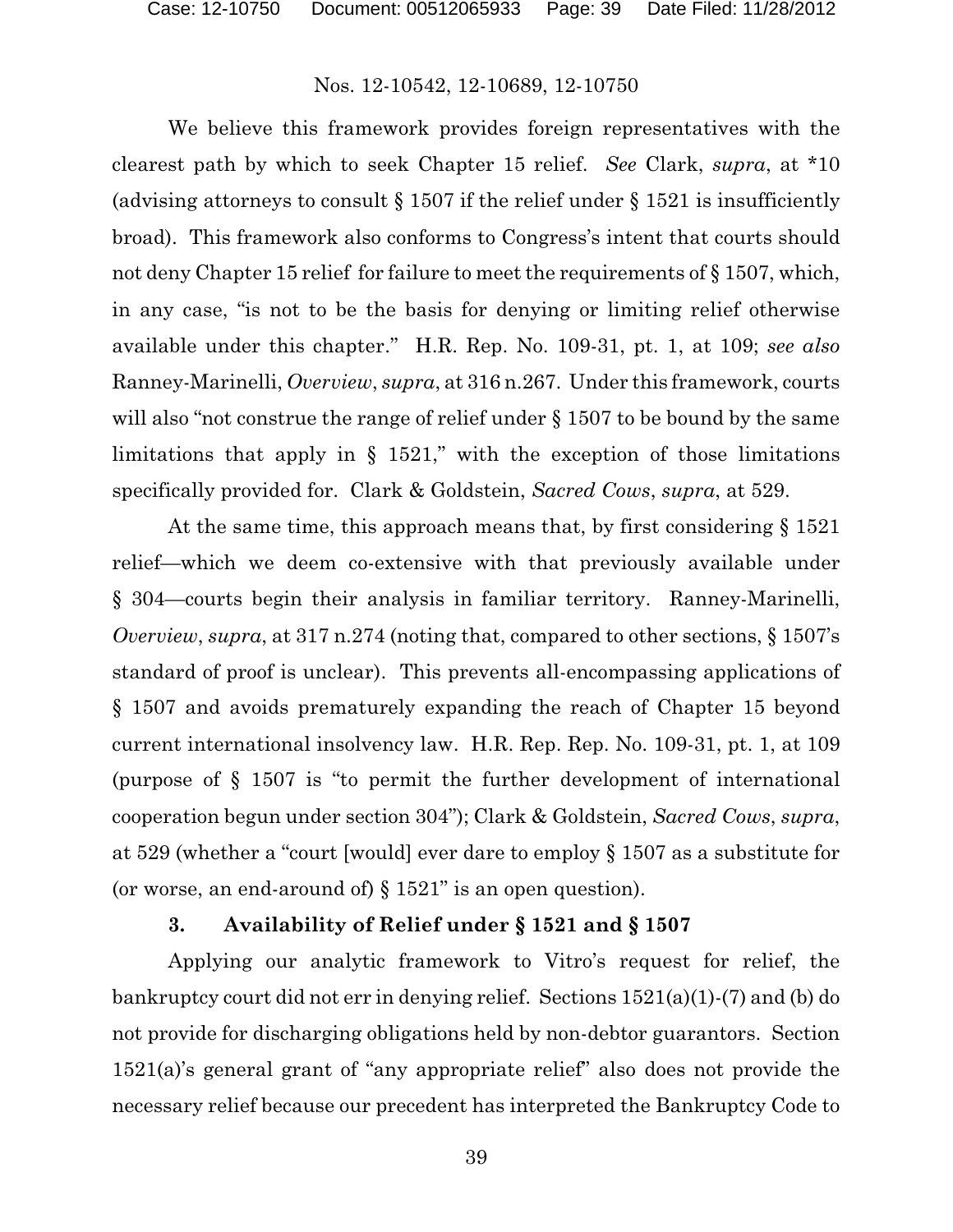foreclose such a release, and because when such relief has been granted, it has been granted under § 1507, not § 1521. Even if the relief sought were theoretically available under § 1521, the facts of this case run afoul of the limitations in § 1522. Finally, although we believe the relief requested may theoretically be available under § 1507 generally, Vitro has not demonstrated circumstances comparable to those that would make possible such a release in the United States, as contemplated by  $\S 1507(b)(4)$ .

(a) Step 1: Section 1521's enumerated provisions

The bankruptcy court denied relief under  $\S$  1521(b) and  $\S$  1522(a), observing that "[o]ne could argue that Vitro SAB, as a holding company, is trying to achieve, through its *Concurso* plan, an entrustment of the distribution of the assets of its non-debtor U.S. subsidiaries without sufficiently protecting the Objecting Creditors." *Vitro II*, 473 B.R. at 132. Vitro concedes that § 1507, on which it primarily relies, does not explicitly provide for a "discharge" of nondebtors, and thus injunctive relief is a necessary by-product of granting enforcement, but Vitro argues that this fact alone does not mean that it must satisfy the requirements of  $\S 1522$ .<sup>28</sup> The Objecting Creditors respond that the relief Vitro seeks is addressed by  $\S 1521(a)(1)$  and (b), and thus Vitro is bound by the limitations in § 1521 and § 1522 that any relief must ensure that the interests of creditors and other interested parties are sufficiently protected.

Contrary to the Objecting Creditors' assertion and the bankruptcy court's finding, the requested relief is not available under any of  $\S$  1521's specific provisions because none of the types of relief enumerated under § 1521(a) or §

<sup>&</sup>lt;sup>28</sup> Vitro also argues that § 1521 only applies during the pendency of a foreign insolvency proceeding, and not after the foreign court approves a reorganization plan, and Vitro cites in support *In re Daewoo Logistics Corp.*, 461 B.R. 175, 179-80 (Bankr. S.D.N.Y. 2011). That case only states that "relief may be available after close of the foreign proceeding under section 1507." *Id.* at 180. It does not create a categorical rule and § 1521 does not include such a limitation.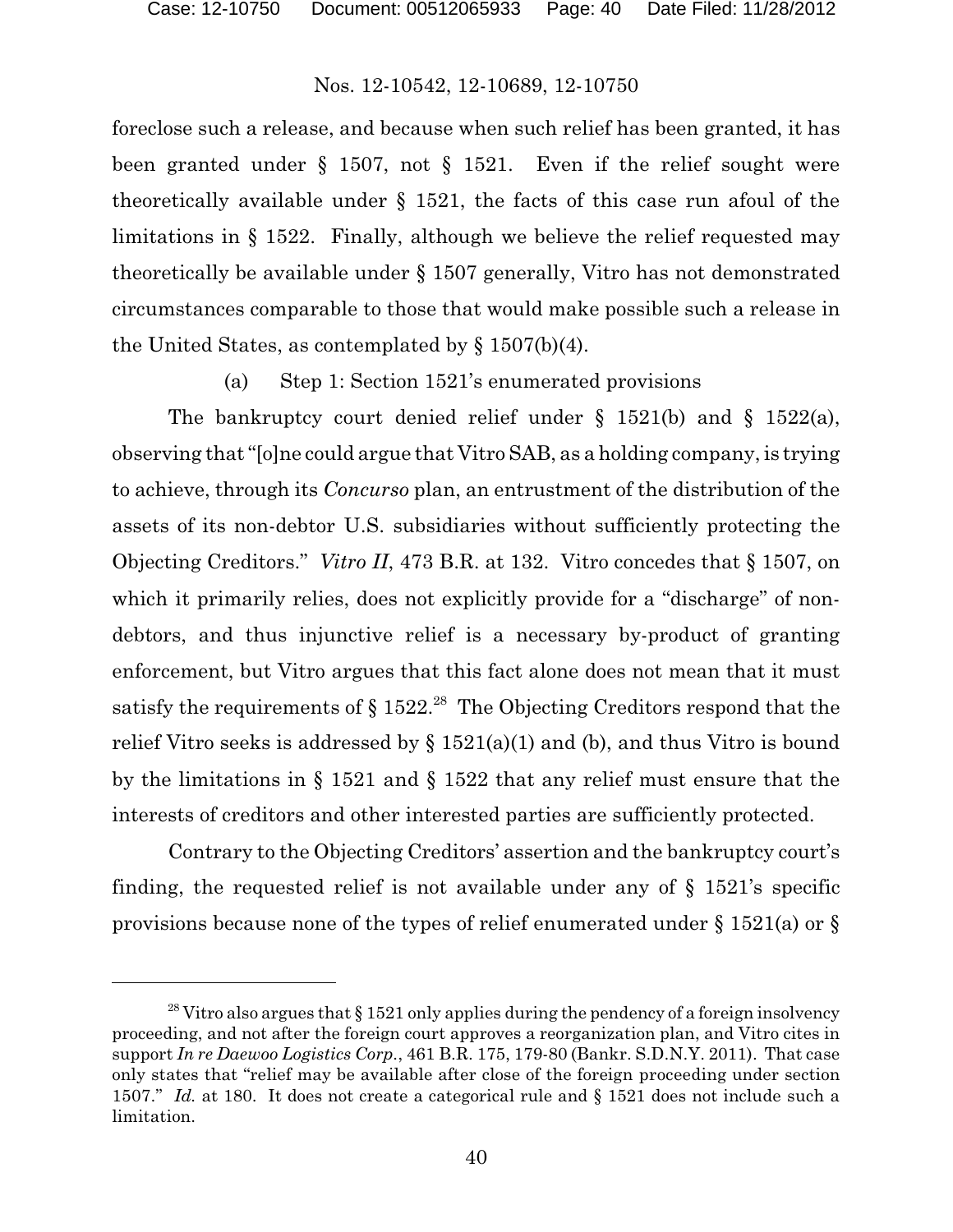1521(b) matches the type of relief Vitro seeks. The closest provision is § 1521(a)(1), which provides for "staying the commencement or continuation of an individual action or proceeding *concerning* the debtor's assets, rights, obligations or liabilities." 11 U.S.C. § 1521(a)(1) (emphasis added).<sup>29</sup> But Vitro is not merely seeking a stay. Rather, Vitro seeks to permanently enjoin actions brought against its subsidiaries and, moreover, to discharge obligations and liabilities owed by those subsidiaries. We reject the bankruptcy court's suggestion to treat the assets of Vitro's subsidiaries as Vitro's "assets" for this purpose. *In re Guyana Dev. Corp.*, 168 B.R. 892, 905 (Bankr. S.D. Tex. 1994) ("As a general rule, property of the estate includes the debtor's stock in a subsidiary but not the assets of the subsidiary."). As the Objecting Creditors repeatedly remind us, most of Vitro's subsidiaries have not gone into bankruptcy. Vitro's subsidiaries are also its creditors. Thus, there is no basis to conclude that  $\S 1521(a)(1)$  adequately responds to the type of relief Vitro seeks.<sup>30</sup>

<sup>&</sup>lt;sup>29</sup> Scholarly commentary has suggested that § 1521(a)(1)'s use of the word "concerns" "indicates that a stay of actions against someone other than the debtor or the debtor's assets is a possibility,"including "a stay of litigation against a third party with indemnification rights against the debtor, or with shared liability . . . on the theory that the litigation so stayed *concerns* the debtor's rights, obligations or liabilities." 1 Collier, *supra*, ¶ 13.07[2] & n.37 (emphasis in original). However, the situation in this case is different. The worry is not that Vitro will be harmed by creditors collecting from the subsidiaries who will in turn come looking for Vitro. Instead, Vitro's subsidiaries are guarantors, and thus it was Vitro's defaulting on its obligations which now endangers the subsidiaries by triggering the guaranties.

 $30$  We are aware that under the older § 304(b)(1) a bankruptcy court could "enjoin actions against the debtor with regard to property *involved in* such foreign proceeding" and that "against the debtor" has been understood to include non-debtors "when failure to enjoin the action would jeopardize the success of the bankruptcy process or cause irreparable harm to the debtor's estate and its creditors." *In re Schimmelpenninck*, 183 F.3d at 362 (internal quotation marks and citation omitted). However, under 11 U.S.C.  $\S 362(a)(1)$ , which includes the same "against the debtor" language as § 304(b), stays against non-debtors were reserved for "very limited situations." *Matter of S.I. Acquisition, Inc.*, 817 F.2d 1142, 1147 (5th Cir. 1987). Moreover, unlike in a case such as *In re Schimmelpenninck*, we are not dealing with creditors attempting to recover on a debt under an alter ego and single business enterprise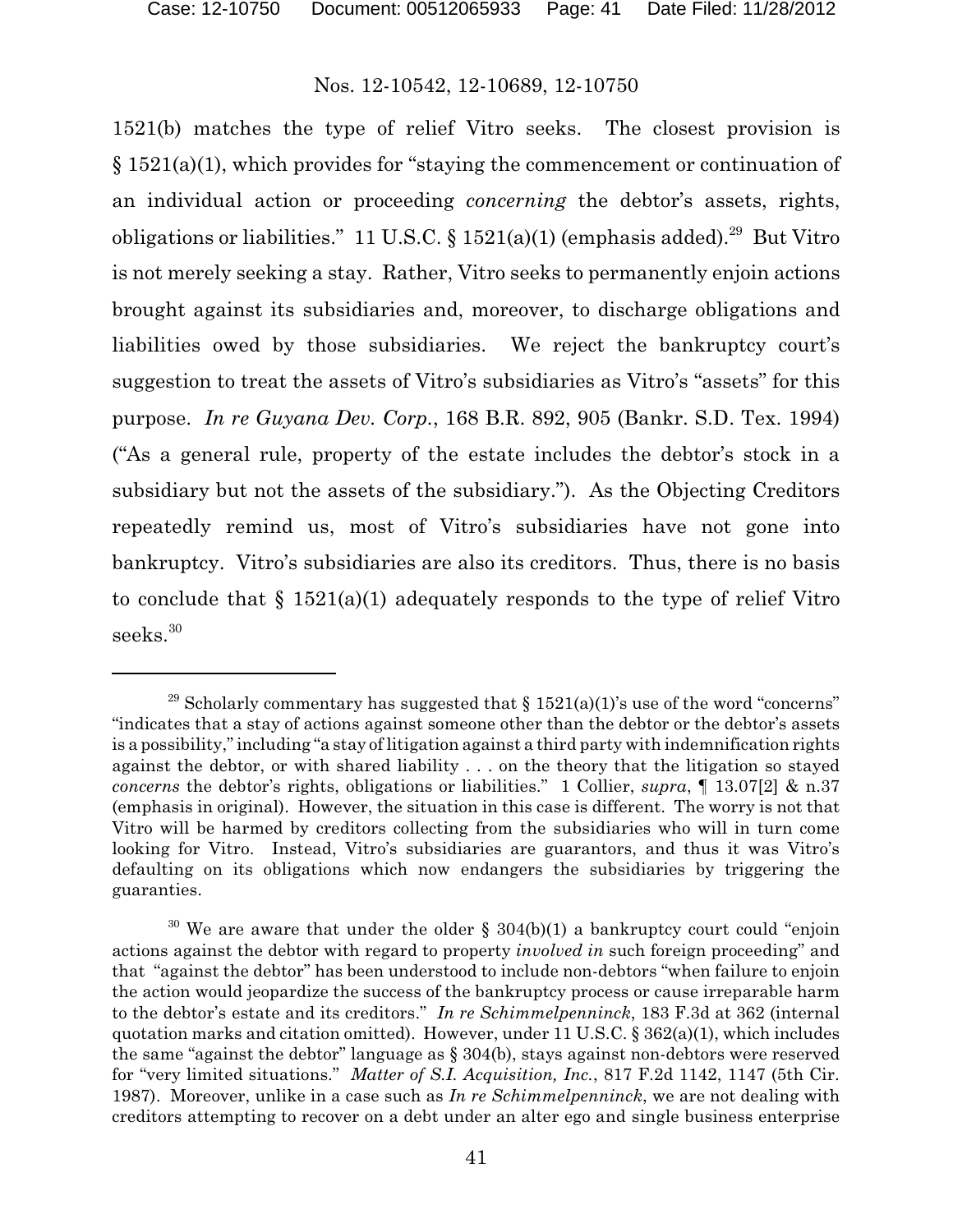For substantially the same reason, we reject the bankruptcy court's suggestion that  $\S 1521(b)$  applies. Section 1521(b) provides that "the court may, at the request of the foreign representative, entrust the distribution of all or part of the debtor's assets located in the United States to the foreign representative . . . provided that the court is satisfied that the interests of creditors in the United States are sufficiently protected." Because the subsidiaries' assets are not Vitro's,  $\S 1521(b)$  does not apply.<sup>31</sup>

(b) Step 2: Section 1521(a)'s grant of "any appropriate relief"

Having determined that none of the enumerated forms of relief listed under § 1521 provides the range of relief Vitro seeks, we proceed to consider whether the relief sought fits into the court's more general power to grant "any appropriate relief." We conclude that the requested relief falls outside § 1521(a)'s grant of authority for two reasons.

First, the relief Vitro seeks, a non-consensual, non-debtor release through a bankruptcy proceeding, is generally not available under United States law. Indeed, this court has explicitly prohibited such relief. *In re Pac. Lumber Co.*, 584 F.3d 229, 251-52 (5th Cir. 2009) (discharge of debtor's debt does not affect liability of other entities on such debt and denying non-debtor release and permanent injunction); *In re Zale Corp.*, 62 F.3d 746, 760 (5th Cir. 1995) ("Section 524 prohibits the discharge of debts of nondebtors."). Because our law prohibits the requested discharge, a request for such relief more properly falls under § 1507, which was included to address such circumstances.

theory. 183 F.3d at 363. Instead, the Objecting Creditors are trying to recover from the subsidiaries under guaranties that were triggered only as a result of Vitro's default. Vitro is not seeking a temporary injunction, but a permanent discharge of the Guarantors' obligations. Vitro itself points out that injunctive relief is only incidental to the broader relief it seeks.

<sup>&</sup>lt;sup>31</sup> We also note that the Enforcement Motion does not seek relief under § 1521(b). Instead, the Enforcement Motion refers to  $\S$  1521(a)(1), (a)(2), (a)(5), and (a)(7). Neither Vitro's nor Fintech's brief argues how these other provisions would apply and they actually appear to present reasons for why the requested relief might not be available under § 1521.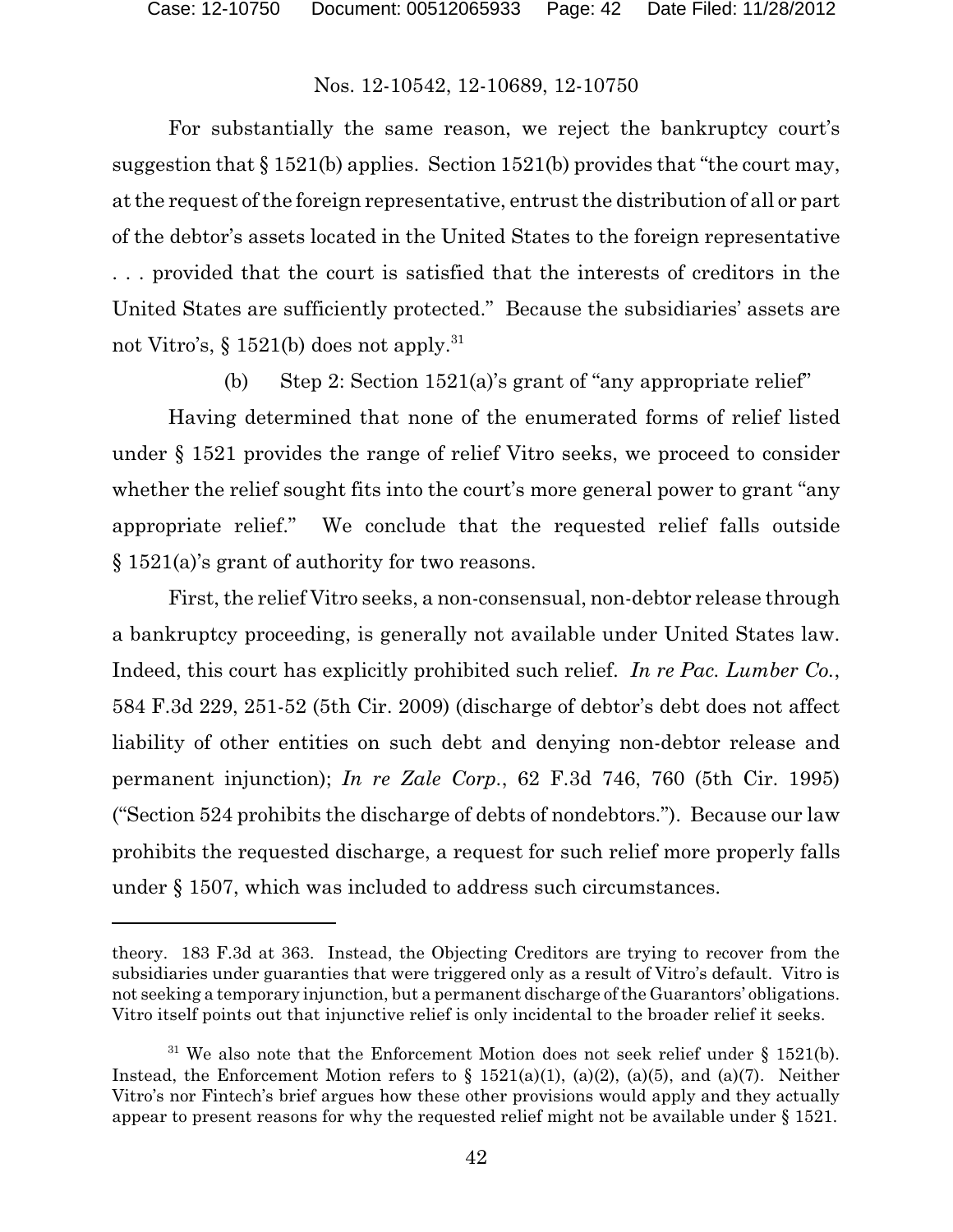Second, our conclusion is bolstered by the fact that in the one case where a foreign proceeding's non-debtor discharge was approved by a United States court, it was under § 1507, not § 1521. In *Metcalfe*, the court recognized that "a third-party non-debtor release 'is proper only in rare cases.'" 421 B.R. 685, 694 (Bankr. S.D.N.Y. 2010) (quoting *In re Metromedia Fiber Network, Inc.*, 416 F.3d 136, 141 (2d Cir. 2005)). The court nevertheless found that approval was not precluded under § 1507. *Id.* at 697.<sup>32</sup>

Finally, we note that the bankruptcy court's decision was proper under § 1522, which requires that the relief contemplated under § 1521 balance the interests of the creditors and debtors. *See In re Tri-Cont'l Exch. Ltd.*, 349 B.R. at 637 (analysis of § 1522 "emphasize[s] the need to tailor relief and conditions so as to balance the relief granted to the foreign representative and the interests of those affected by such relief, without unduly favoring one group of creditors over another"). Because the bankruptcy court also found that the *Concurso* plan did not provide for an appropriate balance among the interests of Vitro, its creditors, and the Guarantors under § 1521 and § 1522, we observe that even were we to agree that the requested relief is provided for under § 1521, the bankruptcy court did not abuse its discretion in denying it. Because the reasons for which the bankruptcy court denied relief under § 1521 are largely identical, however, we jointly address those reasons under our discussion of § 1507. We proceed to consider whether, as Vitro and Fintech argue, the relief was available under § 1507, and whether the bankruptcy court properly denied it.

(c) Step Three: Section 1507's "additional assistance"

The bankruptcy court denied relief under § 1507 because the Plan "does not provide for the distribution of proceeds of the debtor's property substantially

 $32$  While we agree with the bankruptcy court that *Metcalfe* is ultimately distinguishable, *Vitro II*, 473 B.R. at 131, we nevertheless find it instructive in determining which part of Chapter 15 would provide the requested relief.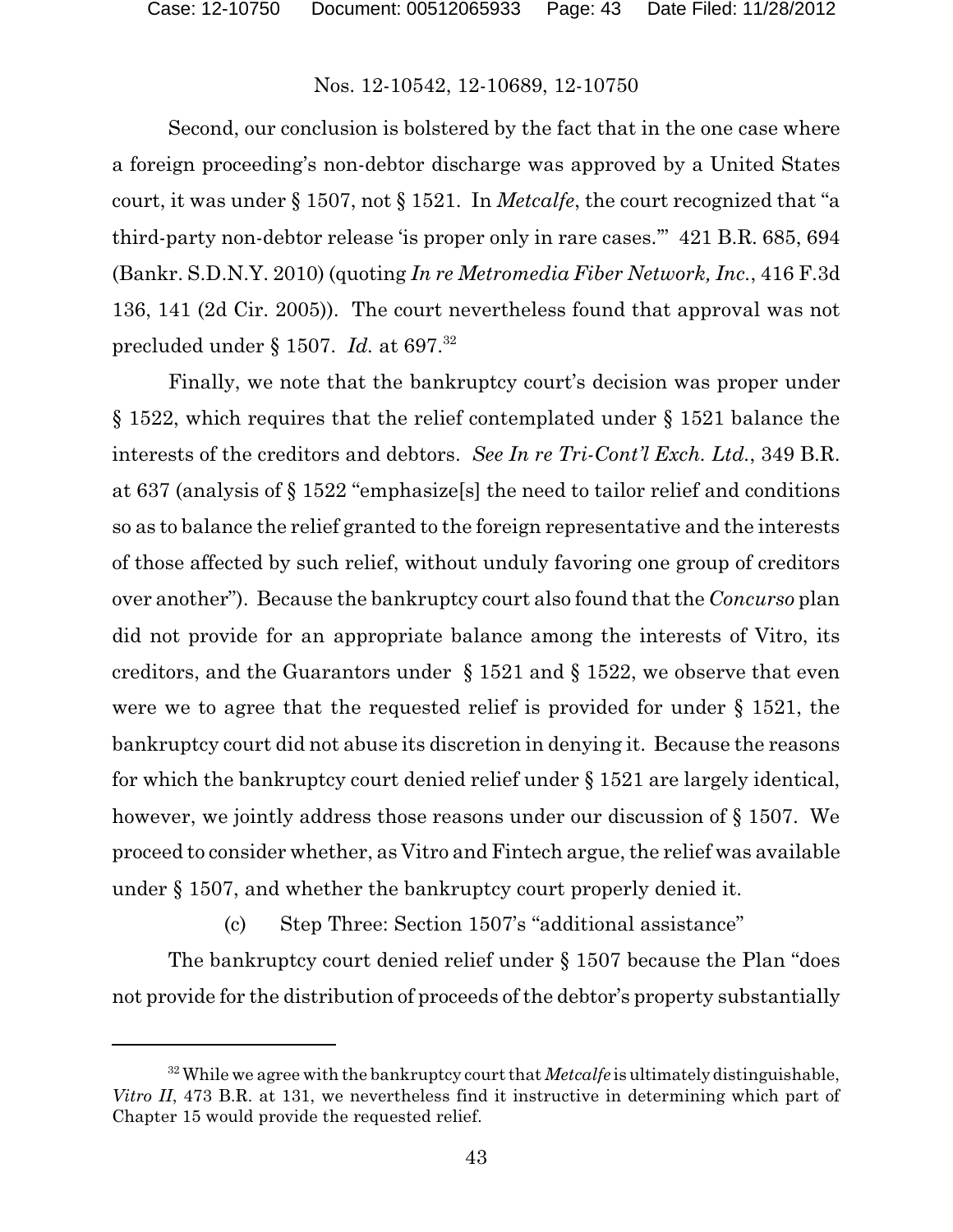in accordance with the order prescribed by Title 11," contrary to  $\S$  1507(b)(4). *Vitro II*, 473 B.R. at 132.

> Under a Chapter 11 plan, the noteholders would receive their distribution from the debtor and would be free to pursue their other obligors, in this case the non-debtor guarantors. The *Concurso* plan provides drastically different treatment in that the noteholders receive a fraction of the amounts owed under the indentures from Vitro SAB and their rights against the other obligors are cut off.

*Id.*

Vitro challenges the bankruptcy court's holding predominantly on the ground that it accorded insufficient weight to comity. The Objecting Creditors point to disparities between the *Concurso* plan and a similar proceeding in United States bankruptcy court. They also assert that the Mexican court's disregard for a relevant decision in New York state court precludes extending comity to its decision.

We conclude that  $\S 1507$  theoretically provides for the relief Vitro seeks because it was intended to provide relief not otherwise available under United States law. But the devil is in the details, and in this case, the bankruptcy court correctly determined that relief was precluded by § 1507(b)(4). Under that provision, the bankruptcy court had to consider whether the relief requested was comparable to that available under the Bankruptcy Code. We conclude below that, although a non-consensual, non-debtor discharge would not be available in this circuit, it could be available in other circuits. We also hold that because Vitro has failed to show the presence of the kind of comparable extraordinary circumstances that would make enforcement of such a plan possible in the United States, the bankruptcy court did not abuse its discretion in denying relief.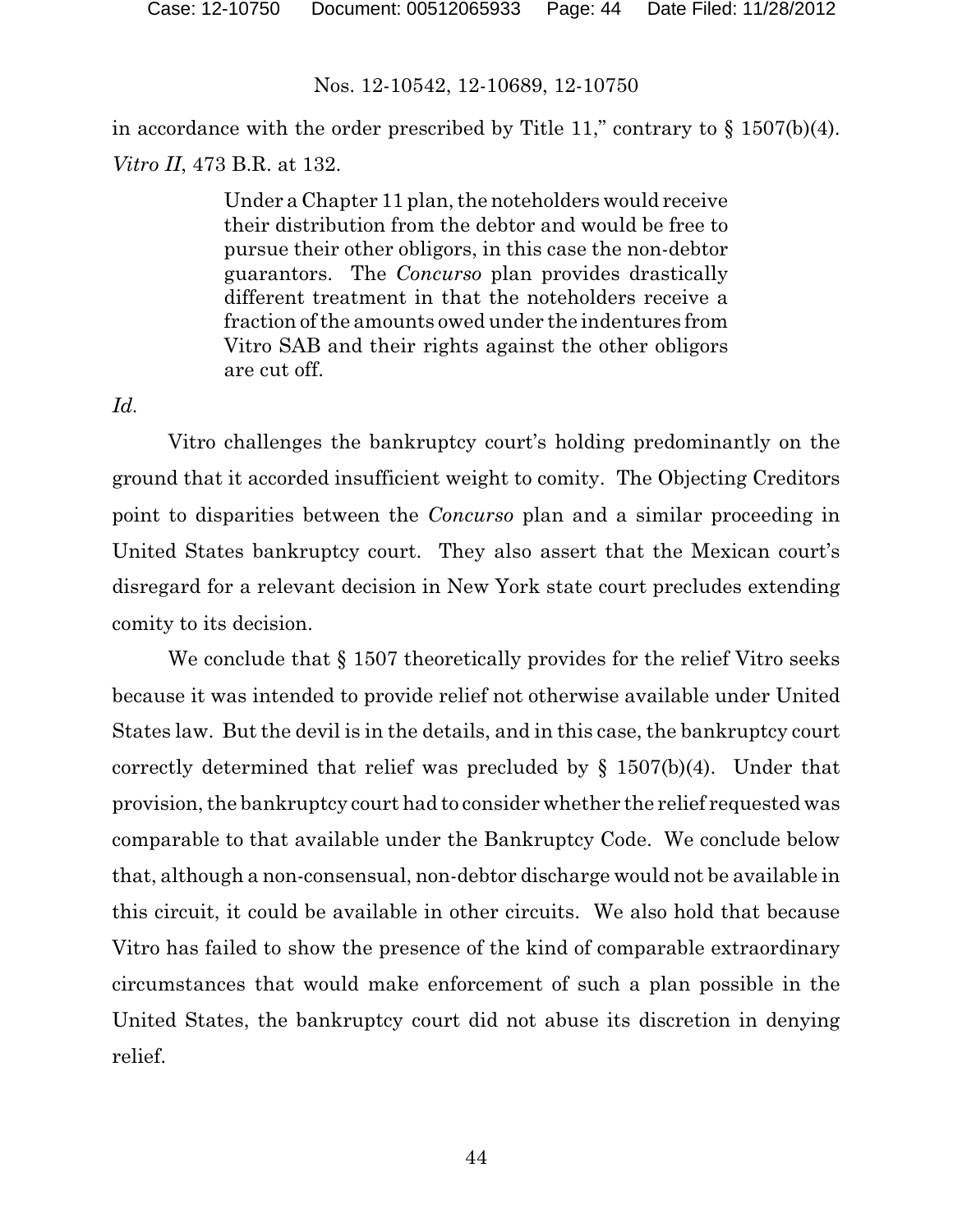## *i. Availability of non-consensual, non-debtor discharges under § 1507*

This court has previously foreclosed the type of relief sought here in the context of a United States bankruptcy proceeding. We acknowledge, however, that our view on this subject is not universally shared by our sister circuits. Although § 1521 relief is precluded by our prior holdings, relief may nevertheless be appropriate under § 1507 which, as discussed above, was included under Chapter 15 to permit the expansion of relief previously available under § 304. We begin by analyzing release of nondebtors under United States bankruptcy law.

*In re Pacific Lumber Co.* concerned a proposed plan that would "release. [owners and guarantors] from liability . . . related to proposing, implementing, and administering the [reorganization] plan." 584 F.3d at 251. Quoting 11 U.S.C. § 524(e)'s language that the "discharge of a debt of the debtor does not affect the liability of any other entity on . . . such debt," we went on to reject the guarantors' argument that "the release clause is part of their bargain because without the clause neither company would have been willing to provide the plan's financing." *Id.* at 251-52 (quotation marks omitted). This conclusion was consistent with prior rulings from this circuit that "seem broadly to foreclose non-consensual non-debtor releases and permanent injunctions." *Id.* at 252; *see also In re Bigler LP*, 442 B.R. 537, 546 (Bankr. S.D. Tex. 2010); *In re Pilgrim's Pride Corp.*, No. 08-45664-DML-11, 2010 WL 200000, at \*5 (Bankr. N.D. Tex. Jan. 14, 2010).

Other circuits agree. *See In re Lowenschuss*, 67 F.3d 1394, 1401 (9th Cir. 1995) ("This court has repeatedly held, without exception, that  $\S 524(e)$  precludes bankruptcy courts from discharging the liabilities of non-debtors."); *In re W. Real Estate Fund, Inc.*, 922 F.2d 592, 600-02 (10th Cir. 1990); *In re Jet Fla. Sys., Inc.*, 883 F.2d 970, 972-73 (11th Cir. 1989). Those circuits not in agreement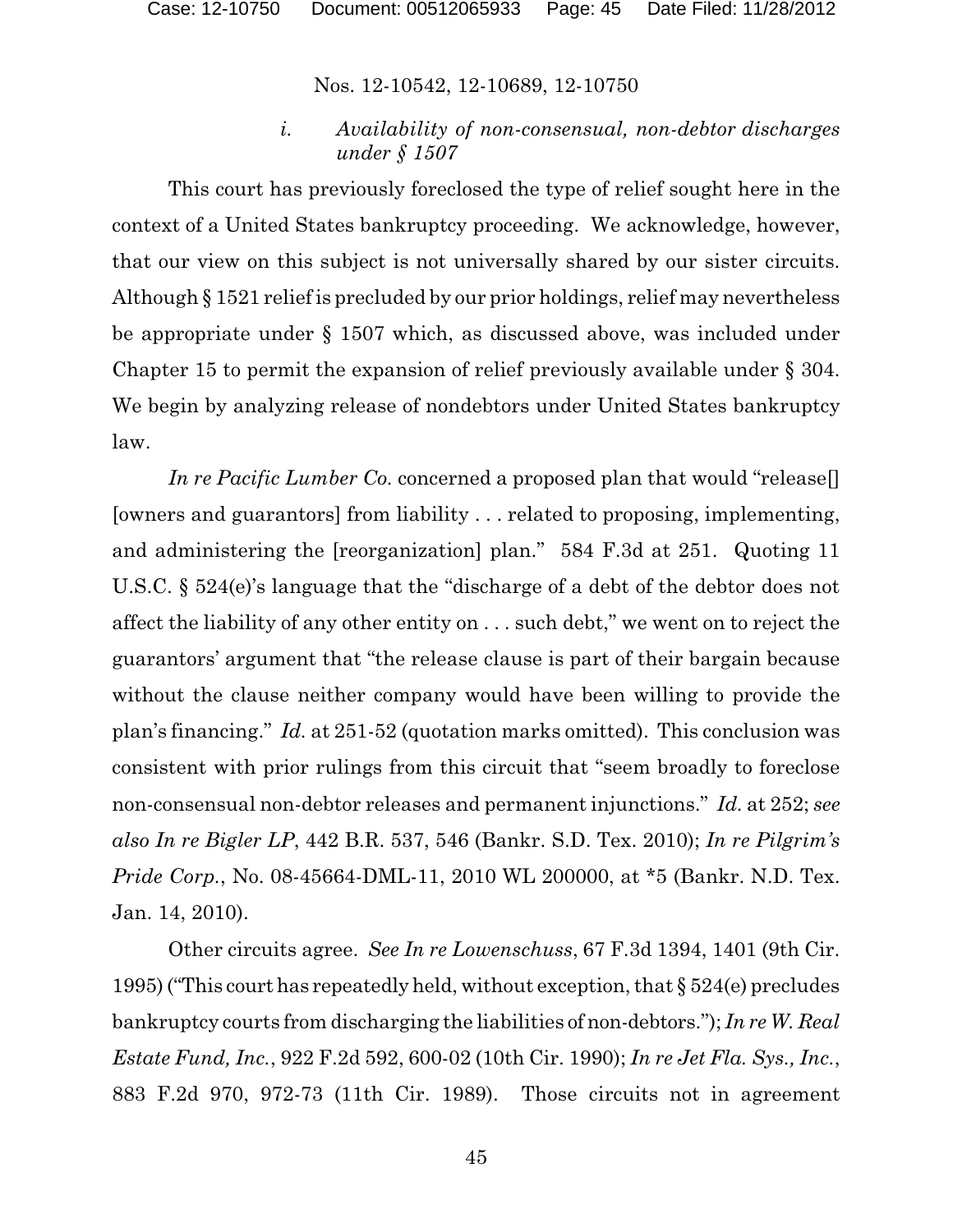nevertheless prohibit such releases in all but the rarest of cases.

In *Metromedia*, for example, the court expressed great reluctance in approving non-debtor releases. 416 F.3d at 141. It observed that the Bankruptcy Code expressly authorizes such releases only under 11 U.S.C. § 524(g), a provision authorizing such release upon satisfaction of specific conditions in the context of asbestos cases. *Id.* at 142. That court also noted that the release of non-debtors "is a device that lends itself to abuse" because it "may operate as a bankruptcy discharge arranged without a filing and without the safeguards of the [Bankruptcy] Code." *Id.* "No case has tolerated nondebtor releases absent the finding of circumstances that may be characterized as unique," and such releases have been appropriate only in "rare cases." *Id.* at 141-42. The *Metromedia* court elaborated that "[a] nondebtor release in a plan of reorganization should not be approved absent the finding that truly unusual circumstances render the release terms important to success of the plan," focusing on considerations such as whether: "the estate received substantial consideration . . .; the enjoined claims were channeled to a settlement fund rather than extinguished . . .; the enjoined claims would indirectly impact the debtor's reorganization by way of indemnity or contribution . . . . and the plan otherwise provided for the full payment of the enjoined claims . . . . [or] the affected creditors consent[ed]." *Id.* at 142-43 (internal citations and quotation marks omitted).

Similarly, in *In re Dow Corning Corp.*, the court observed that enjoining a non-consenting creditor's claim against a non-debtor is a "dramatic measure" and instructed courts to approve such a release only when the following seven factors are present:

> (1) There is an identity of interests between the debtor and the third party, usually an indemnity relationship, such that a suit against the non-debtor is, in essence, a suit against the debtor or will deplete the assets of the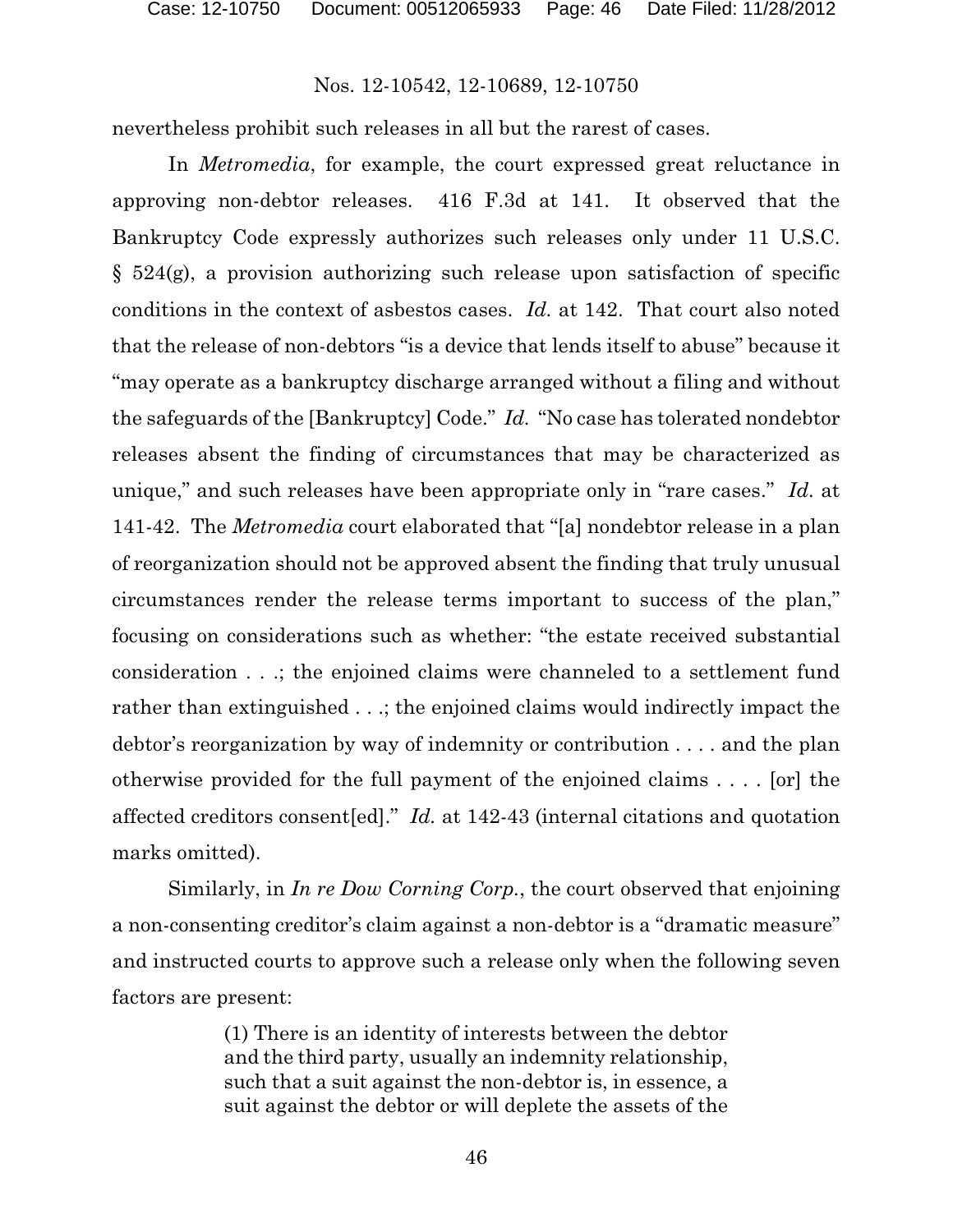estate; (2) The non-debtor has contributed substantial assets to the reorganization; (3) The injunction is essential to reorganization, namely the reorganization hinges on the debtor being free from indirect suits against parties who would have indemnity or contribution claims against the debtor; (4) The impacted class, or classes, has overwhelmingly voted to accept the plan; (5) The plan provides a mechanism to pay for all, or substantially all, of the class or classes affected by the injunction; (6) The plan provides an opportunity for those claimants who choose not to settle to recover in full and; (7) The bankruptcy court made a record of specific factual findings that support its conclusions.

280 F.3d 648, 658-61 (6th Cir. 2002)*.*

Other courts have imposed similar restrictions on enjoining third-party claims against non-debtors. *See In re Specialty Equip. Cos.*, 3 F.3d 1043, 1044- 49 (7th Cir. 1993) (section 524(e) does not bar granting release to third parties where release is consensual and non-coercive and would bind only those creditors voting in favor of the plan); *In re A.H. Robins Co., Inc.*, 880 F.2d 694, 701-02 (4th Cir. 1989) (enjoining suits where plan was overwhelmingly approved, late claimants were given opportunity to recover, reorganization hinged on debtor being free from claims against parties with indemnity or contribution claims against it, and creditors who opted out would have had their claims fully satisfied by staying within settlement agreement).

The decisions of these courts demonstrate disagreement among the circuits as to when, if ever, a non-debtor discharge is appropriate. We conclude that, although our court has firmly pronounced its opposition to such releases, relief is not thereby precluded under § 1507, which was intended to provide relief not otherwise available under the Bankruptcy Code or United States law. *See Artimm*, 335 B.R. at 160 n.11.

47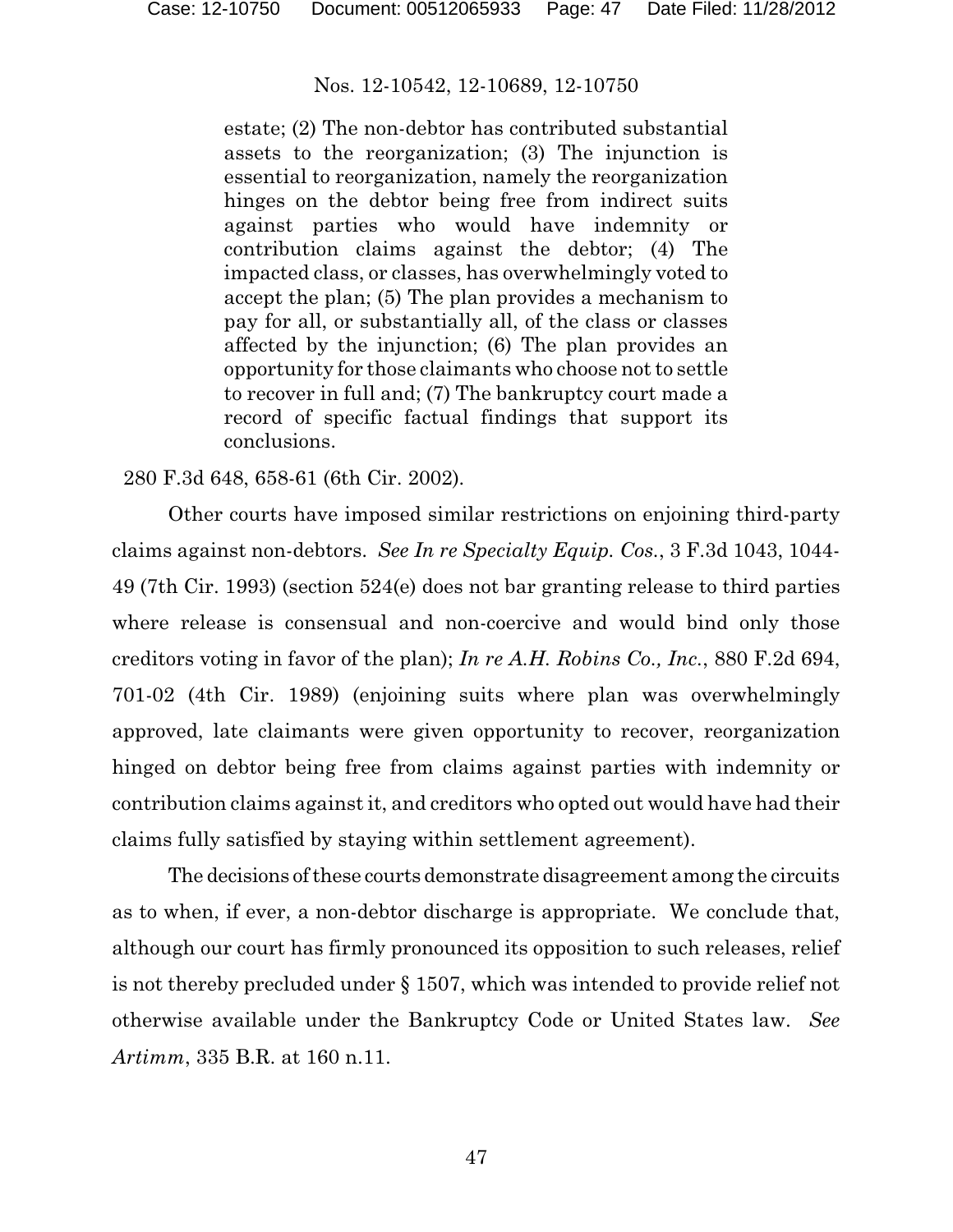## *ii. Appropriateness of non-consensual, non-debtor discharges under § 1507*

Having determined that the relief Vitro seeks is theoretically available under § 1507, we turn to whether the bankruptcy court abused its discretion in determining that such relief was not appropriate in this case. The bankruptcy court held a four-day trial, involving hundreds of exhibits and testimony by witnesses from both sides. It concluded that the requested relief did not substantially conform to the order of distribution under Title 11 because the *Concurso* plan provided creditors with a substantially reduced recovery, while cutting off their ability to pursue relief against the Guarantors.

Vitro contends that the bankruptcy court incorrectly denied enforcement because the *Concurso* plan did not provide creditors with exactly what they would have received under Chapter  $11^{33}$  Vitro further challenges the applicability of § 1507(b)(4) because the bankruptcy court based its decision on the discharge of non-debtors' obligations, and not the distribution of Vitro's property. Finally, Vitro argues that whatever concerns this case implicates, the

<sup>&</sup>lt;sup>33</sup> Vitro also argues that the bankruptcy court erred in treating  $\S 1507(b)$ 's subsections as prongs of a test, as opposed to mere considerations, and did not consider the totality of the circumstances. Although it is not necessary for a plan to meet all § 1507(b) factors, *see In re Bd. of Dirs. of Telecom Arg. S.A.*, 528 F.3d 162, 169 n.7 (2d Cir. 2008) (noting that "Chapter 15 dispenses with the explicit requirement that courts consider the five factors listed in § 304(c) [now § 1507(b)] as part of an application for recognition of foreign insolvency proceedings"), failure to meet any one of these can suffice to deny enforcement, *see In re Treco*, 240 F.3d at 158-61 (denying enforcement because of violation of § 304(c)(4) (now § 1507(b)(4)).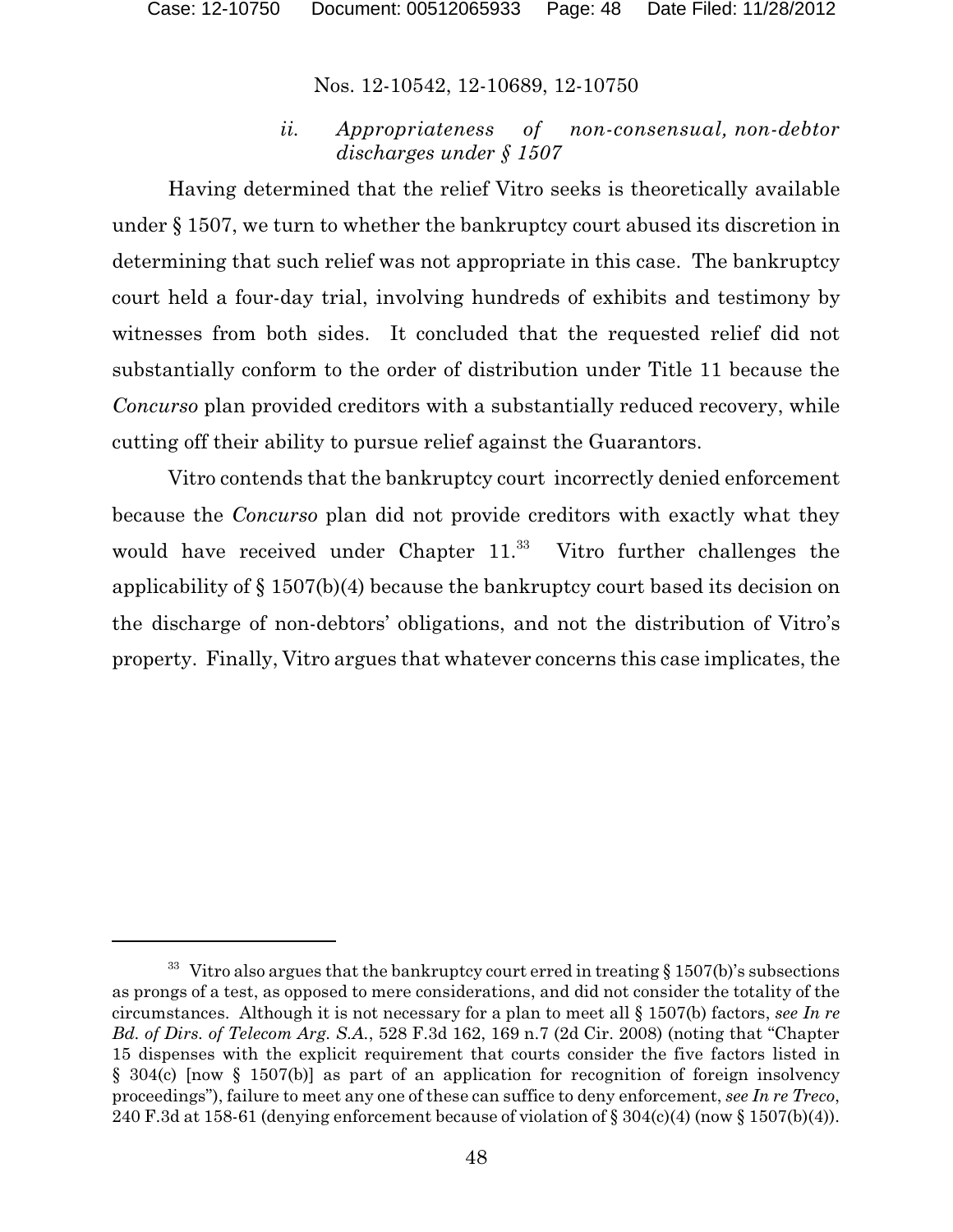bankruptcy court erred in concluding that they outweighed the interests of comity. $34, 35$ 

The Objecting Creditors respond that the evidence presented at trial demonstrated that, under the *Concurso* plan, they would recover only around 40% of the Old Notes' value, while Vitro's shareholders would retain equity interests worth  $$500$  million.<sup>36</sup> They also point to various parts of the Plan that

 $35$  The parties dispute whether we need to consider the traditional factors of comity. In *International Transactions, Ltd.* we enumerated five requirements that would make a foreign court's judgment on a matter conclusive in federal court. 347 F.3d at 594. Section 1507 explicitly incorporates comity, however, and thus, given our reasoning above, we assume that comity would be granted were the Plan to also reasonably address the concerns enumerated in § 1507(b)(1)-(4). *See In re Treco*, 240 F.3d at 158 (observing that § 304(c) (now § 1507(b)) supplants federal common law analysis).

<sup>36</sup> The Objecting Creditors' briefs largely omit any discussion of how the distributions under the *Concurso* plan, including the New 2019 Notes, the MCDs, and the cash consideration, resulted in this amount. The Objecting Creditors' witness, Dan Gropper, a managing director of one of the Noteholders, testified as a fact witness on this issue. Gropper was uncertain of what worth, for example, the MCDs, which convert into 20% equity in Vitro upon Vitro's default, would have, given the questionable value of equity in a defaulting company. The bankruptcy court made no specific factual findings in his regard, and thus we are left with the court's more general observation that creditors would, under the Plan, receive a fraction of what they would have received under the Old Notes.

The Objecting Creditors also make much of testimony by their expert witness, Dr. Joseph W. Doherty, that there was only a 10,000 to 1 chance that Vitro would have received a distribution in United States bankruptcy court like that resulting from the *concurso* proceeding. But this calculation was not based on any case-by-case comparison between Vitro and other bankruptcies. Instead, it was based on a sample of cases drawn from an incomplete database of bankruptcy proceedings, which, at the time, contained 108 relevant cases, of which 37 involved any distributions of equity. Doherty himself admitted that the database was still in the process of being compiled and presently contained only cases with information easily available on the Public Access to Court Electronic Records database ("PACER"). Statistical evidence of this variety is, to say the least, of limited value when considering the complexities of bankruptcy proceedings of this scale. The bankruptcy court acknowledged that Doherty testified as to "[t]he wide variance in return to creditors from what would be expected in a Chapter 11 plan," but only found that testimony "credible," without making any specific factual findings, and only made his credibility finding within the scope of arguments the court

 $34$  Fintech also argues that failure to enforce the Plan would encourage investors to resort to litigation, instead of negotiating compromises with a debtor in bankruptcy. Given our very limited holding on the facts of this case we find this to be a slight risk. Even were it otherwise, we are bound to apply the statutory provisions of Chapter 15 faithfully irrespective of whether the effect will be to spur further litigation.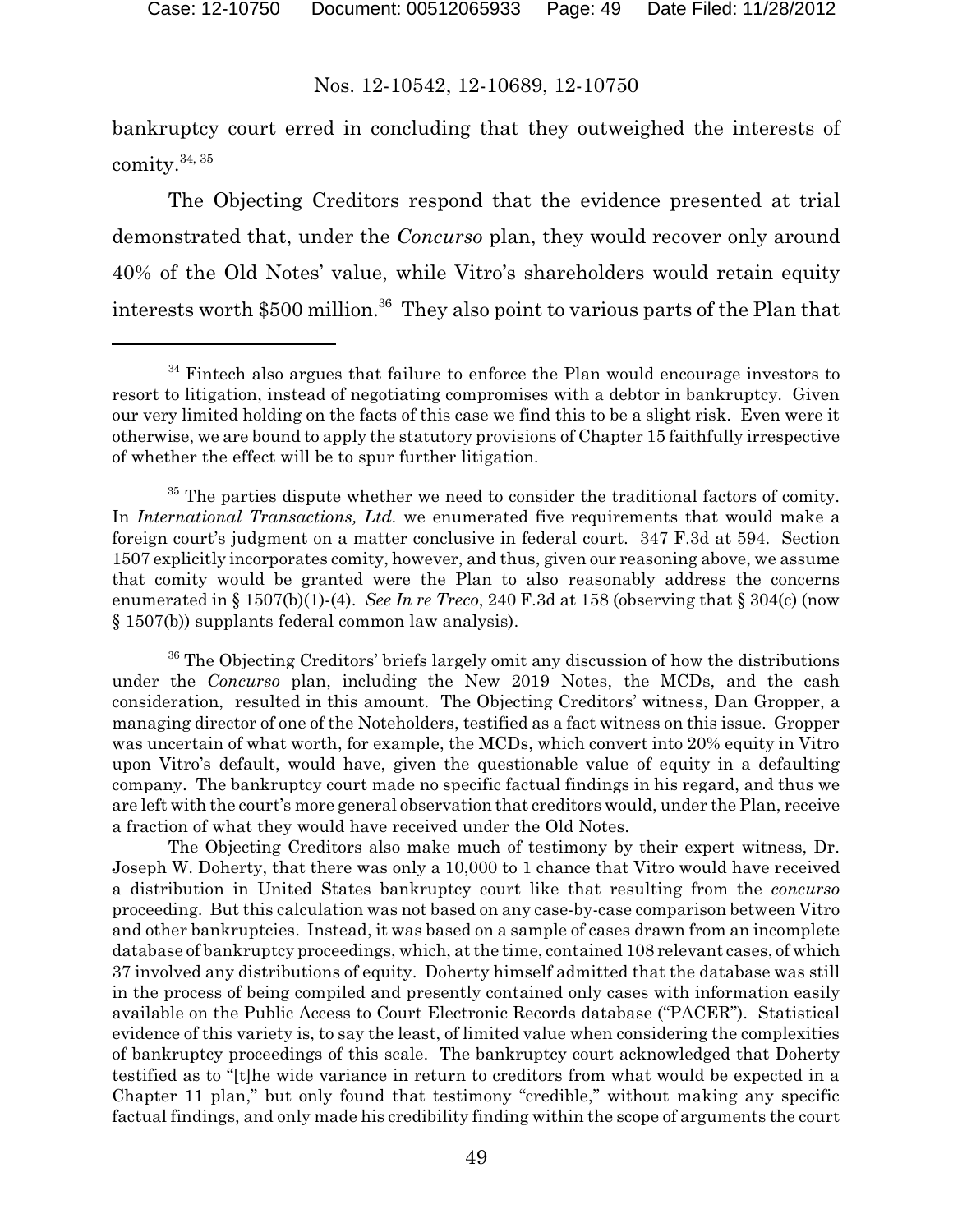do not conform with Chapter 11. These include that guarantor obligations cannot be discharged over the objections of creditors, creditors would not have been grouped for voting purposes into a single class together with parties having adverse interests, and insider votes would not count towards the Plan's approval. The Objecting Creditors further argue that comity does not weigh in favor of enforcement of this plan because the Mexican court, which approved it, ignored a ruling by a New York state court holding that the indentures expressly prohibited modification of the Guarantors' obligations.

We conclude that the evidence Vitro presented at trial does not support the presence of circumstances comparable to those necessary for effectuating the release of non-debtor guarantors in those of our sister circuits that allow such a release. *See In re Schimmelpenninck*, 183 F.3d at 364.

We begin our analysis, as we must, by considering comity. 11 U.S.C. § 1507 (court may grant "additional assistance . . . consistent with principles of comity"). In revising Chapter 15's predecessor, § 304, Congress elevated comity from a factor under § 304(c) to the introductory text of § 1507 "to make it clear that it is the central concept to be addressed." H.R. Rep. No. 109-31, pt. 1, at 109. Vitro is thus correct to focus its argument on comity, and we agree with Vitro that comity is the rule under Chapter 15, not the exception. It is thus necessary to first address the Objecting Creditors' most direct challenge to that principle, namely that the Mexican court failed to extend comity to the decision of a New York state court on issues central to this case. *See United States ex rel. Saroop v. Garcia*, 109 F.3d 165, 170 (3d Cir. 1997) (reciprocity is condition for honoring foreign country's judicial decrees); *Remington Rand Corp.-Del. v. Bus.*

did not reach.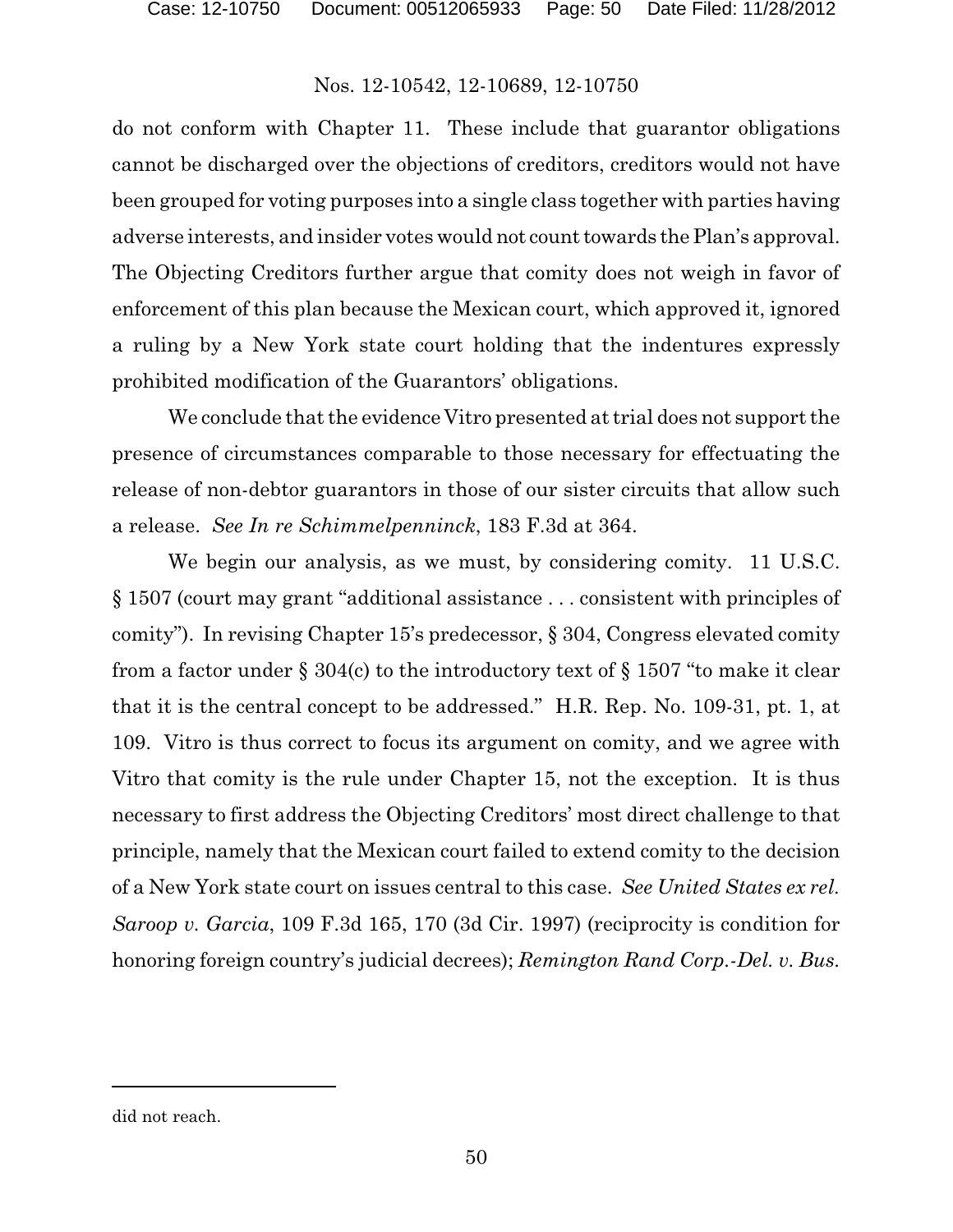*Sys. Inc.*, 830 F.2d 1260, 1273 (3d Cir. 1987) (describing comity as a "two-way street").<sup>37</sup>

The New York state court addressed a declaratory judgment action brought by Wilmington, which sought a confirmation of Vitro's obligations under the indentures. *Wilmington Trust*, 2011 WL 6141025, at \*1. The state court carefully parsed the issues before it and determined that "any declaratory relief in this court can only be in the context of determining the rights and obligation of the parties under the Indentures." *Id.* at \*5. The court next determined that the indentures were governed by New York law and that "pursuant to the relevant provisions of the Indentures . . . any non-consensual . . . release, discharge or modification of the Guarantors' obligations is prohibited." *Id.* The court was clear, however, that its authority went no further. "Whether such rights and obligations can or cannot be novated, substituted, released or modified under the Mexican bankruptcy law is an issue for the Mexican Court." *Id.* To remove all doubt, the court explicitly stated that "granting a declaratory judgment in favor of [the Objecting Creditors], to the extent stated herein, will not interfere with the Mexican Court proceeding, which is the proper jurisdiction to determine the issues that may arise in connection with the approval of the Concurso Plan, pursuant to applicable Mexican law." *Id.* The court concluded by stating that "whether any Concurso Plan that is ultimately approved by the Mexican Court may be enforced in the United States is an issue for the federal courts, including the Bankruptcy Court." *Id.*

The Mexican court was presented with the opportunity to consider the New York decision and its impact on the *concurso* proceeding. Although the Mexican court does not appear to have provided specific reasons, we infer from its decision that it did not find that the indentures precluded Mexican law from

 $37$  We found the discussion on this issue in the amicus curiae brief filed by the United Mexican States of assistance.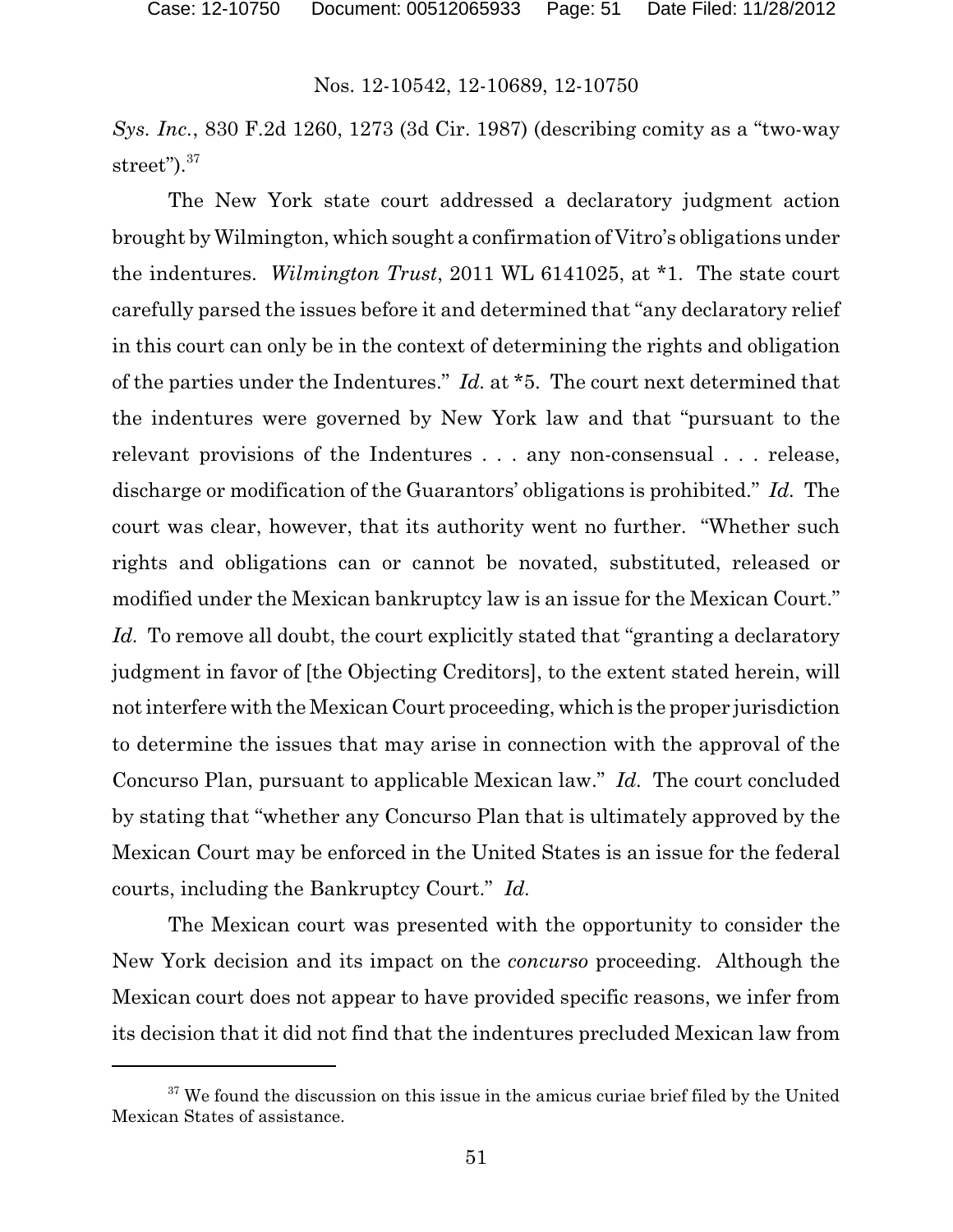novating the obligations contained therein. Because the New York court explicitly set aside this issue for the Mexican court, reciprocity was not offended by the Mexican court's subsequent decision of that very issue. We thus do not view this as a ground for denying comity. Our decision comports with the approach adopted by the court in *Metcalfe*, which, while recognizing that a thirdparty non-debtor release might be inappropriate under United States law, left it to the Canadian courts to determine whether they had the jurisdiction to grant such relief. 421 B.R. at 697-700.

We next consider whether the bankruptcy court erred in basing its decision on § 1507(b)(4).<sup>38</sup> Section 1507(b)(4) provides that a court should consider whether to grant additional assistance to a foreign representative by considering the "distribution of proceeds of the debtor's property substantially in accordance with the order prescribed by this title." Vitro asserts that the bankruptcy court's opinion was based on the distribution of non-debtor's property, that of Vitro's subsidiaries, and thus  $\S 1507(b)(4)$  is inapplicable. But the focus of § 1507(b)(4) is on the plan of distribution, and Vitro ignores that the Plan it seeks to enforce premises distribution of its assets on the discharge of obligations owed by non-debtors who are also Vitro's creditors. The respective amounts that Vitro pays under the Plan to the Objecting Creditors and to its subsidiaries are inescapably dependent on the discharge of the non-debtor Guarantors. That the detriment of this distribution falls on the Objecting Creditors, whose rights are extinguished in exchange for their distribution under the Plan, in no way subtracts from the fact that the release affects how the proceeds of Vitro's property are distributed.

<sup>&</sup>lt;sup>38</sup> Because the bankruptcy court did not discuss whether  $\S$  1507(b)(1)-(3) weighed in favor of, or against, granting relief, and because we find that relief was properly denied on other grounds, we do not reach the Objecting Creditors' argument that the *Concurso* plan violated § 1507(b)'s other subsections.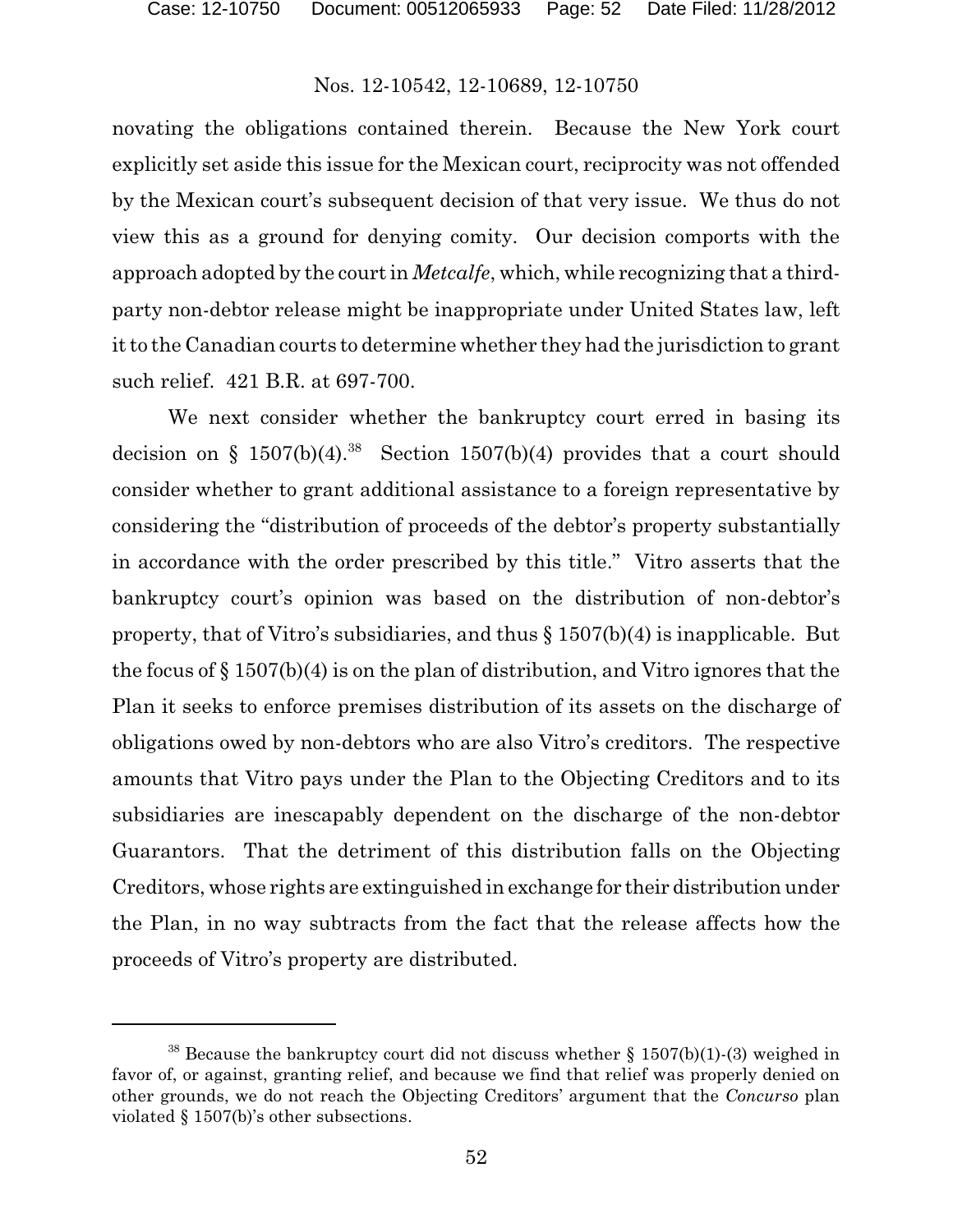We turn finally to whether the evidence Vitro has presented in favor of comity and enforcement so outweighed the bankruptcy court's concerns under § 1507(b)(4) that it was an abuse of discretion for the bankruptcy court to deny relief. Vitro's primary witness was its foreign representative, Sanchez-Mujica. He testified that the *conciliador* persuaded Vitro to offer more favorable terms to third-party creditors in the *Concurso* plan. These included a 5% increase—from 15% to 20%—of the equity available on default under the MCDs, and that consent payments, previously made to only some of the creditors, be extended to all consenting creditors. But this hardly shows that the result of the *concurso* proceeding is in line with what would be available under Chapter 11, much less that this case features the unique circumstances that would warrant a general release of the non-debtor subsidiaries. Sanchez-Mujica also testified that over 74% of recognized creditors approved the plan. But this ignores that recognized creditors holding over 50% of all unsecured debt who voted in favor of the Plan were Vitro subsidiaries.

Vitro's second witness, Luis Mejan—an expert in Mexican bankruptcy law—was cross-examined at trial, and his expert report and expert rebuttal were introduced in lieu of direct examination. Mejan's expert report provides a comprehensive breakdown of the LCM and how it operates in the *concurso* context. This merely establishes, however, that the LCM is a process comparable to that of the United States, a fact which no party seriously disputes. The bankruptcy court also had to consider whether the results yielded under the LCM, on the facts of this case, were comparable to the result likely in the United States. *See In re Treco*, 240 F.3d at 159 ("A court must consider the effect of the difference in the law on the creditor in light of the particular facts presented."); *In re Sivec SRL*, 476 B.R. at 324 ("The fact that priority rules and treatment of claims may not be identical is insufficient to deny a request for comity. What this Court must consider is the effect of that difference on the creditor in light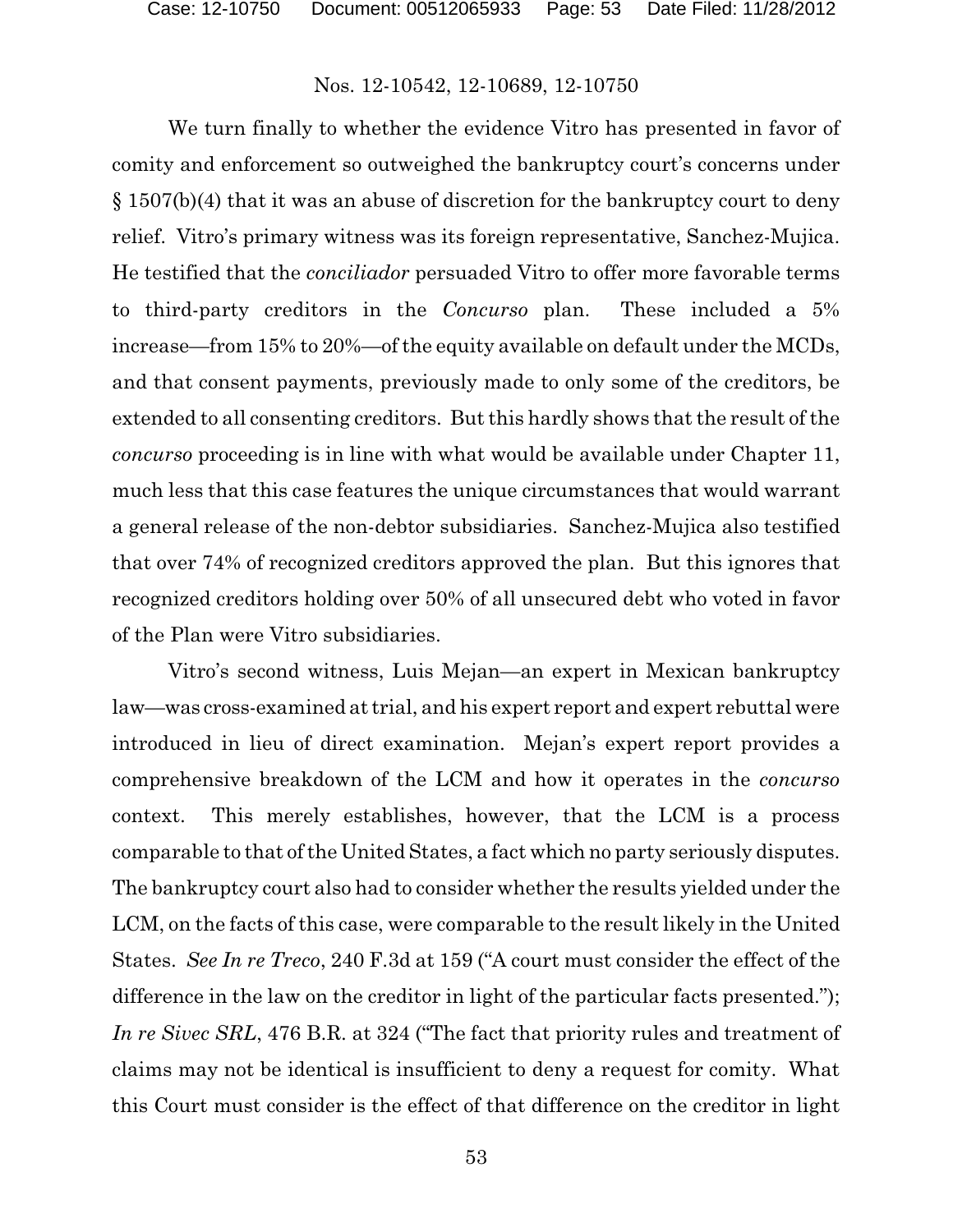of the existing facts."). Mejan's expert report extensively describes Mexican law, but does not explain how the results achieved in this case would compare to those in a United States bankruptcy proceeding. When asked if he had considered "whether other plans that had been approved or enforced in the United States were comparable to Vitro in terms of what happened in the Mexican proceedings," Mejan conceded that he "did not conduct a specific search in order to make  $[that]$  comparison."<sup>39</sup> This failure is especially troubling given Vitro's request for relief which, under United States law, would not be available in this circuit, and would only be available under the narrowest of circumstances in some of our sister circuits.<sup>40</sup>

In summary, although extensive testimony was taken before the bankruptcy court that the LCM's legal framework is substantially in accordance with our own, this does not end the analysis of whether to grant comity. *See In re Treco*, 240 F.3d at 158-61 (bankruptcy court abused its discretion by affording comity to Bahamian bankruptcy proceeding without considering effects on creditor's claim). The bankruptcy court correctly observed that we have "largely foreclosed non-consensual non-debtor releases and permanent injunctions outside of the context of mass tort claims being channeled toward a specific pool

<sup>&</sup>lt;sup>39</sup> Mejan's rebuttal report also seeks to undermine the Objecting Creditors' claim that there is a debate in the Mexican legal community as to whether insiders are allowed to vote. Regardless of whether such a debate exists, or whether the LCM permits it or not, it is surely the case thatin the United States insider voters cannot themselves push through a plan where there is a class of dissenting creditors. *See CIBC Bank & Trust Co. (Cayman) Ltd. v. Banco Cent. do Brasil*, 886 F. Supp. 1105, 1114 (S.D.N.Y. 1995) (citing 11 U.S.C. § 1129(a)(10)) (Bankruptcy Code "prevents 'insiders' from voting on whether a reorganization plan will be accepted by a class of impaired creditors"). As we have explained previously, the Bankruptcy Code requires that at least one impaired class of creditors approve a plan, where the class is made up of claims that are substantially similar or share the impaired creditors' interests. *In re Save Our Springs (S.O.S.) Alliance, Inc.*, 632 F.3d 168, 174 (5th Cir. 2011).

 $^{40}$  Vitro also called as a rebuttal witness Claudio Del Valle, Vitro's chief financial and restructuring officer. That witness testified as to the amount of default interest recognized in the *concurso* proceeding.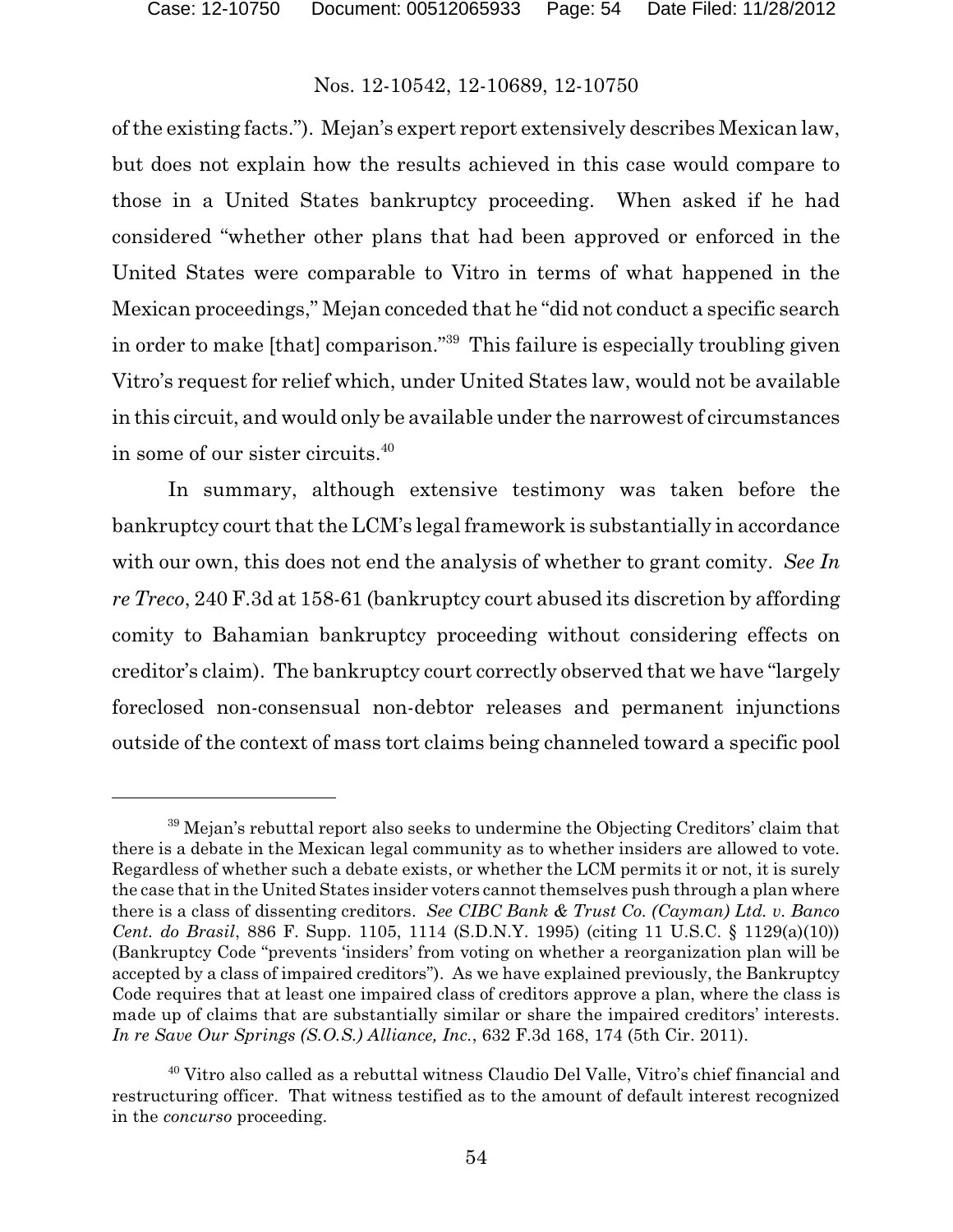of assets." *Vitro II*, 473 B.R. at 131. There appears little dispute that, under United States law, non-debtor releases, while possible in other circuits, are only appropriate in extraordinary circumstances. To that end, Vitro was required to show that something comparable to such circumstances was present here. The mere fact that the *concurso* proceeding complied with the relevant provisions of the LCM is not, in itself, sufficient. Were it otherwise, we would be treating the extraordinary relief available under § 1507 with the casual indifference we have already rejected in the context of recognition determinations under Chapter 15. *See In re Ran*, 607 F.3d at 1021 (recognition determination is not a "rubber stamp exercise"). We would also be disregarding the considerations and safeguards Congress included in § 1507(b).

To that end, we observe that many of the factors that might sway us in favor of granting comity and reversing the bankruptcy court to that end are absent here. Vitro has not shown that there existed truly unusual circumstances necessitating the release. To the contrary, the evidence shows that equity retained substantial value. The creditors also did not receive a distribution close to what they were originally owed. Moreover, the affected creditors did not consent to the Plan, but were grouped together into a class with insider voters who only existed by virtue of Vitro reshuffling its financial obligations between it and its subsidiaries. It is also not the case that the majority of the impacted group of creditors, consisting predominantly of the Objecting Creditors, voted in favor of the Plan. Nor were non-consenting creditors given an alternative to recover what they were owed in full.<sup>41</sup>

<sup>&</sup>lt;sup>41</sup> Vitro stresses that the Objecting Creditors are sophisticated parties, and that many noteholders did not purchase notes until after Vitro had defaulted, the implication being that creditors knew what they were getting into. As a preliminary matter, it appears to us that all the parties involved are "sophisticated." We also do not understand why an investor's background should excuse a plan's failure to substantially adhere to our law's order of distribution.

We similarly reject the argument that because the Objecting Creditors participated in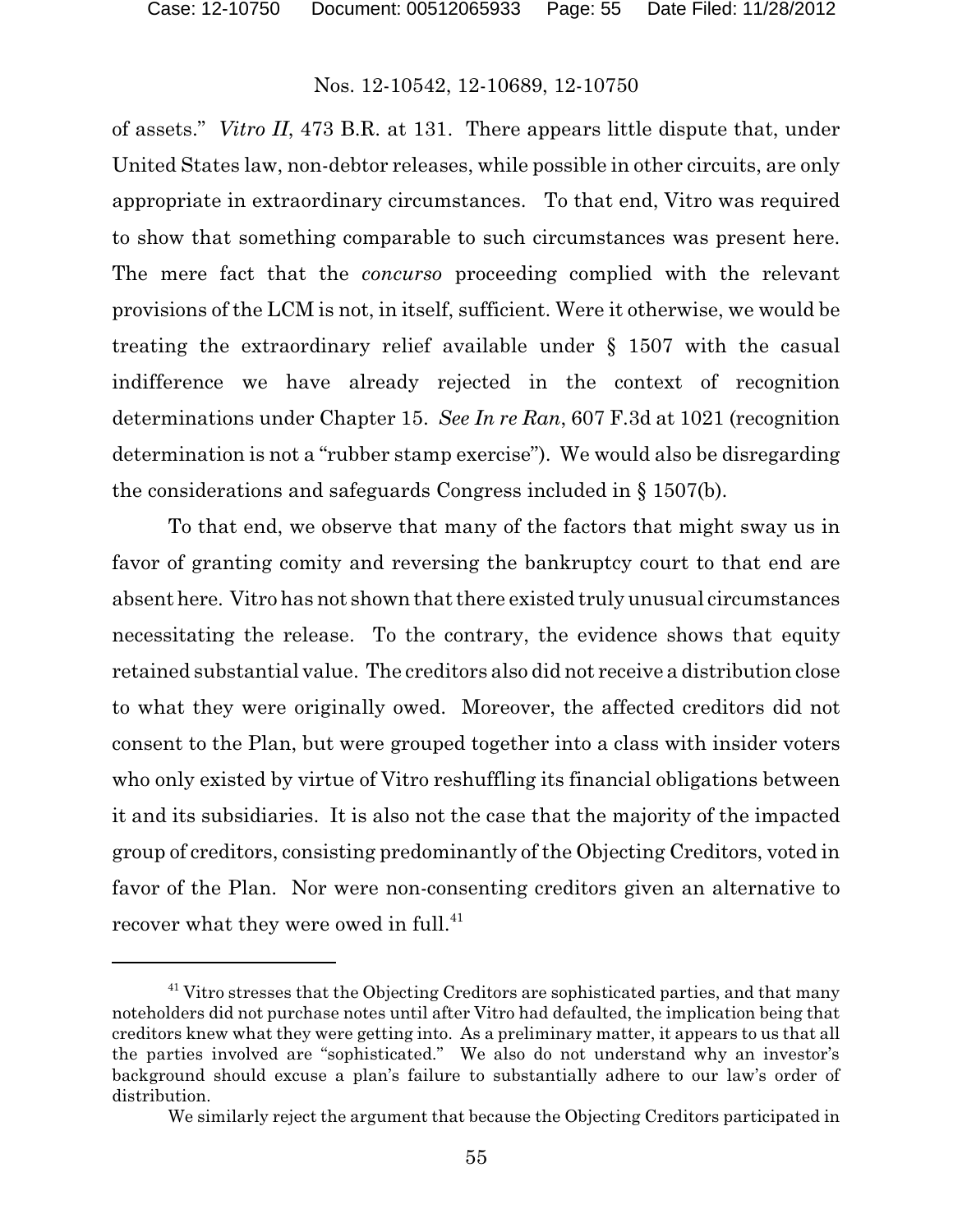Vitro cannot rely on the fact that a substantial majority of unsecured creditors voted in favor of the Plan. Vitro's majority depends on votes by insiders. To allow it to use this as a ground to support enforcement would amount to letting one discrepancy between our law and that of Mexico (approval of a reorganization plan by insider votes over the objections of creditors) make up for another (the discharge of non-debtor guarantors). *Cf. CIBC Bank & Trust Co. (Cayman) Ltd.*, 886 F. Supp. at 1114.<sup>42</sup>

Vitro argues that there would be financial chaos as a result of the Plan not being enforced. We are aware of the adverse consequences that may ensue from the decision not to enforce the Plan. But Vitro's reasoning seeks to justify a prior bad decision on the basis that not enforcing it now would lead to further negative consequences.<sup>43</sup> Worse, the harm from those consequences would predominantly affect Vitro, the party responsible for bringing about this state of affairs in the first place. Vitro cannot propose a plan that fails to substantially comply with our order of distribution and then defend such a plan by arguing that it would suffer were it not enforced. Vitro's two-wrongs-make-a-right reasoning is unpersuasive.

Those cases Vitro points to in which a similar discharge of non-debtor obligations was allowed are inapposite. The closest factual analog to this case

the *concurso* proceeding they are now estopped from resisting Vitro's Chapter 15 action. Chapter 15's protections address a separate set of concerns beyond what may have been litigated in a foreign proceeding.

 $42$  For the same reasons we conclude that, even if § 1521 did provide the broad relief Vitro seeks, enforcement of this Plan would be precluded under § 1522 for failing to provide an adequate "balance between relief that may be granted to the foreign representative and the interests of the persons that may be affected by such relief." *In re Int'l Banking Corp. B.S.C.*, 439 B.R. at 626 (quoting Model Law Guide, *supra*, ¶ 161); *see also In re Sivec SRL*, 476 B.R. at 323.

<sup>&</sup>lt;sup>43</sup> Sanchez-Mujica's declaration only states that "Vitro's business, as well as those who have an interest in seeing Vitro's business succeed, such as its customers and creditors, will continue to suffer immense harm" if the Plan is not enforced.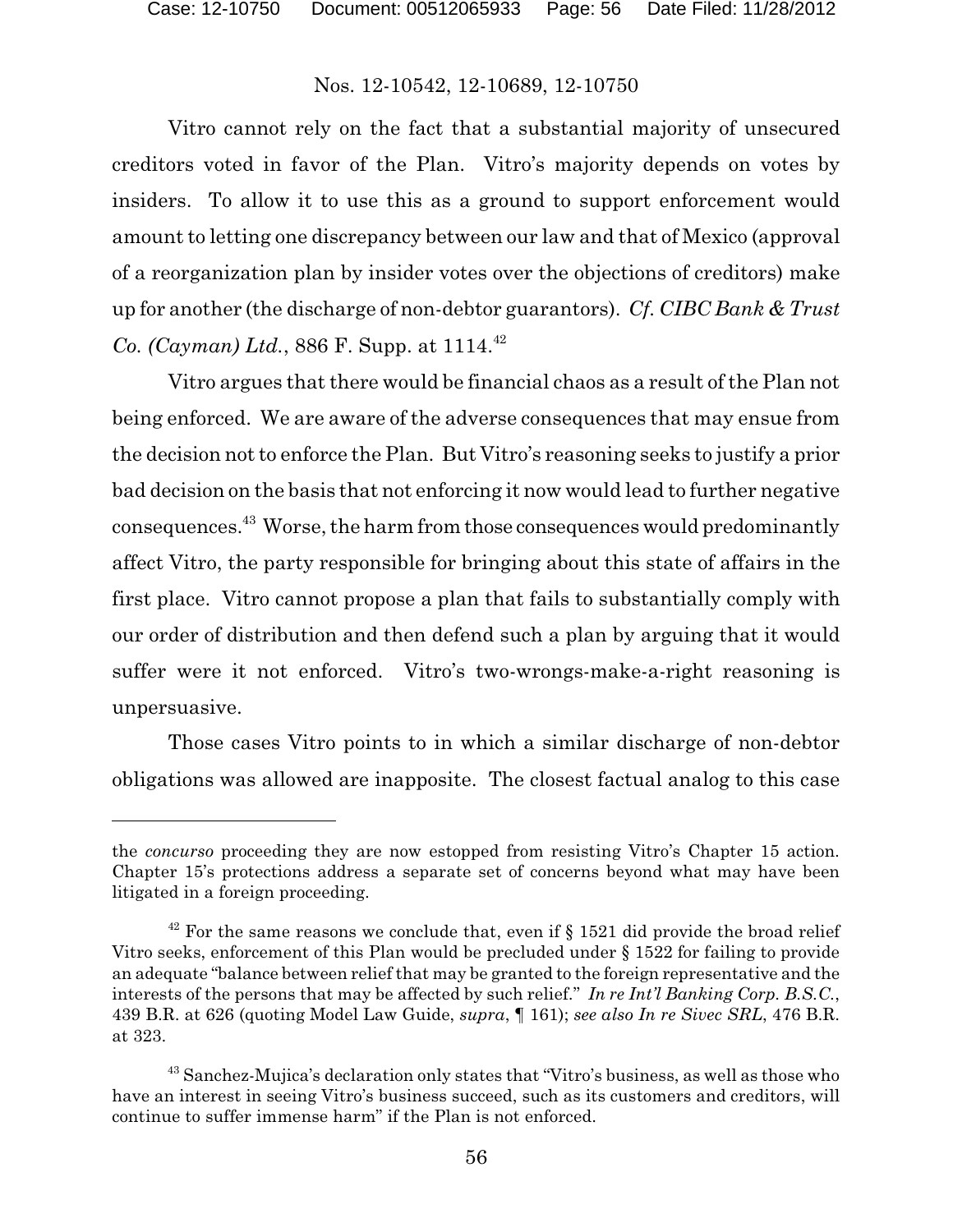is the bankruptcy court's decision in *Metcalfe*. As here, the central issue in *Metcalfe* was "[t]he enforceability of the non-debtor release and injunction on private civil actions in the United States" contained in a Canadian court order approving a restructuring plan. 421 B.R. at 687-88 n.1. Recognizing that "a third-party non-debtor release 'is proper only in rare cases,'" *id.* at 694 (quoting *Metromedia*, 416 F.3d at 141), the court nevertheless found that approval was not precluded under § 1507, *id.* at 697. The only explanation the court provided was that the non-debtor release and injunction provisions "treat[ed] all claimants in the Canadian Proceedings similarly" and that "[n]o objections ha[d] been lodged that inclusion of these provisions adversely affects any claimant's treatment against any of the debtors' property." *Id.* The bankruptcy court distinguished *Metcalfe* because, in that case, "there was near unanimous approval of the plan by the creditors, who were not insiders of the debtor . . . . the plan was negotiated between the parties and there appears not to have been a timely objection . . . . [and] the release was not complete like the one in the present case." *Vitro II*, 473 B.R. at 131.

We agree that*Metcalfe* is distinguishable. The fact that the Plan approved here was the result of votes by insiders holding intercompany debt means that, although under *Metcalfe* non-debtor releases may be enforced in the United States under Chapter 15, the facts of this case exceed the scope of that decision. We further observe that in that case the Canadian court's decision to approve the non-debtor release "reflect[ed] similar sensitivity to the circumstances justifying approving such provisions," a sensitivity we find absent in the Mexican court's approval of the Plan. 421 B.R. at 698. The Canadian court's decision was also the result of "near-cataclysmic turmoil in the Canadian commercial paper market following the onset of the global financial crisis." *Id.* at 700. As already discussed, Vitro's evidence on this point largely emphasizes the turmoil only Vitro would be exposed to.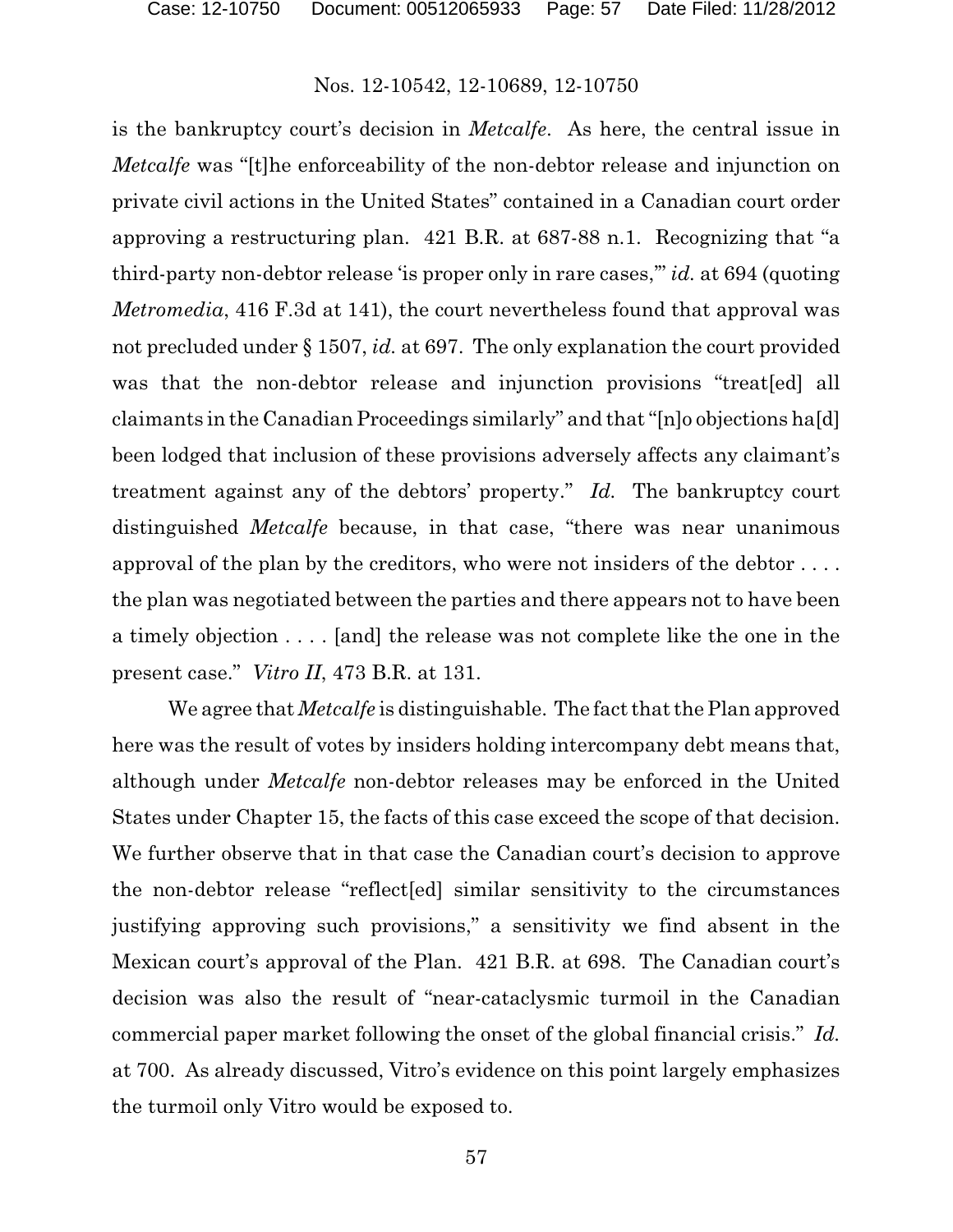Vitro also relies on our decision in *Republic Supply Co. v. Shoaf*, 815 F.2d 1046 (5th Cir. 1987). In that case, "we address[ed] the question whether [the] bankruptcy court's confirmation order which, beyond the statutory grant of the [Bankruptcy] Code, expressly released a third-party guarantor, [was]to be given *res judicata* effect." *Id.* at 1047. We held that once a reorganization plan passed the appeal stage it could not be challenged even though it violated the Bankruptcy Code's prohibition on such discharges. *Id.* at 1050. Aside from the fact that *Republic Supply Co.* was a case about the effects of res judicata and has been distinguished for not addressing the legality of non-debtor releases, *see In re Pacific Lumber Co.*, 584 F.3d at 252 n.27, we have also emphasized the "limited nature" of that decision, *In re Applewood Chair Co.*, 203 F.3d 914, 918 (5th Cir. 2000). For example, *Republic Supply Co.* involved a reorganization plan in which a third-party guarantor and creditor were specifically discharged. 815 F.2d at 1051-54. We have distinguished other cases for including general, as opposed to specific, releases. *Applewood Chair*, 203 F.3d at 919. As a result, *Republic Supply Co.* provides no guidance where, as here, we are confronted not by a specific release, but by a general release of all the non-debtor subsidiaries. *See id.*44, <sup>45</sup>

On the basis of the foregoing analysis, we hold that Vitro has not met its burden of showing that the relief requested under the Plan—a non-consensual discharge of non-debtor guarantors—is substantially in accordance with the circumstances that would warrant such relief in the United States. In so

 $44$  Presumably, Vitro is arguing that the Mexican court's decision is the prior action and, thus, the bankruptcy court and this court are required to recognize that foreign court's holding and confer it res judicata effect. Such reasoning conflates the difference between a foreign ruling and the bankruptcy court's decision to grant relief pursuant to Chapter 15, and is rejected.

<sup>&</sup>lt;sup>45</sup> The other cases Vitro and Fintech cite in support appear to have involved consensual agreements between the parties and are thus inapposite.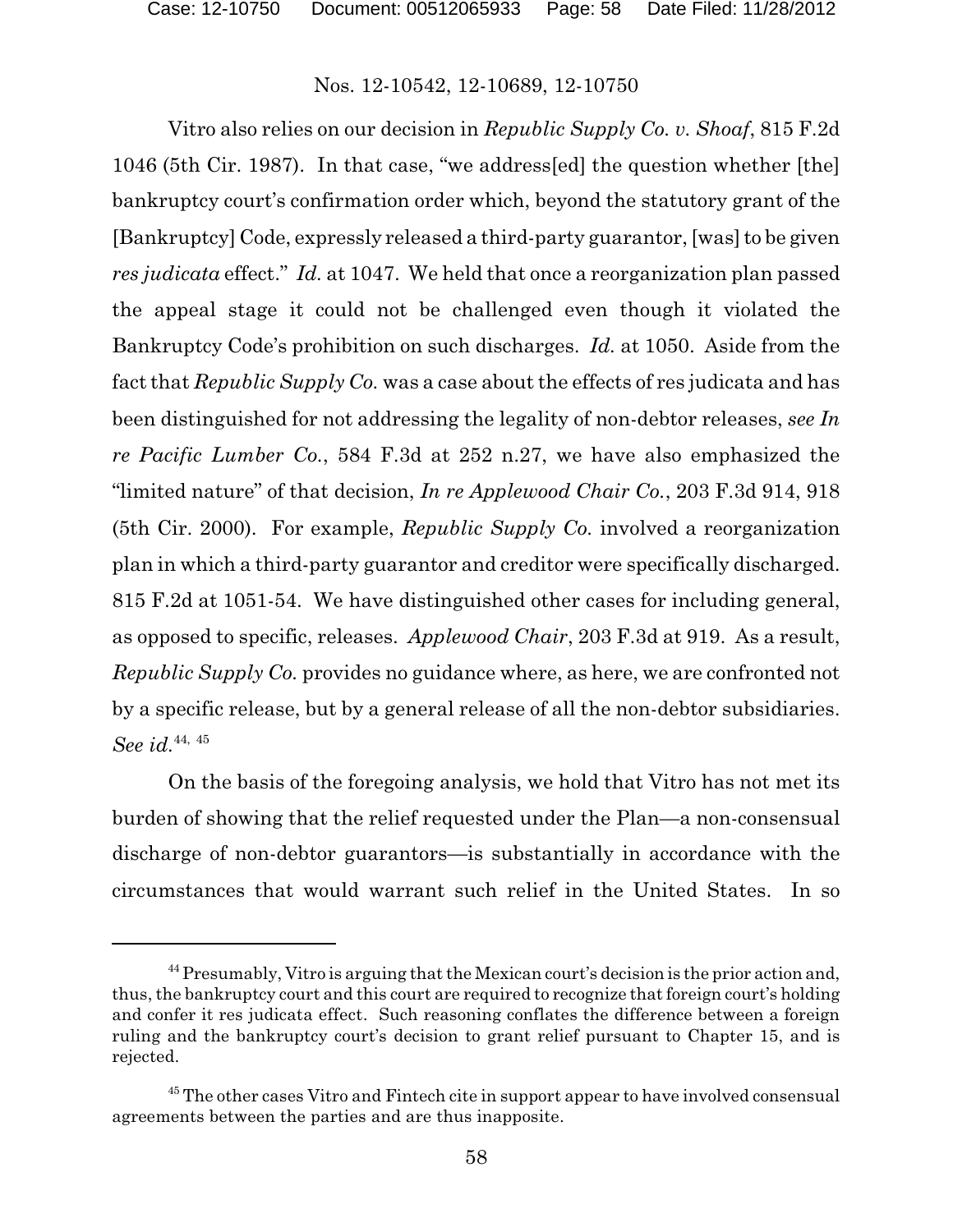holding, we stress the deferential standard under which we review the bankruptcy court's determination. It is not our role to determine whether the above-summarized evidence would lead us to the same conclusion. Our only task is to determine whether the bankruptcy court's decision was reasonable. *See Friends for Am. Free Enter. Ass'n v. Wal-Mart Stores, Inc.*, 284 F.3d 575, 578 (5th Cir. 2002) ("'Generally, an abuse of discretion only occurs where no reasonable person could take the view adopted by the trial court.'" (quoting *Dawson v. United States*, 68 F.3d 886, 896 (5th Cir. 1995))); *Bear Stearns*, 389 B.R. at 333 (relief under § 1521 and § 1507 is largely discretionary). Having reviewed the record and relevant caselaw, we conclude that the bankruptcy court's decision was reasonable.

### **4. Section 1506's Bar to Relief**

The bankruptcy court concluded that "the protection of third party claims in a bankruptcy case is a fundamental policy of the United States" and held that even if Chapter 15 relief were appropriate, it would be barred under § 1506 because "the *Concurso* plan does not recognize and protect such rights." *Vitro II*, 473 B.R. at 132.

Section 1506 provides that "[n]othing in [Chapter 15] prevents the court from refusing to take an action governed by this chapter if the action would be manifestly contrary to the public policy of the United States." 11 U.S.C. § 1506. The narrow public policy exception contained in § 1506 "is intended to be invoked only under exceptional circumstances concerning matters of fundamental importance for the United States." *In re Ran*, 607 F.3d at 1021. "The key determination required by this Court is whether the procedures used in [the foreign proceeding] meet our fundamental standards of fairness." *Metcalfe*, 421 B.R. at 697. A court need not engage in an "independent determination about the propriety of individual acts of a foreign court." *Id.* Furthermore, even the absence of certain procedural or constitutional rights will